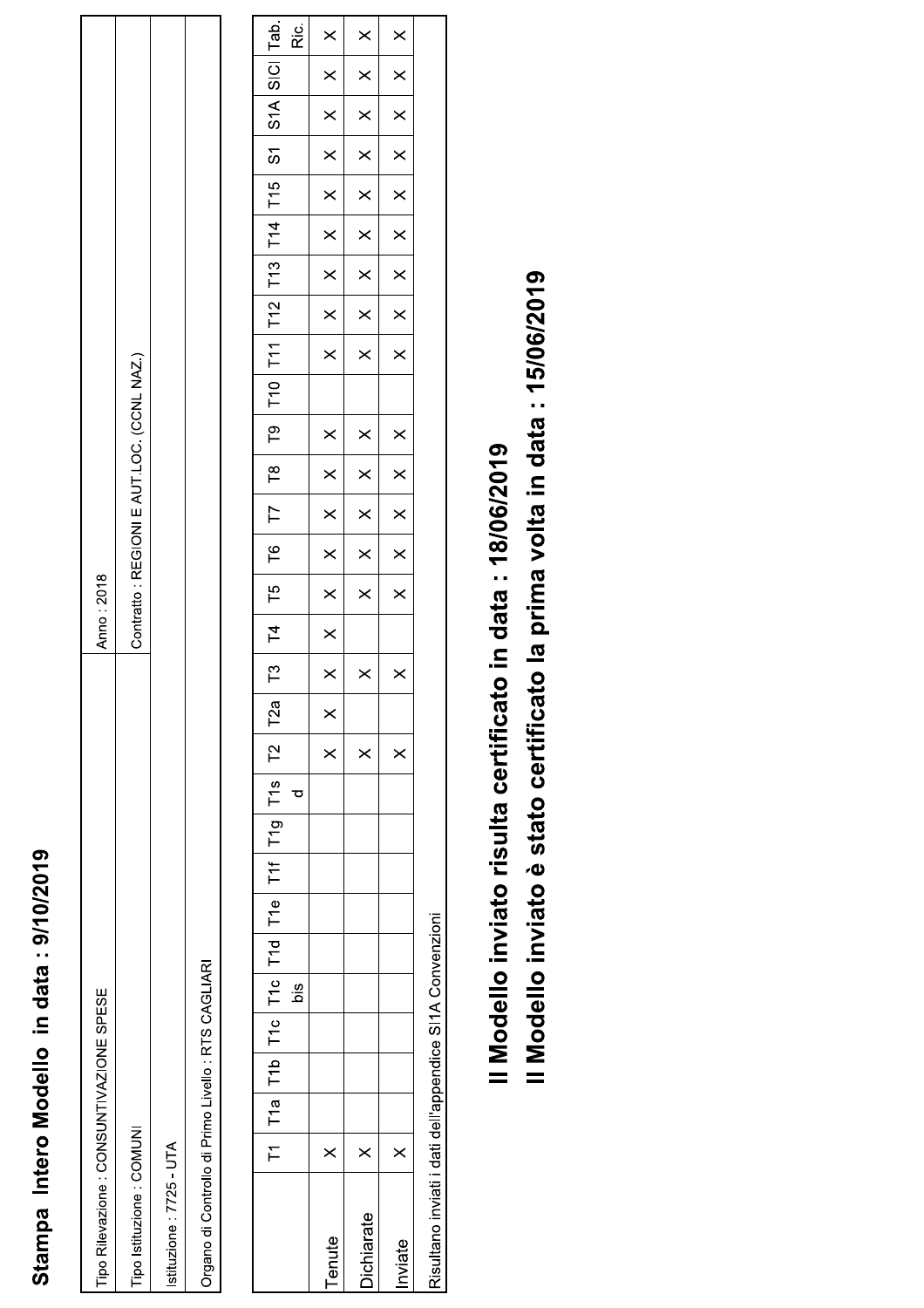## Riepilogo Anomalie

| <b>SQ10</b>                    | $\mathsf{Q}$                                   |
|--------------------------------|------------------------------------------------|
| SQ9                            | $\frac{\mathsf{O}}{\mathsf{P}}$                |
| $\overline{\text{S}}\text{O}8$ | $\frac{0}{2}$                                  |
| SQ7                            | $\supsetneq$                                   |
| SQ6                            | $\frac{0}{Z}$                                  |
| SQ5                            | $\mathsf{S}$                                   |
| SQ4                            | $\supsetneq$                                   |
| SQ3                            | $\mathrel{\mathop{\supset}_{\!\!\mathcal{P}}}$ |
| SQ2                            | $\mathsf{S}$                                   |
| $\overline{S}$                 | ò                                              |
|                                | Stato                                          |

| N1E                  | $\frac{1}{2}$                                           |
|----------------------|---------------------------------------------------------|
| 5<br>N∐              | $\frac{0}{2}$                                           |
| $\dot{\overline{z}}$ | $\frac{0}{2}$                                           |
| IN13                 | $\frac{0}{2}$                                           |
| N<br>N1              | $\frac{\mathsf{O}}{\mathsf{Z}}$                         |
| INT<br>M             | $\frac{1}{2}$                                           |
| $\frac{1}{2}$        | ∕े                                                      |
| $\frac{8}{5}$        | $\frac{1}{2}$                                           |
| $\frac{\infty}{Z}$   | $\frac{1}{2}$                                           |
| $\geq$               | A<br>רי                                                 |
| $\frac{6}{5}$        | $\frac{1}{2}$                                           |
| S<br>N               | $\mathsf{S}$                                            |
| $\frac{4}{5}$        | $\mathrel{\mathop{\supset}_{\!\!\!\!\!\!}}\,$           |
| $\frac{3}{2}$        | $\frac{1}{2}$                                           |
| $\frac{2}{2}$        | $\stackrel{\textstyle\circ}{\phantom{\textstyle\circ}}$ |
| $\sum$               | $\Im$                                                   |
|                      | Stato                                                   |

Qualora presenti, il dettaglio delle anomalie e delle giustificazioni addotte dall'amministrazione alle incongruenze è riportato nel "PDF delle anomalie" che dovrà essere presentato all'Organo di controllo contestualmente al presente modello del Conto annuale

"Giustificazione presente" se lo stato ha valore GP;

"Accettata con riserva" se lo stato ha valore GR;

"Accettata" se lo stato ha valore GA;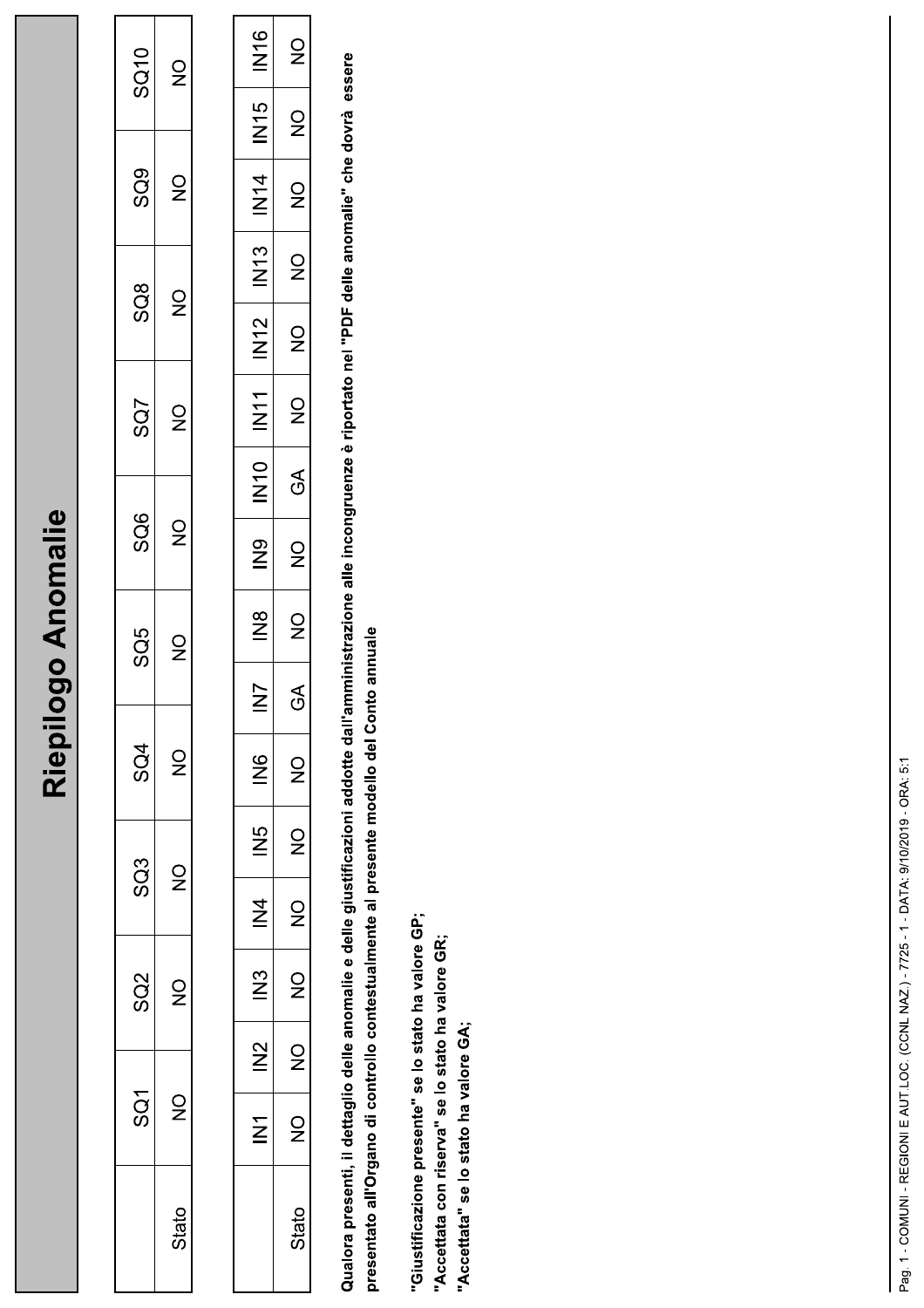| Personale a tempo indeterminato (T                                                             |             |                                                   |                                                                                                                  |         |                                 | ab.1) - Dati riepilogativi dell'ultimo triennio                                                            |         |                                           |         |         |                                               |         |
|------------------------------------------------------------------------------------------------|-------------|---------------------------------------------------|------------------------------------------------------------------------------------------------------------------|---------|---------------------------------|------------------------------------------------------------------------------------------------------------|---------|-------------------------------------------|---------|---------|-----------------------------------------------|---------|
| Gli aggiornamenti dei prospetti del riepilogo triennale saranno visibili dal giorno successivo |             |                                                   | aggiornamenti dei prospetti del riepilogo triennale vengono effettuati solo per gli ultimi 3 anni di rilevazione |         |                                 | a quello di salvataggio delle tabelle. Data ultimo aggiornamento dei valori calcolati: 09/10/2019 01:48Gli |         |                                           |         |         |                                               |         |
|                                                                                                |             | Personale a tempo indeterminato al 31.12 (Tab. 1) |                                                                                                                  |         | Numero Mensilità / 12 (Tab. 12) |                                                                                                            |         | Spese per retribuzioni lorde (Tab. 12+13) |         |         | di cui arretrati anni precedenti (Tab. 12+13) |         |
|                                                                                                | 2016        | 2017                                              | 2018                                                                                                             | 2016    | 2017                            | 2018                                                                                                       | 2016    | 2017                                      | 2018    | 2016    | 2017                                          | 2018    |
| SEGRETARI COMUNALI E PROVINCIALI                                                               |             | $\circ$                                           | 0                                                                                                                |         | 0,77                            | $\circ$                                                                                                    | 67.015  | 49.742                                    | 1.238   | $\circ$ | $\circ$                                       | $\circ$ |
| CATEGORIA D                                                                                    | $\tilde{=}$ | $\infty$                                          | ă                                                                                                                | 9,62    | 9,65                            | 8,3                                                                                                        | 326.704 | 301.125                                   | 258.004 | c       | $\circ$                                       | 8.752   |
| CATEGORIA C                                                                                    |             |                                                   | ග                                                                                                                | 6,62    | 6,88                            | 7,95                                                                                                       | 195.291 | 193.527                                   | 225.847 | 0       | $\circ$                                       | 6.007   |
| CATEGORIA B                                                                                    | ∞           |                                                   |                                                                                                                  | 8,67    |                                 |                                                                                                            | 220.275 | 159.995                                   | 167.365 | 0       | 0                                             | 4.984   |
| <b>CATEGORIA A</b>                                                                             | G           | G                                                 | 5                                                                                                                | $\circ$ | ဖ                               | 5,08                                                                                                       | 142.054 | 129.426                                   | 117.660 | 0       | $\circ$                                       | 1.942   |
| Totale                                                                                         | 32          | 28                                                | 51                                                                                                               | 31,91   | 30,29                           | 28,32                                                                                                      | 951.339 | 833.815                                   | 770.114 | 0       |                                               | 21.685  |

516.260 1.286.374

1.183.921 350.106

1.358.156 406.817

Totale costo annuo del lavoro(Tab. 12+13+14) Tabella 14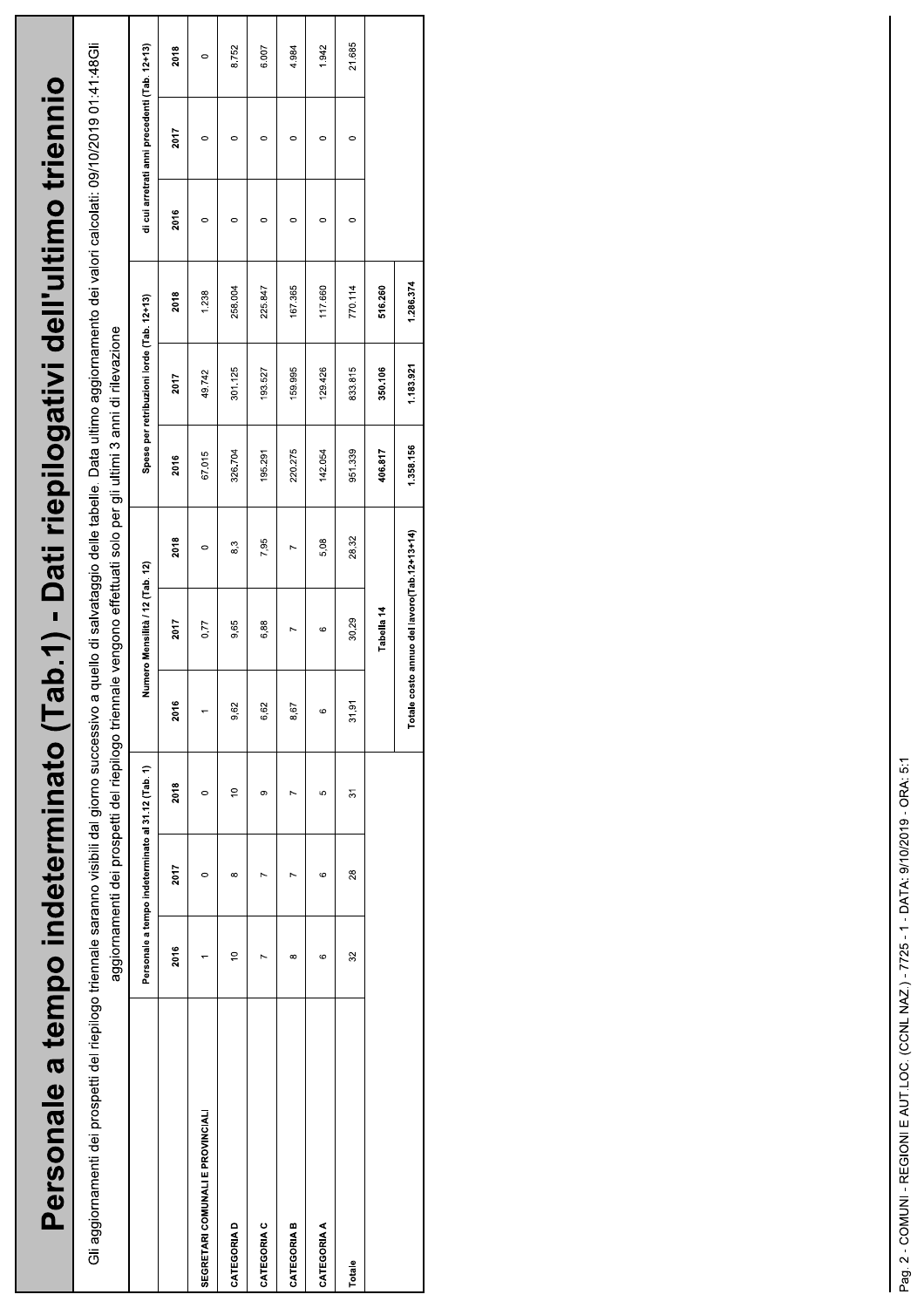|                                                                                                                                                                                                                                                                                                                                                                                                                                                                  |         |                |                | Personale a tempo indeterminato (1a |                                                    |                                                                                                                  | dell'u |                                                                               |               | timo triennio |                                                                                    |       |         |                                             |       |         | b.1) - Spese medie pro-capite anne in euro                                                                 |         |
|------------------------------------------------------------------------------------------------------------------------------------------------------------------------------------------------------------------------------------------------------------------------------------------------------------------------------------------------------------------------------------------------------------------------------------------------------------------|---------|----------------|----------------|-------------------------------------|----------------------------------------------------|------------------------------------------------------------------------------------------------------------------|--------|-------------------------------------------------------------------------------|---------------|---------------|------------------------------------------------------------------------------------|-------|---------|---------------------------------------------|-------|---------|------------------------------------------------------------------------------------------------------------|---------|
| Gli aggiornamenti dei prospetti del riepilogo triennale saranno visibili dal giorno successivo                                                                                                                                                                                                                                                                                                                                                                   |         |                |                |                                     |                                                    | aggiornamenti dei prospetti del riepilogo triennale vengono effettuati solo per gli ultimi 3 anni di rilevazione |        |                                                                               |               |               |                                                                                    |       |         |                                             |       |         | a quello di salvataggio delle tabelle. Data ultimo aggiornamento dei valori calcolati: 09/10/2019 01:48Gli |         |
|                                                                                                                                                                                                                                                                                                                                                                                                                                                                  |         | Mensilità/12   |                |                                     | Spese medie escluso arretrati<br>a.p. (Tab. 12+13) |                                                                                                                  |        | Spese medie per competenze<br>fisse escluso arretrati a.p.<br>$($ Tab. 12 $)$ |               |               | Spese medie per competenze<br>accessorie escluso arretrati<br>a.p. $($ Tab. 13 $)$ |       |         | Valori medi per arretrati a.p. di<br>Tab 12 |       |         | Valori medi per arretrati a.p. di<br>Tab.13                                                                |         |
|                                                                                                                                                                                                                                                                                                                                                                                                                                                                  | 2016    | 2017           | 2018           | 2016                                | 2017                                               | 2018                                                                                                             | 2016   | 2017                                                                          | 2018          | 2016          | 2017                                                                               | 2018  | 2016    | 2017                                        | 2018  | 2016    | 2017                                                                                                       | 2018    |
| <b>COMUNALIE</b><br>PROVINCIALI<br><b>SEGRETARI</b>                                                                                                                                                                                                                                                                                                                                                                                                              |         | 0,77           | $\circ$        | 67.015                              | 64.670                                             | $\frac{c}{c}$                                                                                                    | 44.593 | 44.059                                                                        | $\frac{c}{c}$ | 22.422        | 20.611                                                                             | Ω.    | $\circ$ | $\circ$                                     | n.c.  | $\circ$ | $\circ$                                                                                                    | C.      |
| CATEGORIA D                                                                                                                                                                                                                                                                                                                                                                                                                                                      | 9,62    | 9,65           | 8,3            | 33.955                              | 31.218                                             | 30.048                                                                                                           | 24.684 | 24.442                                                                        | 25.716        | 9.271         | 6.776                                                                              | 4.332 | $\circ$ | $\circ$                                     | 1.055 | $\circ$ | $\circ$                                                                                                    | $\circ$ |
| CATEGORIA C                                                                                                                                                                                                                                                                                                                                                                                                                                                      | 6,62    | 6,88           | 7,95           | 29.478                              | 28.149                                             | 27.667                                                                                                           | 22.116 | 22.387                                                                        | 23.222        | 7.362         | 5.763                                                                              | 4.446 | $\circ$ | $\circ$                                     | 756   | $\circ$ | $\circ$                                                                                                    | $\circ$ |
| CATEGORIA B                                                                                                                                                                                                                                                                                                                                                                                                                                                      | 8,67    | $\overline{ }$ | $\overline{ }$ | 25.416                              | 22.856                                             | 23.197                                                                                                           | 20.080 | 19.891                                                                        | 20.638        | 5.336         | 2.965                                                                              | 2.560 | $\circ$ | $\circ$                                     | 712   | $\circ$ | $\circ$                                                                                                    | $\circ$ |
| CATEGORIA A                                                                                                                                                                                                                                                                                                                                                                                                                                                      | $\circ$ | $\circ$        | 5,08           | 23.676                              | 21.571                                             | 22.764                                                                                                           | 18.366 | 18.365                                                                        | 19.062        | 5.309         | 3.206                                                                              | 3.702 | $\circ$ | $\circ$                                     | 382   | $\circ$ | $\circ$                                                                                                    | $\circ$ |
| Totale per Istituzione                                                                                                                                                                                                                                                                                                                                                                                                                                           | 31,91   | 30,29          | 28,32          | 29.809                              | 27.538                                             | 26.390                                                                                                           | 22 336 | 22226                                                                         | 22576         | 7473          | 5.312                                                                              | 3.815 | 0       | $\bullet$                                   | 766   | 0       | $\bullet$                                                                                                  | 0       |
|                                                                                                                                                                                                                                                                                                                                                                                                                                                                  |         |                |                |                                     |                                                    |                                                                                                                  |        |                                                                               |               |               |                                                                                    |       |         |                                             |       |         |                                                                                                            |         |
| 2. Le Spese medie annue per Istituzione sono calcolate come la sonma su tutte le categorie del prodotto di rascun valore media "nensilita"/2 divisa per il totale delle mensilita"/2 sommate su tutte le categorie dell'Istitu<br>1. Le Spese medie annue per ciascuna Categoria sono calcolate dividendo il totale delle spese delle qualifiche appartenenti alla categoria per le unità di riferimento (mensilità della tabella 12 / 12) della stessa categori |         |                |                |                                     |                                                    |                                                                                                                  |        |                                                                               |               |               |                                                                                    |       |         |                                             |       |         |                                                                                                            |         |
|                                                                                                                                                                                                                                                                                                                                                                                                                                                                  |         |                |                |                                     |                                                    |                                                                                                                  |        |                                                                               |               |               |                                                                                    |       |         |                                             |       |         |                                                                                                            |         |

 $\mathsf{n.c.}$  non calcolabile per mancanza di mensilità attribuite alla categoria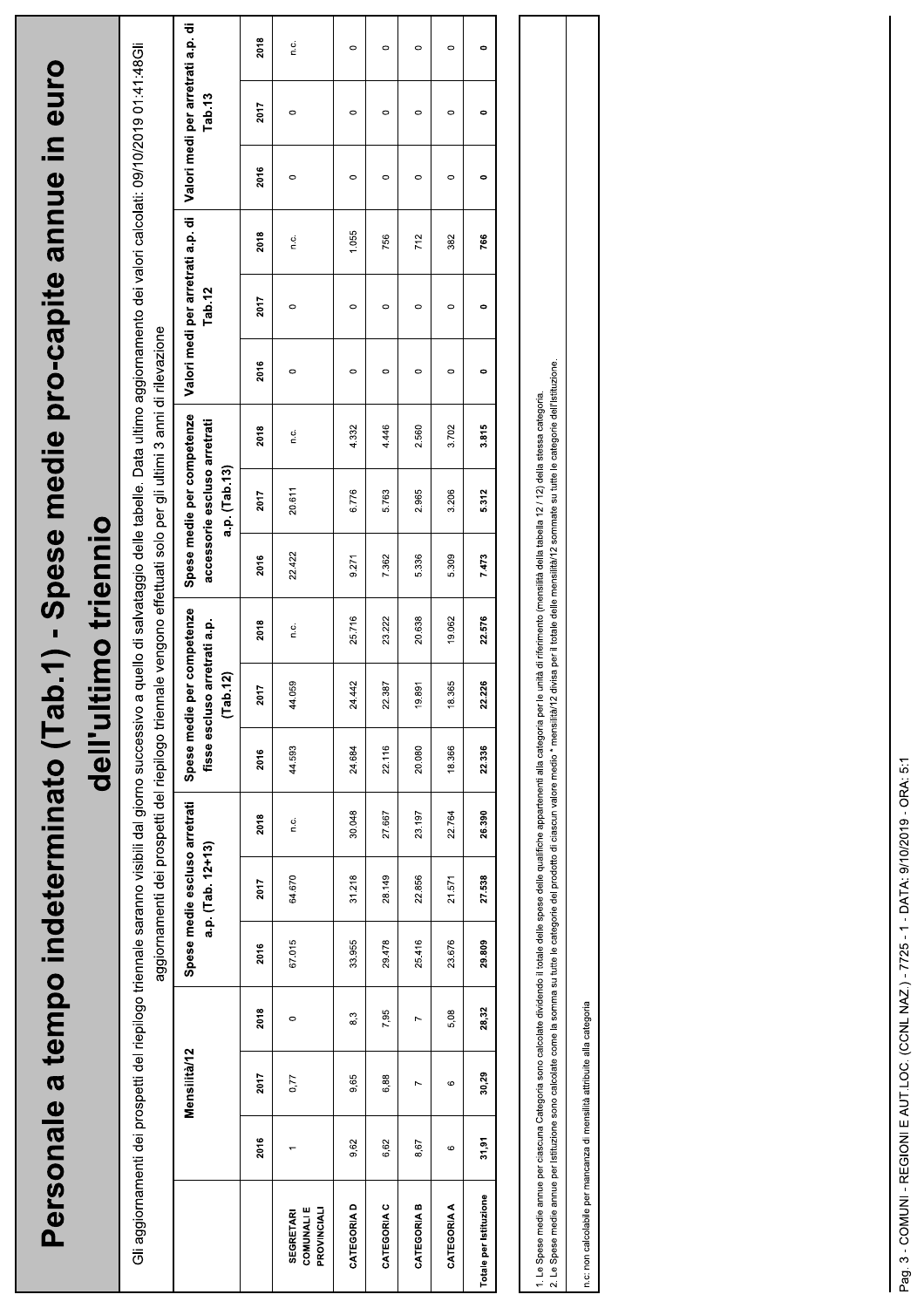| ti riepilogativi dell'ultimo triennio<br>Giorni medi assenza - Da | Gli aggiornamenti dei prospetti del riepilogo triennale saranno visibili dal giorno visibili dal giorno successivo a quello di salvataggio delle. Data ultimo aggiornamento dei valori calcolati: 09/10/2019 01:48Gli<br>aggiornamenti dei prospetti del riepilogo triennale vengono effettuati solo per gli ultimi 3 anni di rilevazione | GIORNI ASSENZA MEDI ANNU<br>PERSONALE | Altre assenze (meno formazione)<br>Assenza malattia retribuita<br>Ferie<br>Presenti di riferimento | 2018<br>2017<br>2016<br>2018<br>2017<br>2016<br>2018<br>2017<br>2016<br>2018<br>2017<br>2016 | $\circ$<br>$\circ$<br>$\circ$<br>$\circ$<br>Ю<br>$\circ$<br>$\circ$<br>23<br>$\circ$ | 4<br>15,29<br>S<br>0,63<br>3,14<br>11,6<br>$\overline{30}$<br>31,29<br>က္<br>22<br>$\infty$<br>$\overline{ }$<br>$\tilde{c}$ | 0,67<br>0,57<br>$\circ$<br>6,78<br>3,29<br>7,43<br>19, 11<br>22,57<br>30,43<br>တ<br>Z<br>Z | 4,43<br>18,71<br>7,75<br>1,57<br>2,43<br>1,63<br>23,57<br>29,14<br>25,38<br>$\overline{ }$<br>$\overline{ }$<br>$\infty$ | $\circ$<br>0,17<br>0,33<br>17,8<br>6,5<br>3,33<br>29<br>37<br>rù<br>8<br>မာ<br>$\circ$<br>$\circ$ | 2,3<br>တ<br>4,28<br>5,53<br>3,74<br>6,44<br>24,07<br>28,41<br>26,41<br>g<br>27<br>32   |  |
|-------------------------------------------------------------------|-------------------------------------------------------------------------------------------------------------------------------------------------------------------------------------------------------------------------------------------------------------------------------------------------------------------------------------------|---------------------------------------|----------------------------------------------------------------------------------------------------|----------------------------------------------------------------------------------------------|--------------------------------------------------------------------------------------|------------------------------------------------------------------------------------------------------------------------------|--------------------------------------------------------------------------------------------|--------------------------------------------------------------------------------------------------------------------------|---------------------------------------------------------------------------------------------------|----------------------------------------------------------------------------------------|--|
|                                                                   |                                                                                                                                                                                                                                                                                                                                           |                                       |                                                                                                    |                                                                                              | SEGRETARI COMUNALI E PROVINCIALI                                                     | <b>CATEGORIAD</b>                                                                                                            | CATEGORIA C                                                                                | CATEGORIA B                                                                                                              | <b>CATEGORIA A</b>                                                                                | Totale personale a t. indeterminato al 31.12 (Tab. 1) o Valore<br>Medio <sub>(1)</sub> |  |

(1) Presenti di riferimento per determinare i gg di assenza: personale presente a 1 - personale comandato/distaccato fuori ruolo, in esonero e in convenzione dell'amministrazione di tabella 3 + personale comandato/distacca

n.c: non calcolabile per mancanza di presenti di riferimento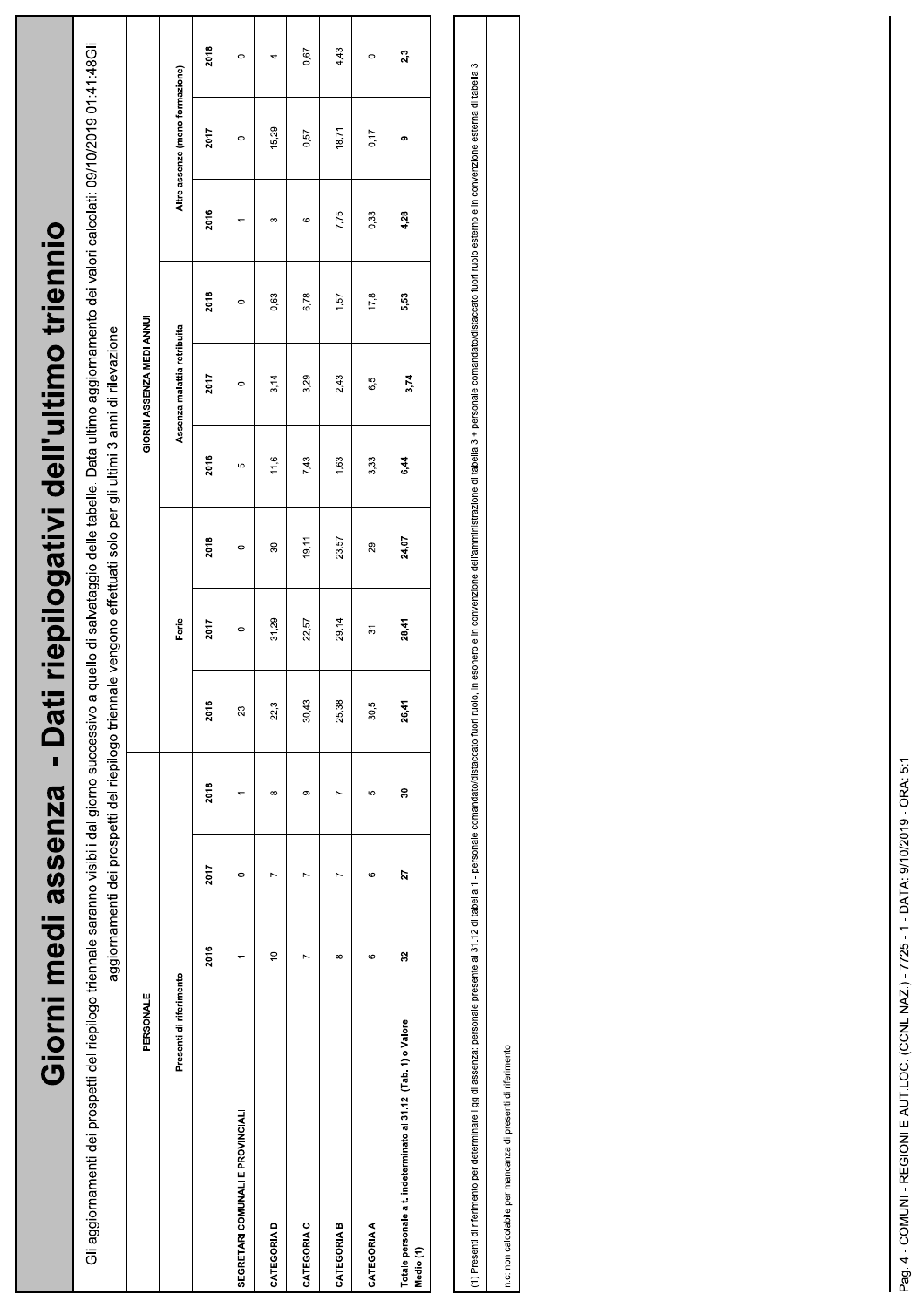| valore medio riferito agli<br>valore medio riferito agli<br>contratti di cococo attivi<br>incarichi attivi nell'anno<br>incarichi attivi nell'anno<br>valore medio riferito ai<br>valori annui lordi<br>valore medio<br>valore medio<br>valore medio<br>valore medio<br>nell'anno<br>92.882<br>53.434<br>2018<br>$\circ$<br>$\circ$<br>$\circ$<br>0<br>0<br>Costo del lavoro (in euro)(Tab.14)<br>24.577<br>2017<br>$\circ$<br>$\circ$<br>$\circ$<br>$\circ$<br>0<br>0<br>29.703<br>2016<br>$\circ$<br>$\circ$<br>0<br>$\circ$<br>0<br>0<br>Retribuzioni, codice P015<br>Retribuzioni, codice P065<br>Retribuzioni, codice P016<br>consulenza (codice L109)<br>Oneri per contratti resa<br>servizi o adempimenti<br>Oneri per incarichi di<br>Retribuzioni, codice<br>Oneri per co.co.co.<br>studio/ricerca e di<br>(codiced L108)<br>L105+P062<br>2018<br>2,79<br>21<br>$\circ$<br>$\circ$<br>$\circ$<br>$\circ$<br>$\circ$<br>2017<br>0,82<br>$\circ$<br>$\circ$<br>$\circ$<br>0<br>0<br>$\circ$<br>PERSONALE (Tab.2 e SI1)<br>2016<br>0,82<br>$\circ$<br>$\circ$<br>$\circ$<br>$\circ$<br>0<br>0<br>N. contratti per prestazioni<br>N. contratti co.co.co (SI1)<br>Con Contratti formazione<br>professionali consistenti<br>nella resa di servizi o<br>Lavoratori Interinali<br>Personale a tempo<br>studio/ricerca e di<br>Unità/n.contratti<br>consulenza (SI1)<br>N. incarichi di<br>$-5.01P.0$<br>determinato<br>avoro |  |  | Gli aggiornamenti dei prospetti del riepilogo triennale saranno visibili dal saranno visibili dal giorno successivo a quello di salvataggio delle. Data ultimo aggiornamento dei valori calcolati: 09/10/2019 01:48Gli<br>aggiornamenti dei prospetti del riepilogo triennale vengono effettuati solo per gli ultimi 3 anni di rilevazione |  |  |                                      |        |        |
|-------------------------------------------------------------------------------------------------------------------------------------------------------------------------------------------------------------------------------------------------------------------------------------------------------------------------------------------------------------------------------------------------------------------------------------------------------------------------------------------------------------------------------------------------------------------------------------------------------------------------------------------------------------------------------------------------------------------------------------------------------------------------------------------------------------------------------------------------------------------------------------------------------------------------------------------------------------------------------------------------------------------------------------------------------------------------------------------------------------------------------------------------------------------------------------------------------------------------------------------------------------------------------------------------------------------------------------------------------------------------------------------------------------------------------|--|--|--------------------------------------------------------------------------------------------------------------------------------------------------------------------------------------------------------------------------------------------------------------------------------------------------------------------------------------------|--|--|--------------------------------------|--------|--------|
|                                                                                                                                                                                                                                                                                                                                                                                                                                                                                                                                                                                                                                                                                                                                                                                                                                                                                                                                                                                                                                                                                                                                                                                                                                                                                                                                                                                                                               |  |  |                                                                                                                                                                                                                                                                                                                                            |  |  | Spese/costi medi pro-capite(in euro) |        |        |
|                                                                                                                                                                                                                                                                                                                                                                                                                                                                                                                                                                                                                                                                                                                                                                                                                                                                                                                                                                                                                                                                                                                                                                                                                                                                                                                                                                                                                               |  |  |                                                                                                                                                                                                                                                                                                                                            |  |  | 2016                                 | 2017   | 2018   |
|                                                                                                                                                                                                                                                                                                                                                                                                                                                                                                                                                                                                                                                                                                                                                                                                                                                                                                                                                                                                                                                                                                                                                                                                                                                                                                                                                                                                                               |  |  |                                                                                                                                                                                                                                                                                                                                            |  |  | 36.223                               | 29.972 | 33.291 |
|                                                                                                                                                                                                                                                                                                                                                                                                                                                                                                                                                                                                                                                                                                                                                                                                                                                                                                                                                                                                                                                                                                                                                                                                                                                                                                                                                                                                                               |  |  |                                                                                                                                                                                                                                                                                                                                            |  |  | f,                                   | ı      |        |
|                                                                                                                                                                                                                                                                                                                                                                                                                                                                                                                                                                                                                                                                                                                                                                                                                                                                                                                                                                                                                                                                                                                                                                                                                                                                                                                                                                                                                               |  |  |                                                                                                                                                                                                                                                                                                                                            |  |  |                                      |        |        |
|                                                                                                                                                                                                                                                                                                                                                                                                                                                                                                                                                                                                                                                                                                                                                                                                                                                                                                                                                                                                                                                                                                                                                                                                                                                                                                                                                                                                                               |  |  |                                                                                                                                                                                                                                                                                                                                            |  |  |                                      |        |        |
|                                                                                                                                                                                                                                                                                                                                                                                                                                                                                                                                                                                                                                                                                                                                                                                                                                                                                                                                                                                                                                                                                                                                                                                                                                                                                                                                                                                                                               |  |  |                                                                                                                                                                                                                                                                                                                                            |  |  |                                      |        |        |
|                                                                                                                                                                                                                                                                                                                                                                                                                                                                                                                                                                                                                                                                                                                                                                                                                                                                                                                                                                                                                                                                                                                                                                                                                                                                                                                                                                                                                               |  |  |                                                                                                                                                                                                                                                                                                                                            |  |  |                                      |        |        |
| (codice L115)<br>adempimenti obbligatori<br>per legge (SI1)                                                                                                                                                                                                                                                                                                                                                                                                                                                                                                                                                                                                                                                                                                                                                                                                                                                                                                                                                                                                                                                                                                                                                                                                                                                                                                                                                                   |  |  | obbligatori per legge                                                                                                                                                                                                                                                                                                                      |  |  |                                      |        | 2.544  |

Valore medio pro-capite della spesa non calcolabile se il personale di riferimento/contratti è uguale a zero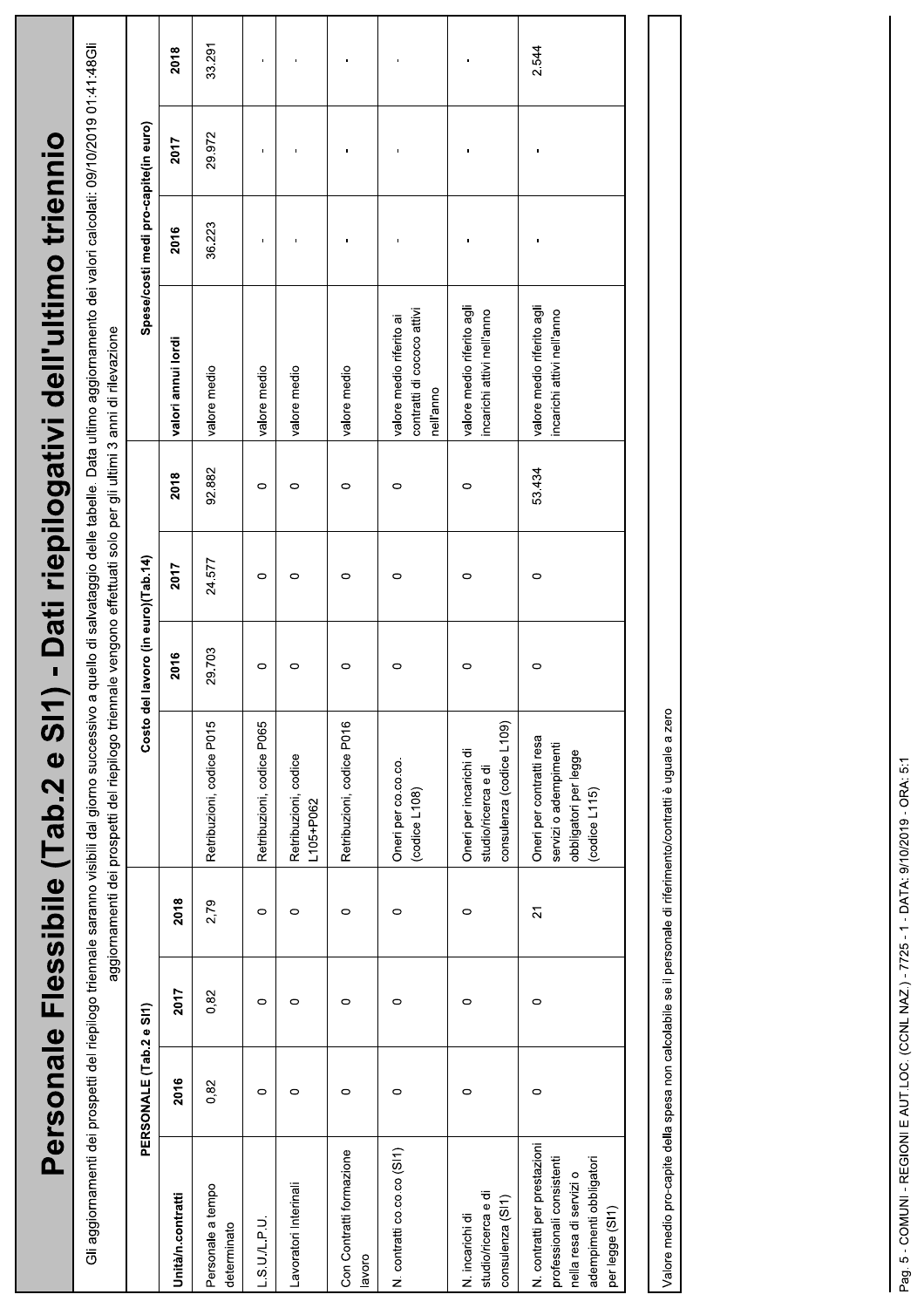|                                                                    | Tabella d    | Riconciliazione |                  |                                                                                                               |
|--------------------------------------------------------------------|--------------|-----------------|------------------|---------------------------------------------------------------------------------------------------------------|
| Voci di Spesa/Costo                                                | Importo Sico | Importo Siope   | Importo Bilancio | Nota                                                                                                          |
| Totale T12                                                         | 660880       | 905993          | $\circ$          | comprende retribuzioni a T.D. per 82.896, esborsi a favore altri enti per<br>27.480, non rilevati in tabella. |
| Totale T13                                                         | 109234       |                 |                  |                                                                                                               |
| Assegno T14                                                        | 10042        |                 |                  |                                                                                                               |
| <b>TOTALE PARZIALE</b>                                             | 780156       | $\circ$         | $\circ$          |                                                                                                               |
| L011 - EROGAZIONE BUONI PASTO                                      | 4856         | 4586            | $\circ$          |                                                                                                               |
| L108 - CONTRATTI DI COLLABORAZIONE COORDINATA E CONTINUATIVA       | $\circ$      | $\circ$         | $\circ$          |                                                                                                               |
| L109 - INCARICHI LIBERO PROFESSIONALI/STUDIO/RICERCA/CONSULENZA    | $\circ$      | $\circ$         | $\circ$          |                                                                                                               |
| P015 - RETRIBUZIONI PERSONALE A TEMPO DETERMINATO                  | 92882        | 35348           | $\circ$          | differenza su siope tabelle 12                                                                                |
| P035 - CONTRIBUTI A CARICO DELL'AMM. PER FONDI PREV. COMPLEMENTARE | 1292         | $\circ$         | $\circ$          |                                                                                                               |
| P055 - CONTRIBUTI A CARICO DELL'AMM.NE SU COMP. FISSE E ACCESSORIE | 235813       | 276892          | $\circ$          |                                                                                                               |
| P058 - QUOTE ANNUE ACCANTONAMENTO TFR O ALTRA IND. FINE SERVIZIO   | $\circ$      | $\circ$         | $\circ$          |                                                                                                               |
| P061 - IRAP                                                        | 73359        | 90273           | $\circ$          | comprende irap amministratori                                                                                 |
|                                                                    |              |                 |                  |                                                                                                               |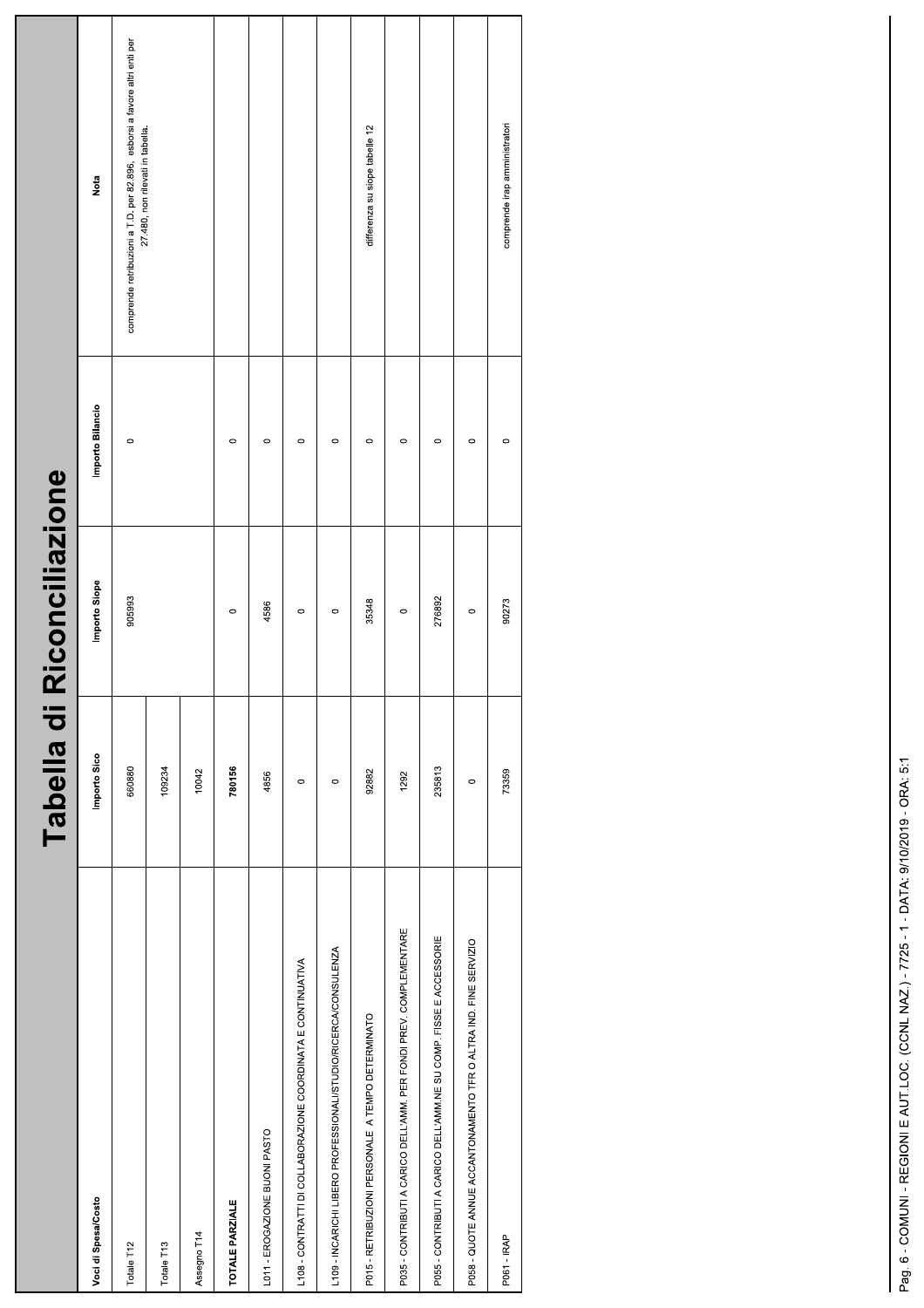| Voci di Spesa/Costo                                                                                                                      | Importo Sico | Importo Siope | Importo Bilancio | Nota |
|------------------------------------------------------------------------------------------------------------------------------------------|--------------|---------------|------------------|------|
| P062 - ONERI PER I CONTRATTI DI SOMMINISTRAZIONE(INTERINALI)                                                                             | O            |               |                  |      |
| P065 - COMPENSI PER PERSONALE LSU/LPU                                                                                                    | 0            | 0             |                  |      |
| SOMME RIMBORSATE ALLE AMMINISTRAZIONI PER SPESE DI PERSONALE<br>(sommatoria dei diversi rimborsi presenti in tabella 14)                 | 27840        |               |                  |      |
| TOTALE GENERALE                                                                                                                          | 1216198      | 1313092       |                  |      |
| RIMBORSI RICEVUTI DALLE AMMINISTRAZIONI PER SPESE DI PERSONALE (a riduzione)<br>(sommatoria dei diversi rimborsi presenti in tabella 14) | 5178         | 5178          |                  |      |
| TOTALE GENERALE AL NETTO DEI RIMBORSI                                                                                                    | 1211020      | 1307914       |                  |      |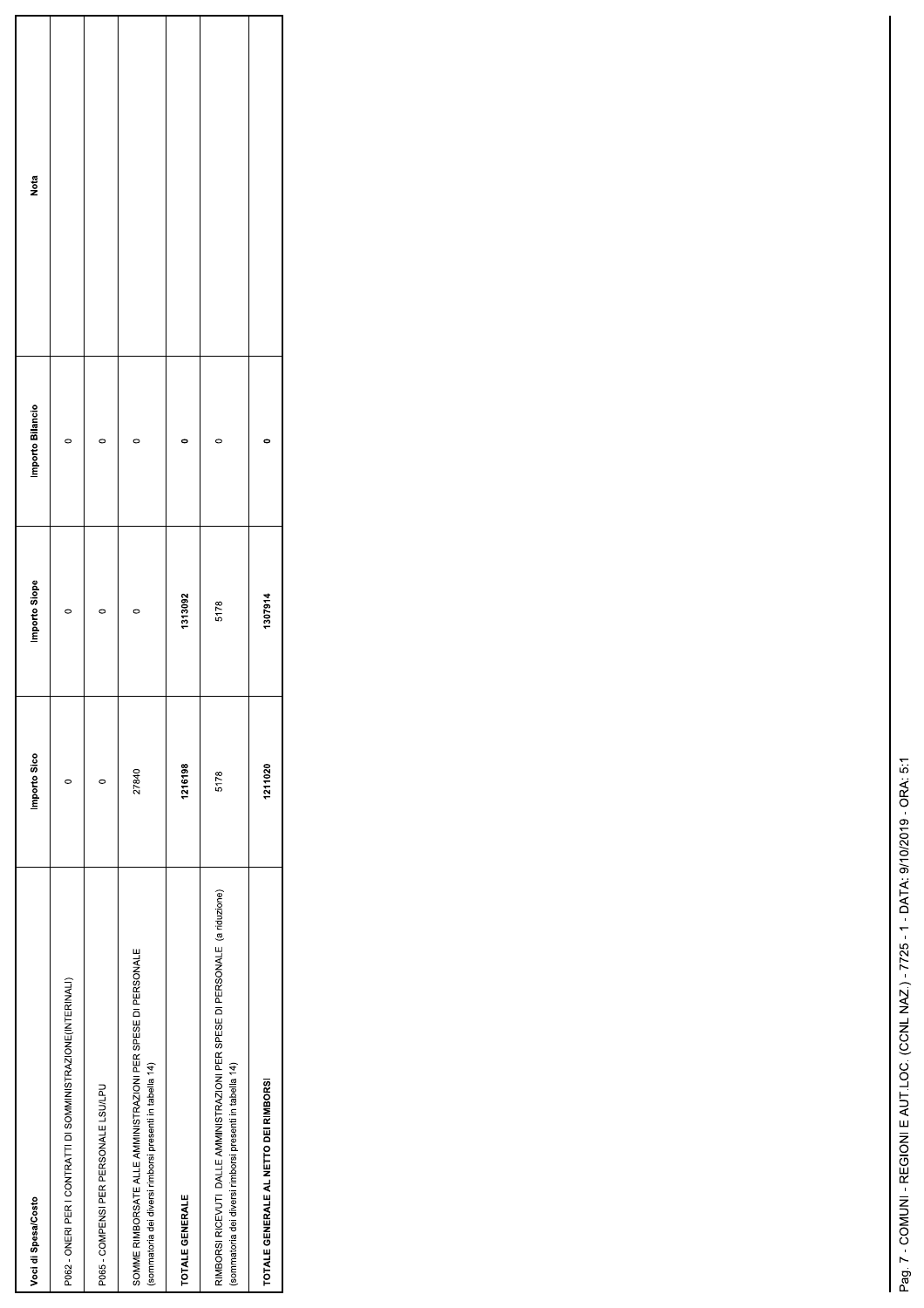## **Commenti Organi Di Controllo**

Nessun commento inserito degli organi di controllo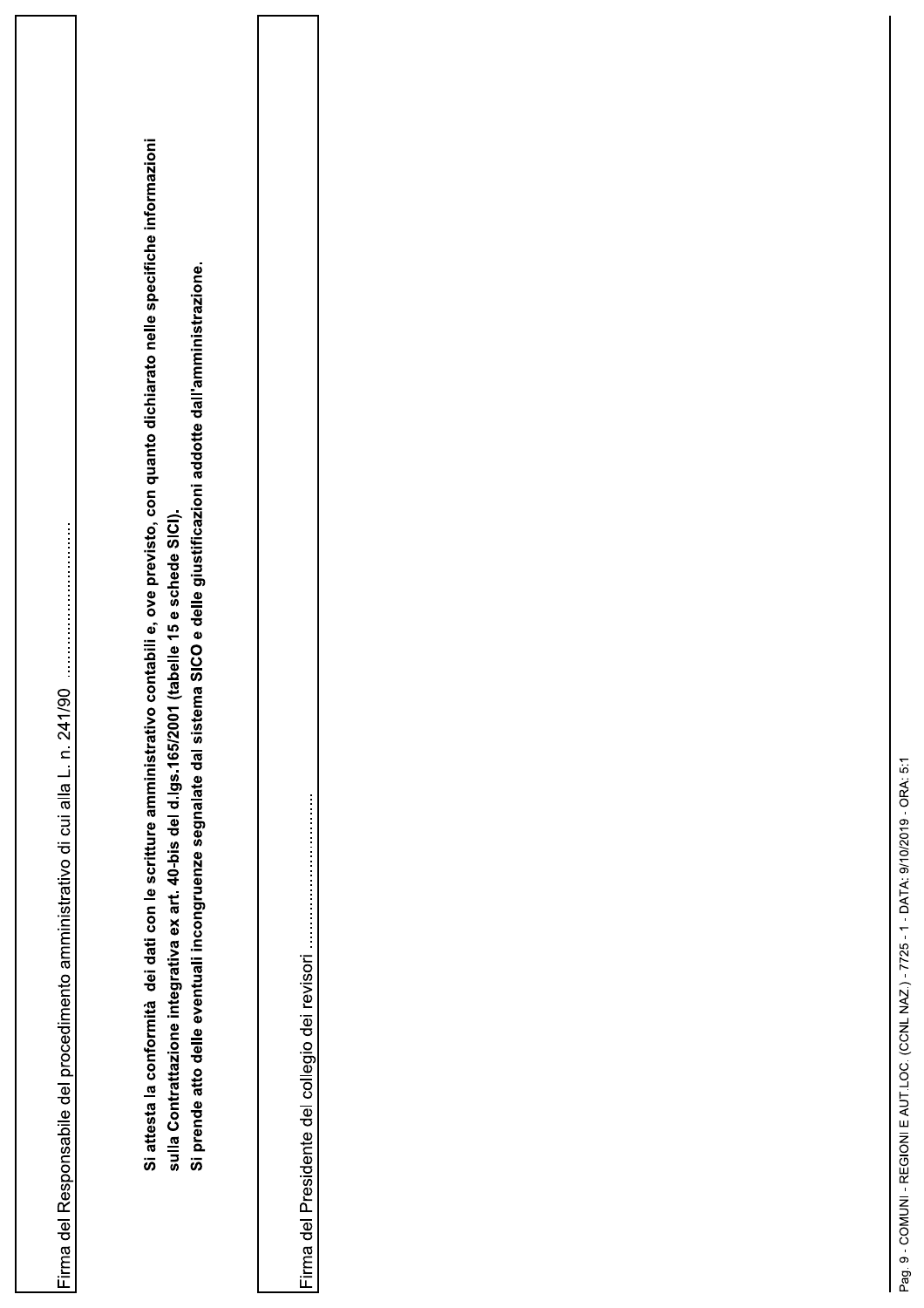|                                     | Scheda                                                                               | <b>I</b> Informativa 1                          |     |                             |
|-------------------------------------|--------------------------------------------------------------------------------------|-------------------------------------------------|-----|-----------------------------|
|                                     | Inform                                                                               | azioni Istituzione                              |     |                             |
| Partita IVA: 01690170921            |                                                                                      |                                                 |     |                             |
| 80009610926<br>Codice Fiscale:      |                                                                                      |                                                 |     |                             |
| 070 96660222<br>Telefono:           |                                                                                      | Fax: 070 96660224                               |     |                             |
| Email: finanziaria.uta@legalmail.it |                                                                                      |                                                 |     |                             |
| Via: VIA STAZIONE                   |                                                                                      |                                                 |     |                             |
| snc<br>Numero Civico:               |                                                                                      |                                                 |     |                             |
| C.A.P.: 09010                       |                                                                                      |                                                 |     |                             |
| Città: UTA                          |                                                                                      |                                                 |     |                             |
| Provincia: CA                       |                                                                                      | Codice Catastale: L521                          |     |                             |
| 8726<br>Popolazione residente:      |                                                                                      |                                                 |     |                             |
| Superficie(Kmq): 7.8                |                                                                                      |                                                 |     |                             |
| Indirizzo pagina web dell'ente :    | www.comune.uta.ca.it                                                                 |                                                 |     |                             |
|                                     |                                                                                      |                                                 |     |                             |
|                                     | Responsabile del Procedimento Amministrativo di cui alla legge 7/8/90, N.241 Capo II |                                                 |     |                             |
|                                     | (in assenza di tale indicazione sarà                                                 | considerato responsabile il direttore generale) |     |                             |
| Cognome                             | Nome                                                                                 | Telefono                                        | Fax | EMail                       |
| Alba                                | Paola                                                                                | 07096660222                                     |     | paola.alba@comune.uta.ca.it |
|                                     |                                                                                      |                                                 |     |                             |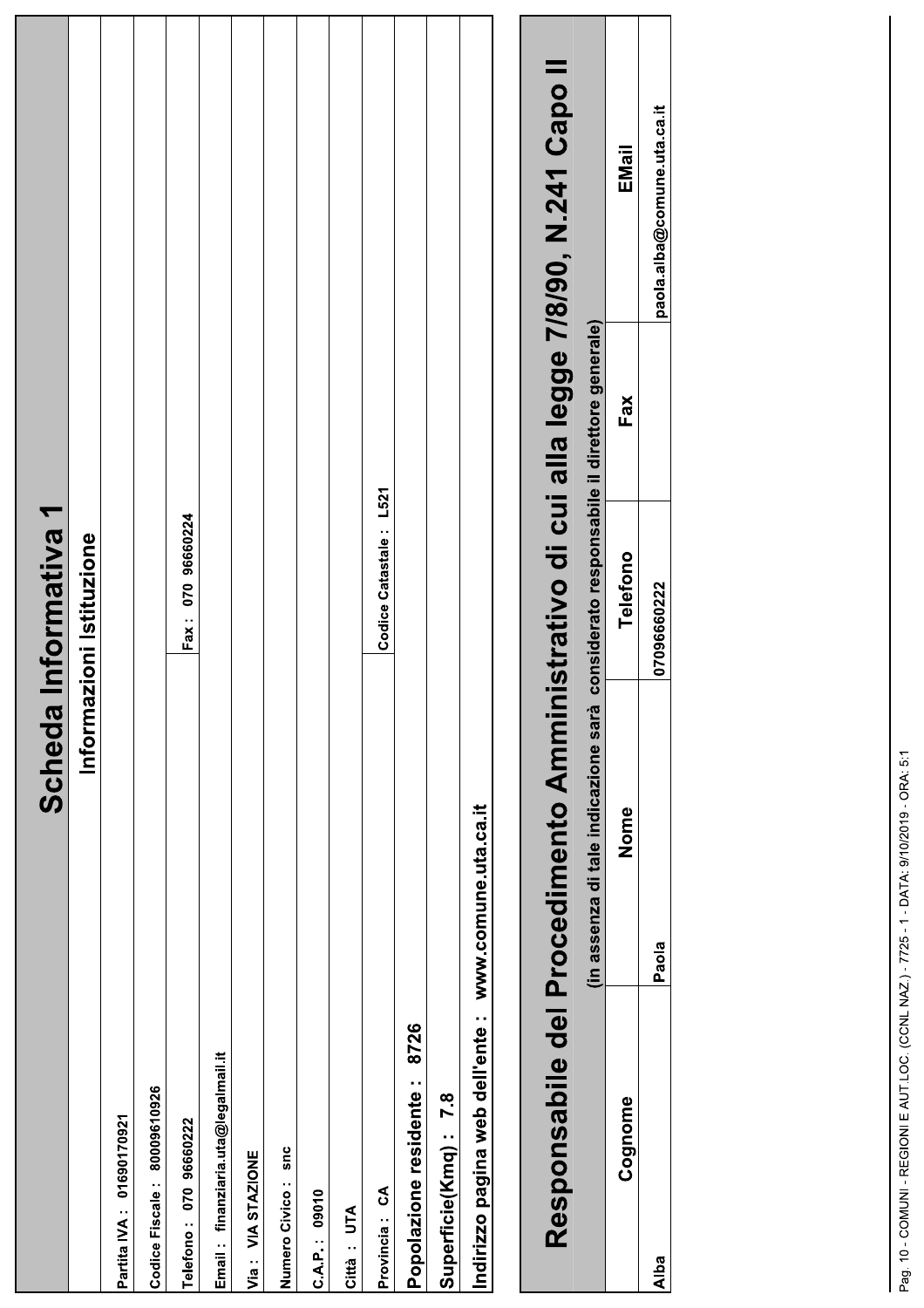|                                                                                           | Le<br>Referen                                                                                                                                                                                            | Contattare<br>Da |     |                             |           |
|-------------------------------------------------------------------------------------------|----------------------------------------------------------------------------------------------------------------------------------------------------------------------------------------------------------|------------------|-----|-----------------------------|-----------|
| Cognome                                                                                   | Nome                                                                                                                                                                                                     | Telefono         | Fax | EMail                       |           |
| Alba                                                                                      | Paola                                                                                                                                                                                                    | 07096660222      |     | paola.alba@comune.uta.ca.it |           |
|                                                                                           |                                                                                                                                                                                                          |                  |     |                             |           |
|                                                                                           | Riepilogo Domande Presenti Nella Circolare                                                                                                                                                               |                  |     |                             |           |
| I modelli debbono essere sottoscritti dai revisori dei conti                              |                                                                                                                                                                                                          |                  |     |                             |           |
| presenti in circolare:<br><b>Domande</b>                                                  |                                                                                                                                                                                                          |                  |     |                             |           |
|                                                                                           | INDICARE IL NUMERO DI UNITÀ DI PERSONALE UTILIZZATO A QUALSIASI TITOLO (COMANDO O ALTRO) NELLE ATTIVITÀ ESTERNALIZZATE CON ESCLUSIONE DELLE UNITÀ EFFETTIVAMENTE CESSATE A SEGUITO DI ESTERNALIZZAZIONI  |                  |     |                             | 0         |
| INDICARE IL NUMERO DEI CONTRATTI DI COLLABORAZIONE COORDINATA E CONTINUATIVA.             |                                                                                                                                                                                                          |                  |     |                             | $\bullet$ |
| INDICARE IL NUMERO DEGLI INCARICHI LIBERO PROFESSIONALE, DI STUDIO, RICERCA E CONSULENZA. |                                                                                                                                                                                                          |                  |     |                             | $\bullet$ |
|                                                                                           | INDICARE IL NUMERO DI CONTRATTI PER PRESTAZIONI PROFESSIONALI CONSISTENTI NELLA RESA DI SERVIZI O ADEMPIMENTI OBBLIGATORI PER LEGGE.                                                                     |                  |     |                             | 21        |
|                                                                                           | INDICARE IL TOTALE DELLE SOMME TRATTENUTE AI DIPENDENTI NELL'ANNO DI RILEVAZIONE PER LE ASSENZE PER MALATTIA IN APPLICAZIONE DELL'ART. 71 DEL D.L. N. 112 DEL 25/06/2008 CONVERTITO IN L. 133/2008.      |                  |     |                             | 137       |
|                                                                                           | QUANTI SONO I DIPERITI AL 31.12 IN ASPETTATIVA PER DOTTORATO DI RICERCA CON RETRIBUZIONE A CARICO DELL'AMMINISTRAZIONE AI SENSI DELL'ARTICOLO 2 DELLA LEGGE 476/1984 E S.M.?                             |                  |     |                             | $\bullet$ |
|                                                                                           | QUANTE PERSONE SONO STATE IMPIEGATE NELL'ANNO (TEMPO DETER., CO.CO.CO., INCARICHI O ALTRI TIPI DI LAV. FLESSIBILE) IL CUI COSTO È TOTALMENTE SOSTENUTO CON FINANZIAMENTI ESTERNI DELL'U.E. O DI PRIVATI? |                  |     |                             | $\bullet$ |
|                                                                                           | INDICARE IL NUMERO DELLE UNITÀ RILEVATE IN TABELLA 1 TRA I "PRESENTI AL 31.12" CHE RISULTAVANO TITOLARI DI PERMESSI PER LEGGE N. 10492.                                                                  |                  |     |                             | w         |
|                                                                                           | INDICARE IL NUMERO DELLE UNITÀ RILEVATE IN TABELLA 1 TRA I "PRESENTI AL 31.12" CHE RISULTAVANO TITOLARI DI PERMESSI AI SENSI DELL'ART. 42, C.5 D.LGS.15/12001 E S.M.                                     |                  |     |                             | $\bullet$ |
|                                                                                           | UNITÀ DI PERSONALE CON QUALIFICA DIRIGENZIALE ASSEGNATE AGLI UFFICI DI DIRETTA COLLABORAZIONE CON GLI ORGANI DI INDIRIZZO POLITICO                                                                       |                  |     |                             | $\bullet$ |
|                                                                                           | UNITÀ DI PERSONALE NON DIRIGENTE ASSEGNATE AGLI UFFICI DI DIRETTA COLLABORAZIONE CON GLI ORGANI DI INDIRIZZO POLITICO                                                                                    |                  |     |                             | $\bullet$ |
|                                                                                           | UNITÀ DI PERS. EST. ALL'ISTITUZIONE, IN POSIZIONE DI COMANDO, DISTACCO, FUORI RUOLO, ESPERTI, CONSULENTI O CO.CO.CO ASSEGNATE AGLI UFFICI DI DIRETTA COLLABORAZIONE CON GLI ORGANI DI INDIRIZZO POLITICO |                  |     |                             | $\bullet$ |
|                                                                                           | SPESA COMPLESSIVAMENTE SOSTENUTA PER IL PERSONALE CON QUALIFICA DIRIGENZIALE ASSEGNATO AGLI UFFICI DI DIRETTA COLLABORAZIONE CON GLI ORGANI DI INDIRIZZO POLITICO                                        |                  |     |                             | $\bullet$ |
|                                                                                           | SPESA COMPLESSIVAMENTE SOSTENUTA PER IL PERSONALE NON DIRIGENTE ASSEGNATO AGLI UFFICI DI DIRETTA COLLABORAZIONE CON GLI ORGANI DI INDIRIZZO POLITICO                                                     |                  |     |                             | 0         |
|                                                                                           | SPESA PER IL PERSONALE ESTERNO ALL'ISTITUZ, IN POSIZ. DI COMANDO/DISTACCO/FUORI RUOLO/ESPERTI/COLOSULENTICO, ASSEGNATI AGLI UFFICI DIRETTA COLLABORAZIONE CON GLI ORGANI DINDIRIZZO POLITICO             |                  |     |                             | $\bullet$ |
|                                                                                           | IMPORTO DEL LIMITE DI CUI ALL'ART .1, COMIAA 557-QUATER O ART. 1, COMIAA 562 DELLA LEGGE N. 296/2006 O DI ANALOGHE DISPOSIZIONI DELLE REGIONI E PROVINCE AUTONOME                                        |                  |     |                             | 1257214   |
|                                                                                           |                                                                                                                                                                                                          |                  |     |                             |           |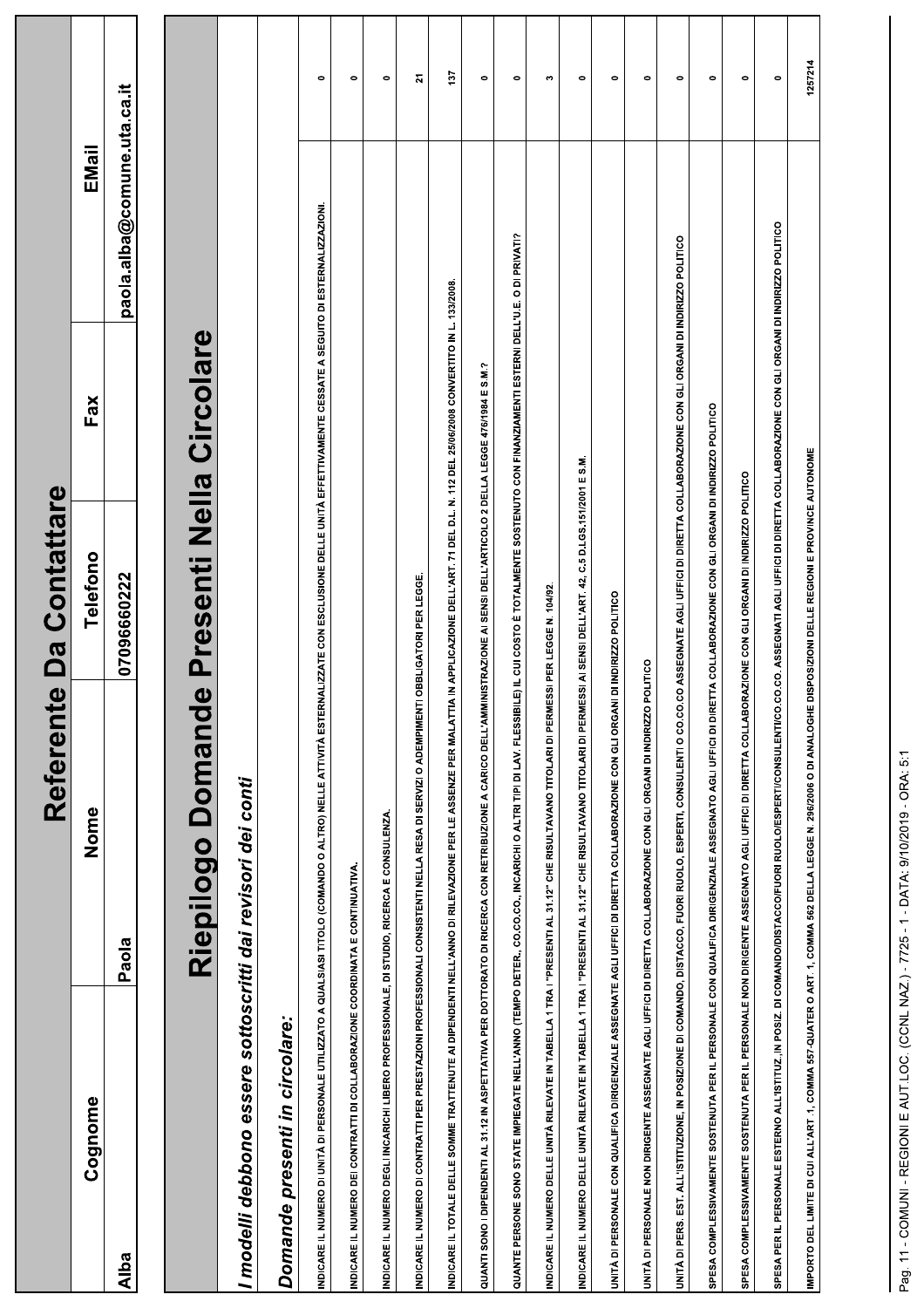| Componenti Collegio dei                 | Revisori (o Organo Equivalente) |                                                                             |
|-----------------------------------------|---------------------------------|-----------------------------------------------------------------------------|
| Cognome                                 | Nome                            | RAPPRESENTATO delle rilevazioni<br>EMail (sostituisce l'ENTE<br>precedenti) |
| Vacca                                   | Maria Laura                     | marialaura@pec.studiovaccalaura.it                                          |
| Note e chiarimenti alla<br>rilevazione: |                                 |                                                                             |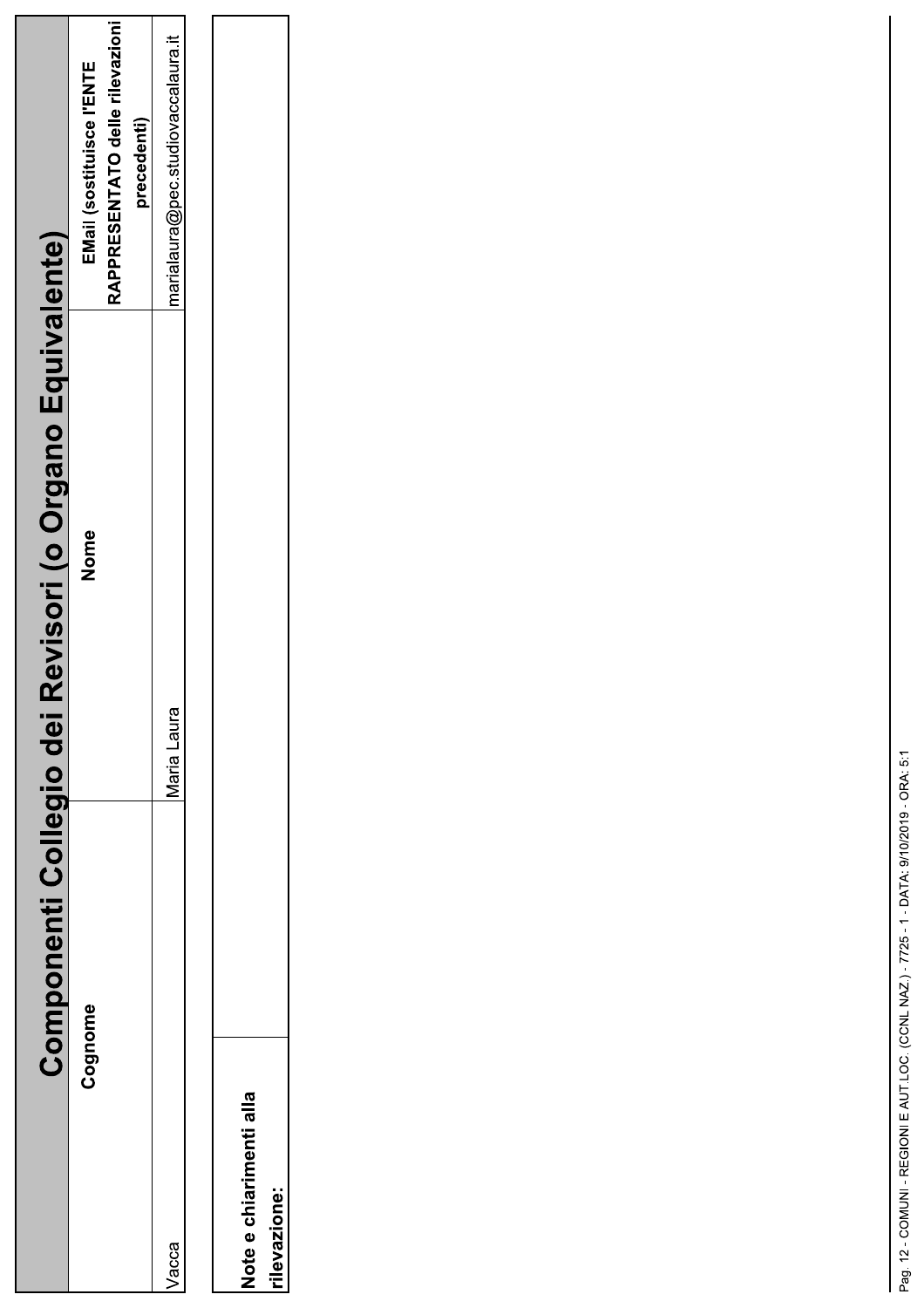| Informativa 1A<br>Scheda                                                                                                                                                                                |                         |
|---------------------------------------------------------------------------------------------------------------------------------------------------------------------------------------------------------|-------------------------|
| L'Ente fa parte di una "Unione di Comuni", ai sensi dell'art. 32 del d.lgs 267/2000 o di analoghe disposizioni delle Regioni e Province Autonome?                                                       | $\frac{1}{2}$           |
| Nel caso in cui siano stati esternalizzati dei servizi, l'Ente ha adempiuto a quanto previsto dall'articolo 6-bis del d.lgs. 165/2001 come modificato dall'art. 4 c. 2 del d.lgs. 75/2017?              | $\frac{1}{2}$           |
| E' stato adottato il piano triennale dei fabbisogni di personale previsto dall'art.6, co 2, digs 165/2011 modificato dall'art.4 digs 75/2017 o analoghe disposizioni delle Regioni e Province Autonome? | ō,                      |
| E' stato adottato il piano annuale delle assunzioni previsto o di analoghe disposizioni delle Regioni e Province Autonome?                                                                              | ō,                      |
| Al 31.12 le funzioni di Direttore Generale erano svolte da:                                                                                                                                             |                         |
| - Soggetto appositamente incaricato;                                                                                                                                                                    |                         |
| - Segretario comunale (art. 108 comma 4 d.lgs. 267/2000)                                                                                                                                                |                         |
| L'ente ha attive al 31/12 convenzioni con altri enti ai sensi dell'art. 30 del T.U.E.L. , o di analoghe disposizioni delle Regioni e Province Autonome?                                                 | ō,                      |
| E' stato istituito un ufficio / servizio disciplinare?                                                                                                                                                  | s.                      |
| Valore in percentuale dell'incidenza della spesa del personale in rapporto alle spese correnti                                                                                                          | 17.22                   |
| L'Ente, con popolazione compresa tra 1.000 e 3.000 abitanti, si è avvalso della facoltà assunzionale prevista?                                                                                          |                         |
| Numero di unità di personale assunte come stagionali a progetto                                                                                                                                         |                         |
| Numero di persone in ingresso o uscita con mobilità fra pubblico e privato ex art. 23 bis comma 7 d.lgs.165/2001 o di analoghe disposizioni delle Regioni e Province Autonome                           |                         |
| L'Ente ha provveduto a reinternalizzare funzioni o servizi?                                                                                                                                             | $\frac{1}{2}$           |
| In caso di risposta affermativa si passa alla sottodomanda:                                                                                                                                             |                         |
| Ha riassorbito il personale già dipendente di amministrazioni pubbliche secondo quanto previsto dall'art. 19 c. 8 del digs. n. 175/2016?                                                                |                         |
| L'Ente ha proceduto alla revisione annuale delle partecipazioni societarie TUSP n. 175/2016?                                                                                                            | ō                       |
| Numero di dirigenti della polizia locale                                                                                                                                                                |                         |
| Numero appartenenti alla polizia locale di categoria D                                                                                                                                                  |                         |
| Numero appartenenti alla polizia locale di categoria C                                                                                                                                                  | 4                       |
| L'Ente gestisce funzioni fondamentali in forma associata ai sensi dell'art.14, c.28, L.122/2010 e s.m.?                                                                                                 | $\overline{\mathbf{z}}$ |
| Quante funzioni con convenzioni?                                                                                                                                                                        |                         |
| Quante funzioni con Unione di Comuni?                                                                                                                                                                   |                         |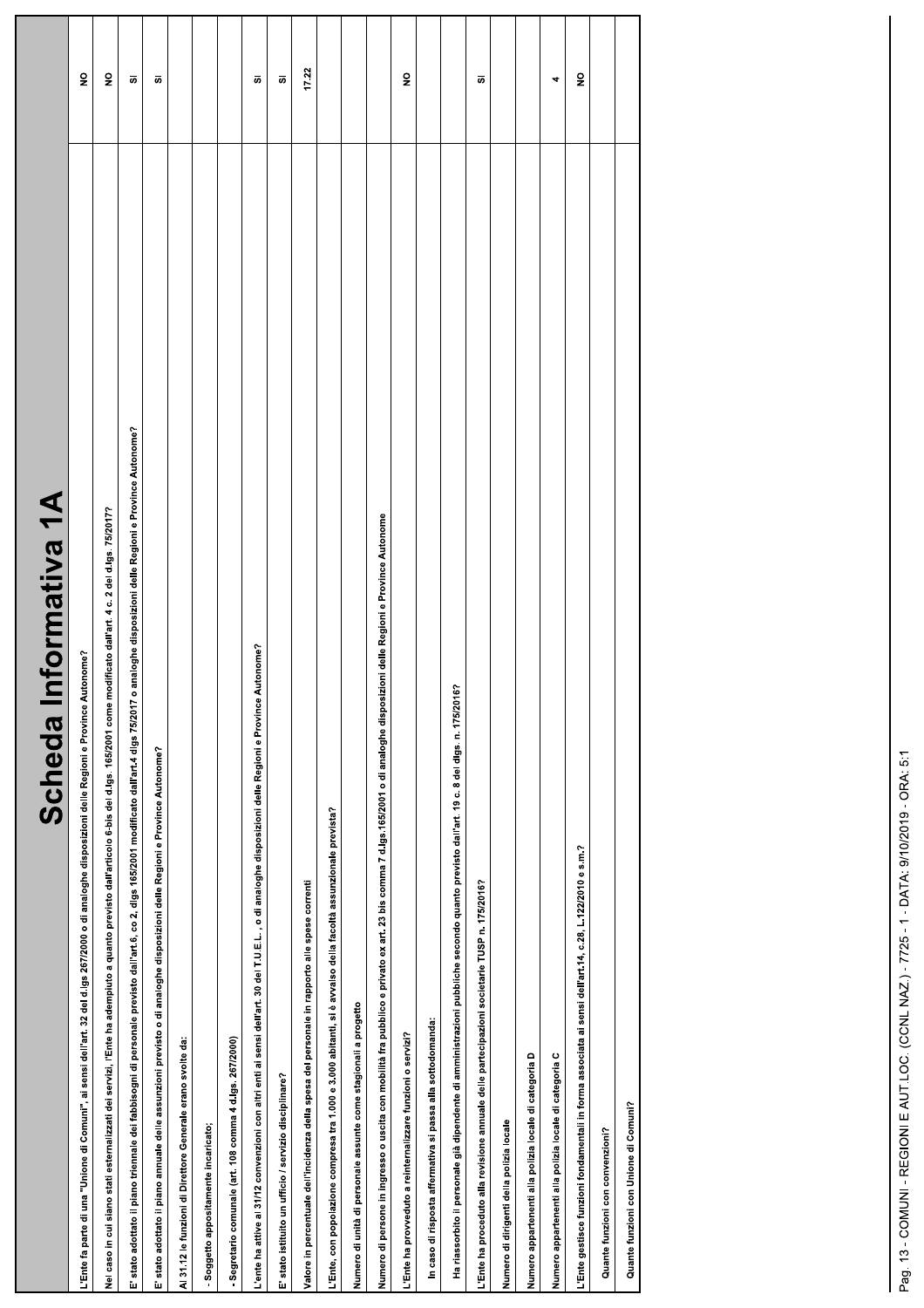| Quanti ex LSU/LPU/ASU sono stati stabilizzati (a tempo indeterminato) nell'anno di rilevazione?                                                                                                            |            |
|------------------------------------------------------------------------------------------------------------------------------------------------------------------------------------------------------------|------------|
| Quanti ex LSU/LPU/ASU sono stati contrattualizzati a tempo determinato nell'anno di rilevazione?                                                                                                           |            |
| Quanti ex LSU/LPU/ASU, già contrattualizzati a tempo determinato, hanno avuto proroga nell'anno di rilevazione?                                                                                            |            |
| Jente ha rispettato l'equilibrio dei saldi di finanza pubblica?                                                                                                                                            | U.         |
| E' stato rispettato l'art. 1 c. 557 e il comma 557-quater, l.f. per l'anno 2007 e o analoga disposizione delle Regioni e Province Autonome?                                                                | Ù.         |
| o analoga disposizione delle Regioni e Province Autonome?<br>Per i Comuni sotto i 1.000 abitanti e per le Unioni è stato rispettato l'art. 1 c. 562, l.f. per l'anno 2007 o l'art. 1, comma 229, l.s. 2016 | NON TENUTO |
| E' stato adottato il piano triennale straordinario di assunzioni a tempo indeterminato di personale insegnante ed educativo?                                                                               |            |

L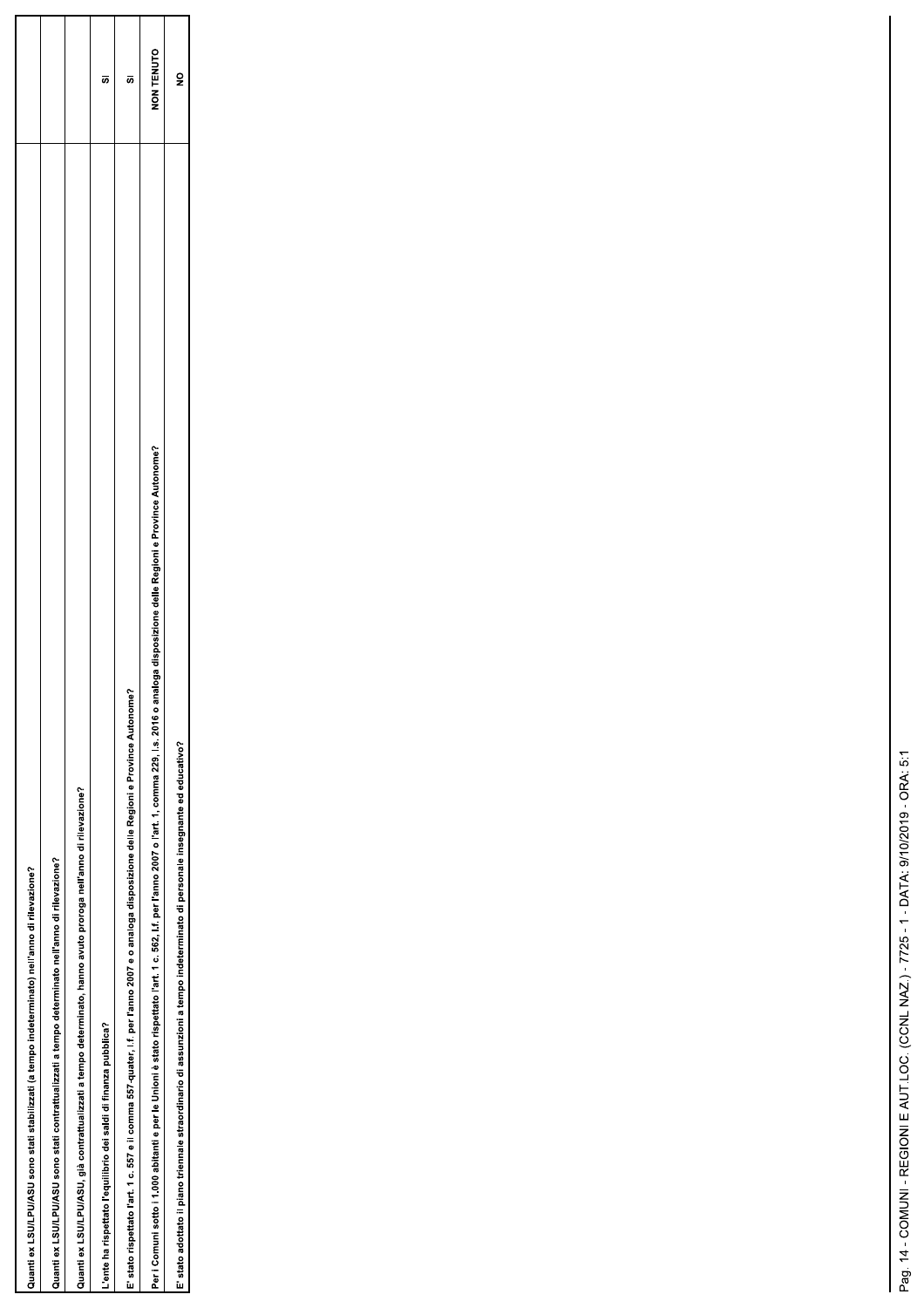| Scheda Informativa 1A Convenzioni                                                                                                                                                                            |               |
|--------------------------------------------------------------------------------------------------------------------------------------------------------------------------------------------------------------|---------------|
| <b>LU.E.L., o di analoghe disposizioni delle Regioni e Province Autonome?</b><br>30 del 7<br>Al 31.12 l'Ente è capofila di una convenzione stipulata ai sensi dell'art.                                      | $\frac{1}{2}$ |
| In caso di risposta negativa si richiede di indicare il codice dell'Ente capofila (file con i codici degli enti associato al kit excel)                                                                      | 8286          |
| In caso di risposta positiva si richiede di indicare quali sono i servizi oggetto della convenzione selezionandoli dall'elenco proposto                                                                      |               |
| Organizzazione generale dell'amministrazione, gestione finanziaria e contabile e controllo;                                                                                                                  |               |
| e, ivi compresi i servizi di trasporto pubblico comunale;<br>Organizzazione dei servizi pubblici di interesse generale di ambito comunal                                                                     |               |
| Catasto, ad eccezione delle funzioni mantenute allo Stato dalla normativa vigente;                                                                                                                           |               |
| La pianificazione urbanistica ed edilizia di ambito comunale nonché la partecipazione alla pianificazione territoriale di livello sovracomunale;                                                             |               |
| Attività, in ambito comunale, di pianificazione di protezione civile e di coordinamento dei primi soccorsi;                                                                                                  |               |
| recupero dei rifiuti urbani e la riscossione dei relativi tributi;<br>L'organizzazione e la gestione dei servizi di raccolta, avvio e smaltimento e                                                          |               |
| Progettazione e gestione del sistema locale dei servizi sociali ed erogazione delle relative prestazioni ai cittadini, secondo quanto previsto dall'articolo<br>118, quarto comma, della Costituzione;       |               |
| Edilizia scolastica (per la parte non attribuita alla competenza delle province), organizzazione e gestione dei servizi scolastici;                                                                          |               |
| Polizia municipale e polizia amministrativa locale;                                                                                                                                                          |               |
| anagrafici nonché in materia di serv. elettorali e statistici, nell'esercizio delle<br>Tenuta dei registri di stato civile e di popolaz e compiti in materia di servizi<br>funzioni di competenza statale[1] |               |
| <b>Altro</b>                                                                                                                                                                                                 |               |
| r.U.E.L., o di analoghe disposizioni delle Regioni e Province Autonome?<br>Al 31.12 l'Ente è capofila di una convenzione stipulata ai sensi dell'art. 30 del 1                                               |               |
| caso di risposta negativa si richiede di indicare il codice dell'Ente capofila (file con i codici degli enti associato al kit excel)<br>$\mathbf{a}$                                                         |               |
| In caso di risposta positiva si richiede di indicare quali sono i servizi oggetto della convenzione selezionandoli dall'elenco proposto                                                                      |               |
| Organizzazione generale dell'amministrazione, gestione finanziaria e contabile e controllo;                                                                                                                  |               |
| e, ivi compresi i servizi di trasporto pubblico comunale;<br>Organizzazione dei servizi pubblici di interesse generale di ambito comunal                                                                     |               |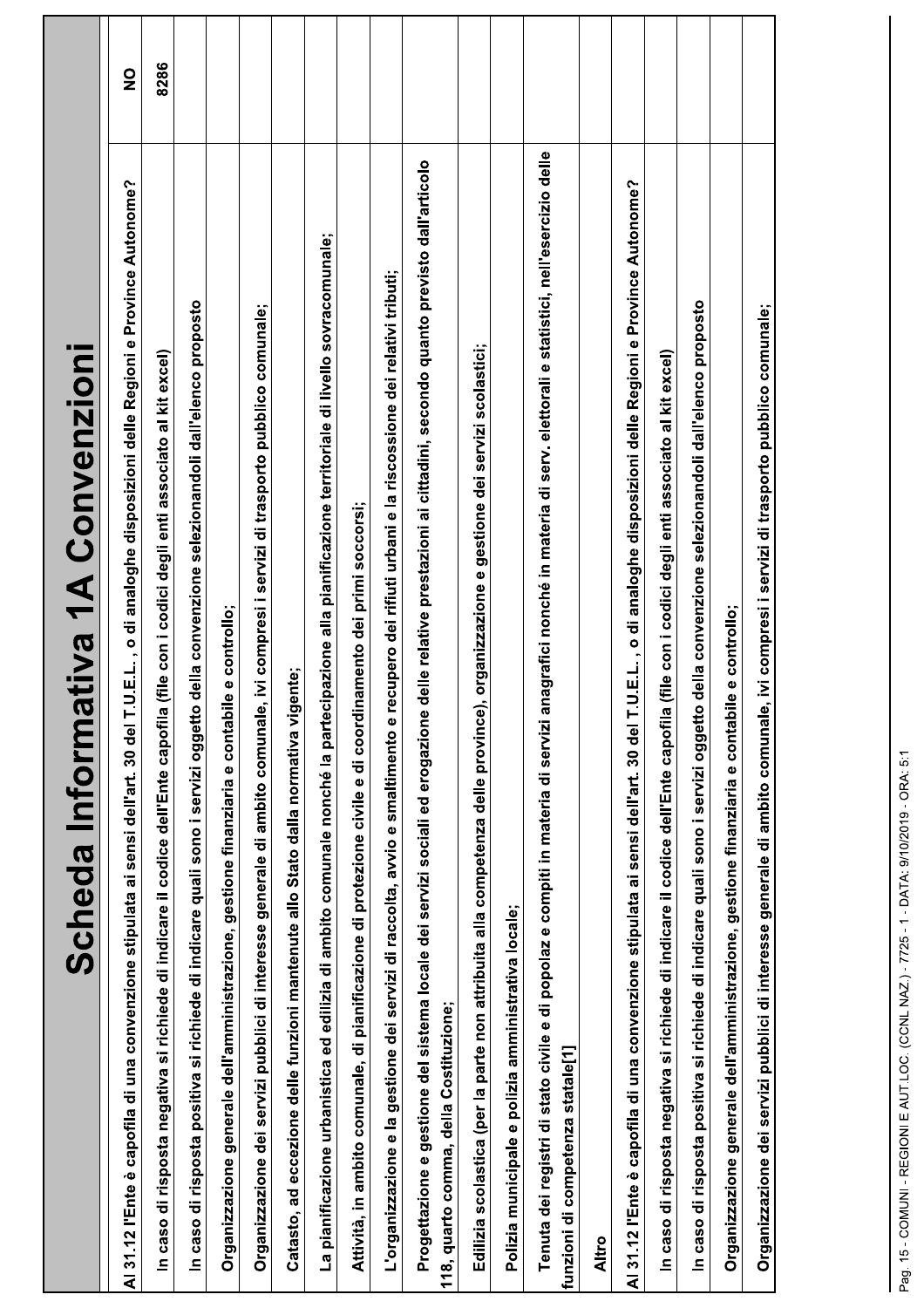| Catasto, ad eccezione delle funzioni mantenute allo Stato dalla normativa vigente;                                                                                                                           |  |
|--------------------------------------------------------------------------------------------------------------------------------------------------------------------------------------------------------------|--|
| La pianificazione urbanistica ed edilizia di ambito comunale nonché la partecipazione alla pianificazione territoriale di livello sovracomunale;                                                             |  |
| Attività, in ambito comunale, di pianificazione di protezione civile e di coordinamento dei primi soccorsi;                                                                                                  |  |
| recupero dei rifiuti urbani e la riscossione dei relativi tributi;<br>L'organizzazione e la gestione dei servizi di raccolta, avvio e smaltimento e                                                          |  |
| Progettazione e gestione del sistema locale dei servizi sociali ed erogazione delle relative prestazioni ai cittadini, secondo quanto previsto dall'articolo<br>118, quarto comma, della Costituzione;       |  |
| Edilizia scolastica (per la parte non attribuita alla competenza delle province), organizzazione e gestione dei servizi scolastici;                                                                          |  |
| Polizia municipale e polizia amministrativa locale;                                                                                                                                                          |  |
| anagrafici nonché in materia di serv. elettorali e statistici, nell'esercizio delle<br>Tenuta dei registri di stato civile e di popolaz e compiti in materia di servizi<br>funzioni di competenza statale[1] |  |
| Altro                                                                                                                                                                                                        |  |
| T.U.E.L., o di analoghe disposizioni delle Regioni e Province Autonome?<br>Al 31.12 l'Ente è capofila di una convenzione stipulata ai sensi dell'art. 30 del                                                 |  |
| la (file con i codici degli enti associato al kit excel)<br>In caso di risposta negativa si richiede di indicare il codice dell'Ente capofi                                                                  |  |
| In caso di risposta positiva si richiede di indicare quali sono i servizi oggetto della convenzione selezionandoli dall'elenco proposto                                                                      |  |
| bile e controllo;<br>Organizzazione generale dell'amministrazione, gestione finanziaria e conta                                                                                                              |  |
| Organizzazione dei servizi pubblici di interesse generale di ambito comunale, ivi compresi i servizi di trasporto pubblico comunale;                                                                         |  |
| Catasto, ad eccezione delle funzioni mantenute allo Stato dalla normativa vigente;                                                                                                                           |  |
| La pianificazione urbanistica ed edilizia di ambito comunale nonché la partecipazione alla pianificazione territoriale di livello sovracomunale;                                                             |  |
| Attività, in ambito comunale, di pianificazione di protezione civile e di coordinamento dei primi soccorsi;                                                                                                  |  |
| recupero dei rifiuti urbani e la riscossione dei relativi tributi;<br>L'organizzazione e la gestione dei servizi di raccolta, avvio e smaltimento e                                                          |  |
| Progettazione e gestione del sistema locale dei servizi sociali ed erogazione delle relative prestazioni ai cittadini, secondo quanto previsto dall'articolo<br>118, quarto comma, della Costituzione;       |  |
|                                                                                                                                                                                                              |  |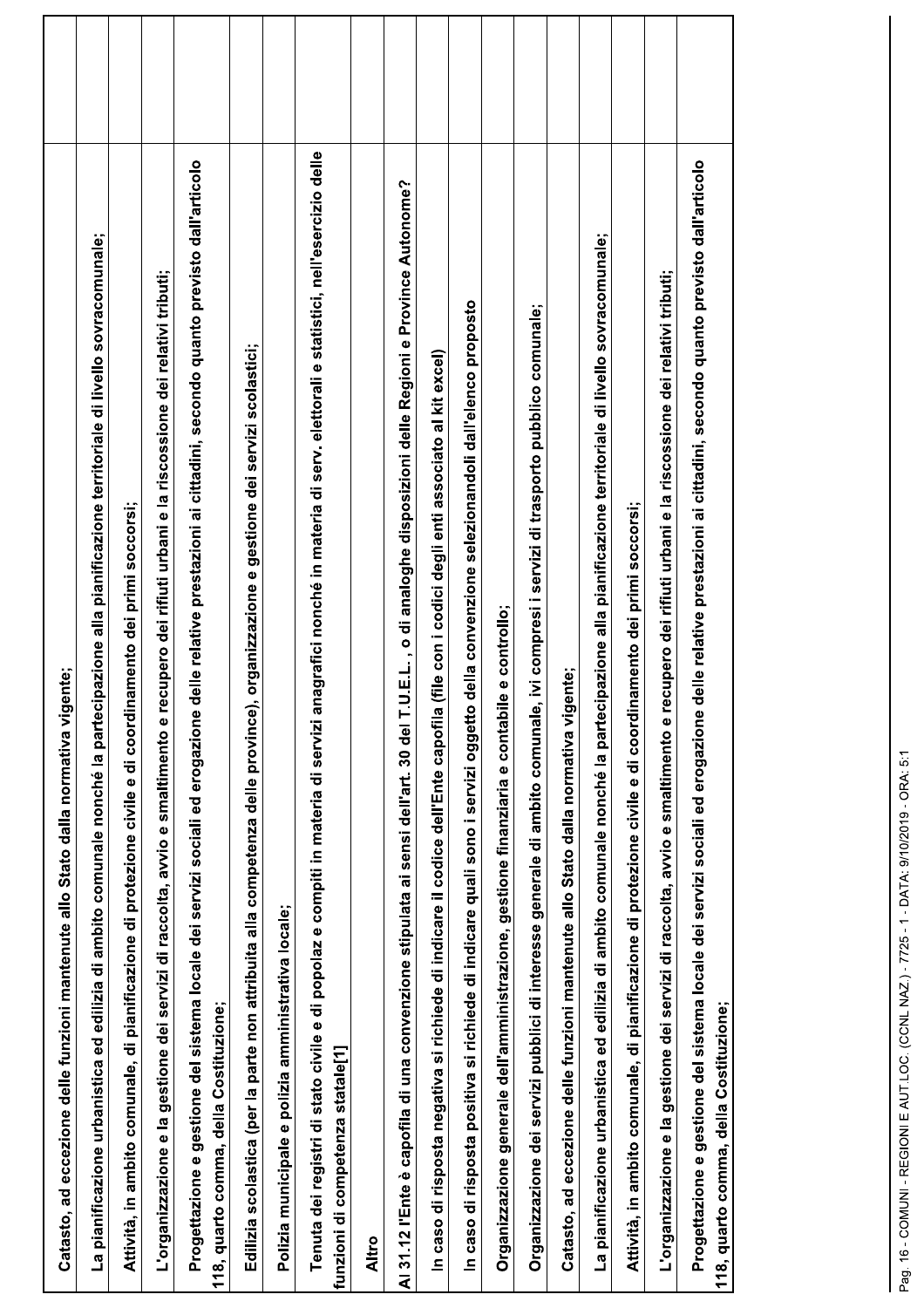| Edilizia scolastica (per la parte non attribuita alla competenza delle province), organizzazione e gestione dei servizi scolastici;                                                                          |  |
|--------------------------------------------------------------------------------------------------------------------------------------------------------------------------------------------------------------|--|
| Polizia municipale e polizia amministrativa locale;                                                                                                                                                          |  |
| anagrafici nonché in materia di serv. elettorali e statistici, nell'esercizio delle<br>Tenuta dei registri di stato civile e di popolaz e compiti in materia di servizi<br>funzioni di competenza statale[1] |  |
| Altro                                                                                                                                                                                                        |  |
| T.U.E.L., o di analoghe disposizioni delle Regioni e Province Autonome?<br>Al 31.12 l'Ente è capofila di una convenzione stipulata ai sensi dell'art. 30 del                                                 |  |
| In caso di risposta negativa si richiede di indicare il codice dell'Ente capofila (file con i codici degli enti associato al kit excel)                                                                      |  |
| In caso di risposta positiva si richiede di indicare quali sono i servizi oggetto della convenzione selezionandoli dall'elenco proposto                                                                      |  |
| Organizzazione generale dell'amministrazione, gestione finanziaria e contabile e controllo;                                                                                                                  |  |
| e, ivi compresi i servizi di trasporto pubblico comunale;<br>Organizzazione dei servizi pubblici di interesse generale di ambito comunal                                                                     |  |
| igente;<br>Catasto, ad eccezione delle funzioni mantenute allo Stato dalla normativa v                                                                                                                       |  |
| La pianificazione urbanistica ed edilizia di ambito comunale nonché la partecipazione alla pianificazione territoriale di livello sovracomunale;                                                             |  |
| Attività, in ambito comunale, di pianificazione di protezione civile e di coordinamento dei primi soccorsi;                                                                                                  |  |
| recupero dei rifiuti urbani e la riscossione dei relativi tributi;<br>L'organizzazione e la gestione dei servizi di raccolta, avvio e smaltimento e                                                          |  |
| Progettazione e gestione del sistema locale dei servizi sociali ed erogazione delle relative prestazioni ai cittadini, secondo quanto previsto dall'articolo<br>118, quarto comma, della Costituzione;       |  |
| Edilizia scolastica (per la parte non attribuita alla competenza delle province), organizzazione e gestione dei servizi scolastici;                                                                          |  |
| Polizia municipale e polizia amministrativa locale;                                                                                                                                                          |  |
| anagrafici nonché in materia di serv. elettorali e statistici, nell'esercizio delle<br>Tenuta dei registri di stato civile e di popolaz e compiti in materia di servizi<br>funzioni di competenza statale[1] |  |
| <b>Altro</b>                                                                                                                                                                                                 |  |
| T.U.E.L., o di analoghe disposizioni delle Regioni e Province Autonome?<br>Al 31.12 l'Ente è capofila di una convenzione stipulata ai sensi dell'art. 30 del                                                 |  |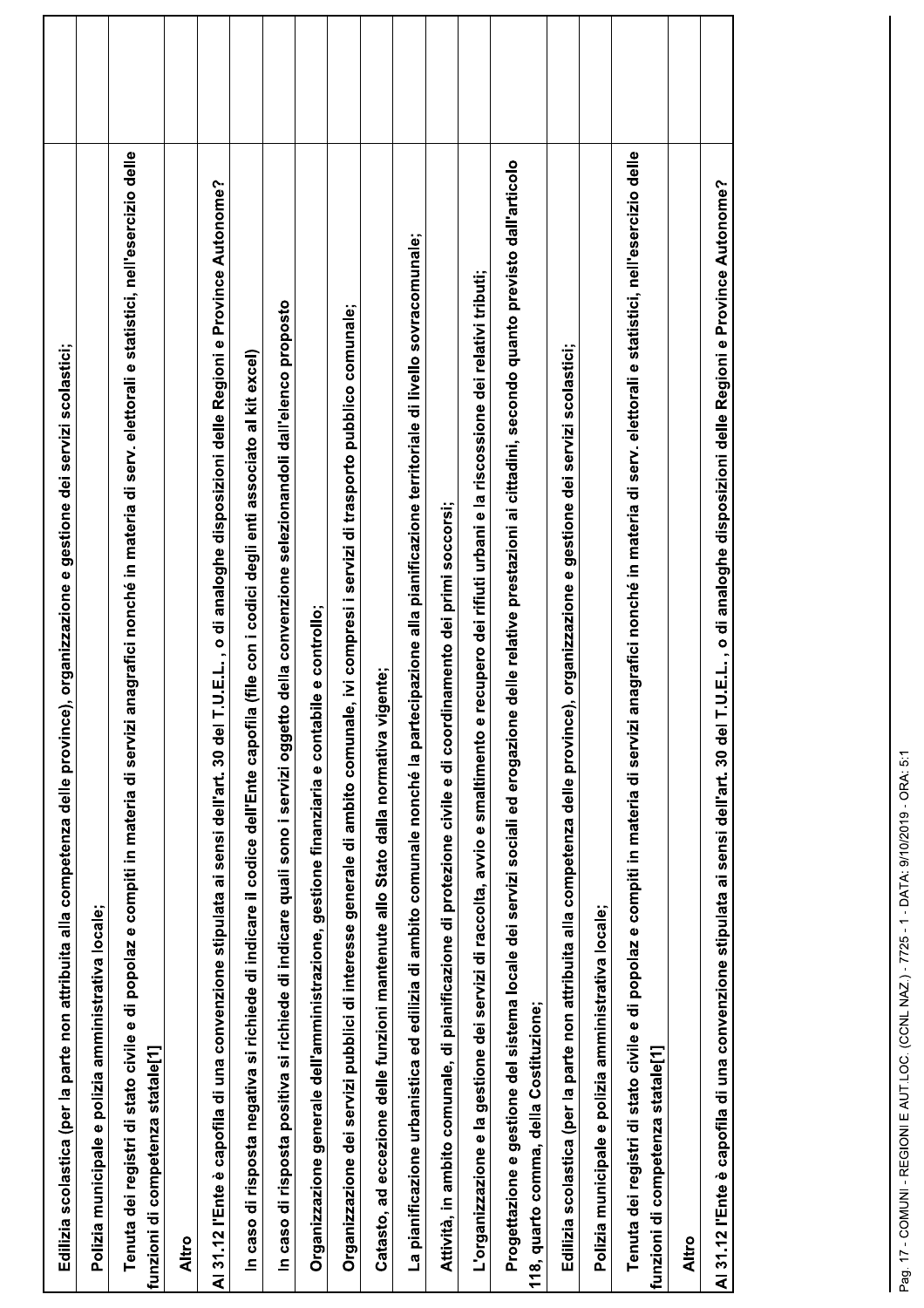| In caso di risposta negativa si richiede di indicare il codice dell'Ente capofila (file con i codici degli enti associato al kit excel)                                                                   |  |
|-----------------------------------------------------------------------------------------------------------------------------------------------------------------------------------------------------------|--|
| In caso di risposta postitva si richiede di indicare quali sono i servizi oggetto della convenzione selezionandoli dall'elenco proposto                                                                   |  |
| Organizzazione generale dell'amministrazione, gestione finanziaria e contabile e controllo;                                                                                                               |  |
| Organizzazione dei servizi pubblici di interesse generale di ambito comunale, ivi compresi i servizi di trasporto pubblico comunale;                                                                      |  |
| Catasto, ad eccezione delle funzioni mantenute allo Stato dalla normativa vigente;                                                                                                                        |  |
| La pianificazione urbanistica ed edilizia di ambito comunale nonché la partecipazione alla pianificazione territoriale di livello sovracomunale;                                                          |  |
| inamento dei primi soccorsi;<br>Attività, in ambito comunale, di pianificazione di protezione civile e di coord                                                                                           |  |
| recupero dei rifiuti urbani e la riscossione dei relativi tributi;<br>L'organizzazione e la gestione dei servizi di raccolta, avvio e smaltimento e                                                       |  |
| delle relative prestazioni ai cittadini, secondo quanto previsto dall'articolo<br>Progettazione e gestione del sistema locale dei servizi sociali ed erogazione<br>118, quarto comma, della Costituzione; |  |
| Edilizia scolastica (per la parte non attribuita alla competenza delle province), organizzazione e gestione dei servizi scolastici;                                                                       |  |
| Polizia municipale e polizia amministrativa locale;                                                                                                                                                       |  |
| Tenuta dei registri di stato civile e di popolaz e compiti in materia di servizi anagrafici nonché in materia di serv. elettorali e statistici, nell'esercizio delle<br>funzioni di competenza statale[1] |  |
| Altro                                                                                                                                                                                                     |  |
|                                                                                                                                                                                                           |  |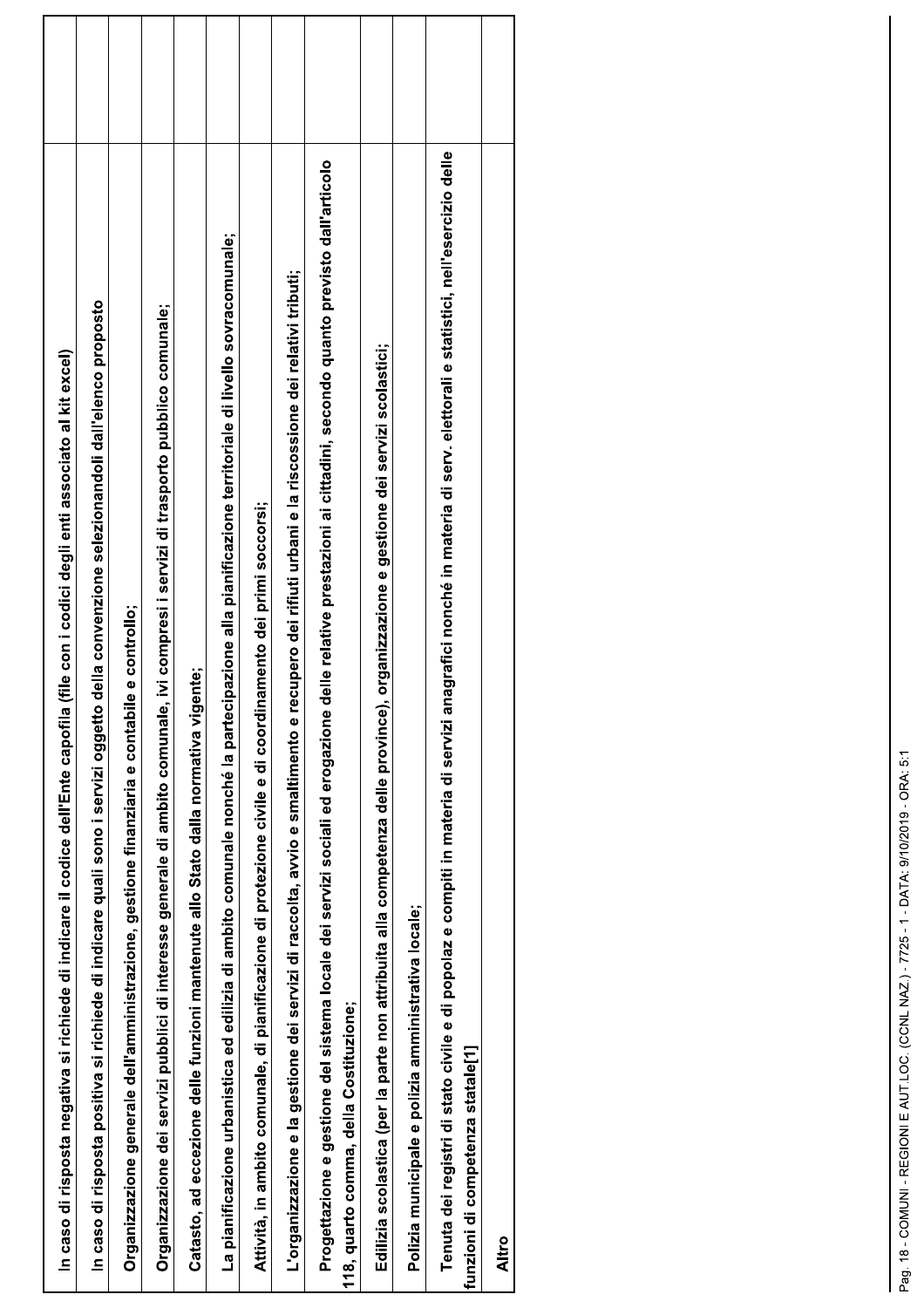|                                   |                          | T1 Personale a           |           | Tempo Indeterminato      |                    |                          |                          |                            |  |
|-----------------------------------|--------------------------|--------------------------|-----------|--------------------------|--------------------|--------------------------|--------------------------|----------------------------|--|
| Qualifica                         | Tempo Pieno              |                          |           | Part Time Inf. 50%       | Part Time Sup. 50% |                          |                          | Totale Dipendenti al 31/12 |  |
|                                   | $\supset$                | $\qquad \qquad \Box$     | $\supset$ | $\mathsf \Omega$         | $\supset$          | $\mathsf{\Omega}$        | $\supset$                | $\mathsf \Omega$           |  |
| POSIZIONE ECONOMICA D4            | $\circ$                  | ᠇                        | $\circ$   | $\circ$                  | $\circ$            | $\circ$                  | $\circ$                  | $\overline{\phantom{0}}$   |  |
| POSIZIONE ECONOMICA D3            | $\circ$                  | ↽                        | $\circ$   | $\circ$                  | $\circ$            | $\circ$                  | $\circ$                  | $\overline{\phantom{0}}$   |  |
| POSIZIONE ECONOMICA D2            | $\sim$                   | 4                        | $\circ$   | $\circ$                  | $\circ$            | $\circ$                  | $\sim$                   | 4                          |  |
| POSIZIONE ECONOMICA D1            | $\overline{ }$           | $\circ$                  | $\circ$   | $\circ$                  | $\circ$            | $\overline{\phantom{0}}$ | $\overline{\phantom{0}}$ | $\overline{ }$             |  |
| POSIZIONE ECONOMICA C5            | ↽                        | ↽                        | $\circ$   | $\circ$                  | $\circ$            | $\circ$                  | $\overline{\phantom{0}}$ | $\overline{\phantom{0}}$   |  |
| POSIZIONE ECONOMICA C4            | $\sim$                   | ᡪ                        | $\circ$   | $\circ$                  | $\circ$            | $\circ$                  | $\sim$                   | ٣                          |  |
| POSIZIONE ECONOMICA C3            | $\circ$                  | $\circ$                  | $\circ$   | $\overline{\phantom{0}}$ | $\circ$            | $\circ$                  | $\circ$                  | ٣                          |  |
| POSIZIONE ECONOMICA C1            | $\overline{\phantom{0}}$ | $\sim$                   | $\circ$   | $\circ$                  | $\circ$            | $\circ$                  | $\overline{\phantom{0}}$ | $\sim$                     |  |
| POSIZ.ECON. B6 PROFILI ACCESSO B3 | $\circ$                  | $\overline{\phantom{0}}$ | $\circ$   | $\circ$                  | $\circ$            | $\circ$                  | $\circ$                  | $\overline{\phantom{0}}$   |  |
| POSIZ.ECON. B5 PROFILI ACCESSO B1 | $\circ$                  | ↽                        | $\circ$   | $\circ$                  | $\circ$            | $\circ$                  | $\circ$                  | $\overline{\phantom{0}}$   |  |
| POSIZ.ECON. B4 PROFILI ACCESSO B3 | $\sim$                   | ↽                        | $\circ$   | $\circ$                  | $\circ$            | $\circ$                  | $\sim$                   | $\overline{\phantom{0}}$   |  |
| POSIZIONE ECONOMICA B2            | $\circ$                  | ᡪ                        | $\circ$   | $\circ$                  | $\circ$            | $\circ$                  | $\circ$                  | $\overline{\phantom{0}}$   |  |
| POSIZIONE ECONOMICA DI ACCESSO B1 | $\overline{\phantom{0}}$ | $\circ$                  | $\circ$   | $\circ$                  | $\circ$            | $\circ$                  | $\overline{ }$           | $\circ$                    |  |
|                                   |                          |                          |           |                          |                    |                          |                          |                            |  |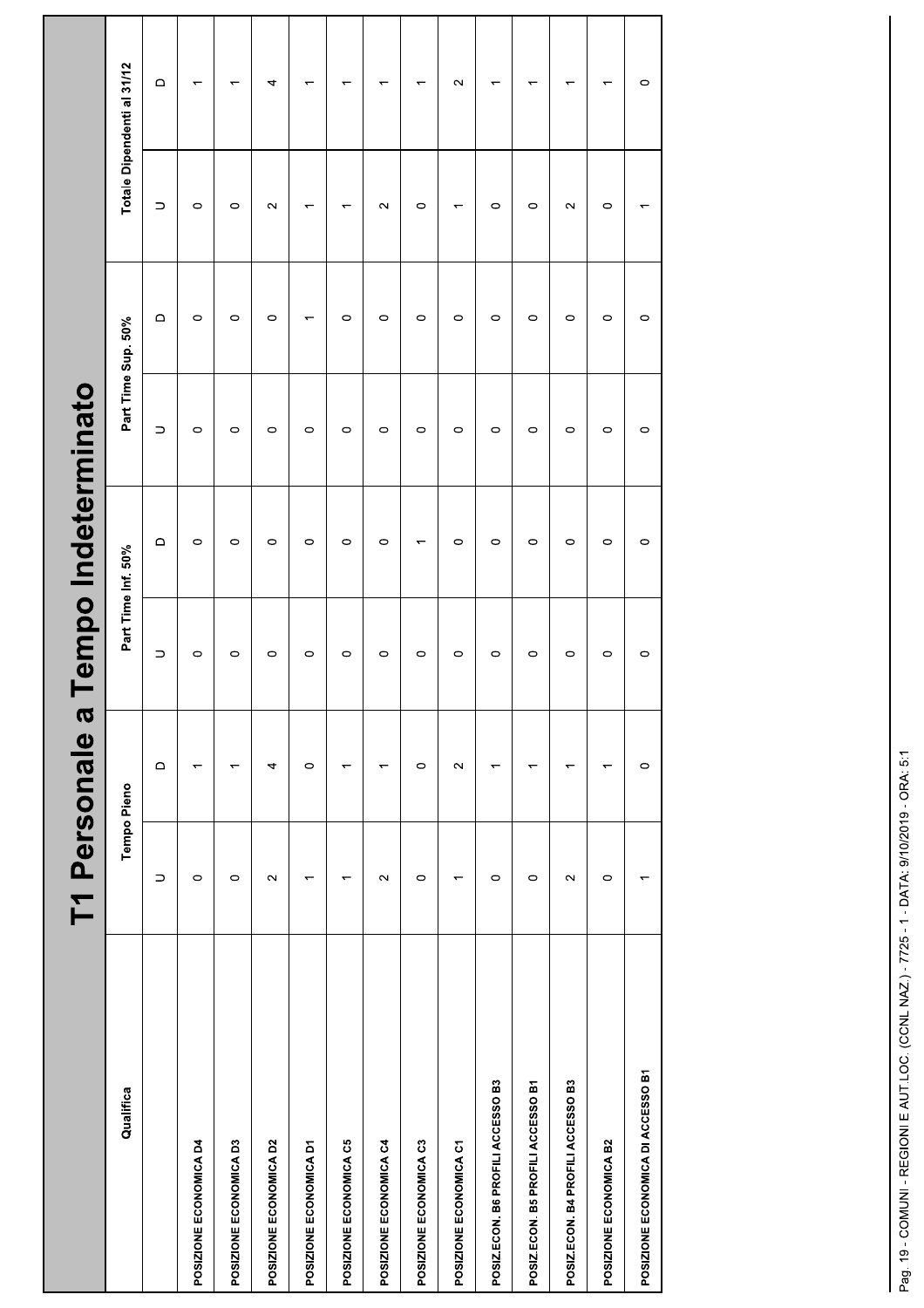| Qualifica              | Tempo Pieno |               | Part Time Inf. 50% | Part Time Sup. 50% |   |          | Totale Dipendenti al 31/12 |
|------------------------|-------------|---------------|--------------------|--------------------|---|----------|----------------------------|
|                        |             |               |                    |                    | ≏ |          | ≏                          |
| POSIZIONE ECONOMICA A3 | 5           | c             |                    |                    |   | <u>လ</u> |                            |
| TOTALE:                | ë           | $\frac{1}{4}$ |                    |                    |   | t5       | $\frac{6}{5}$              |

L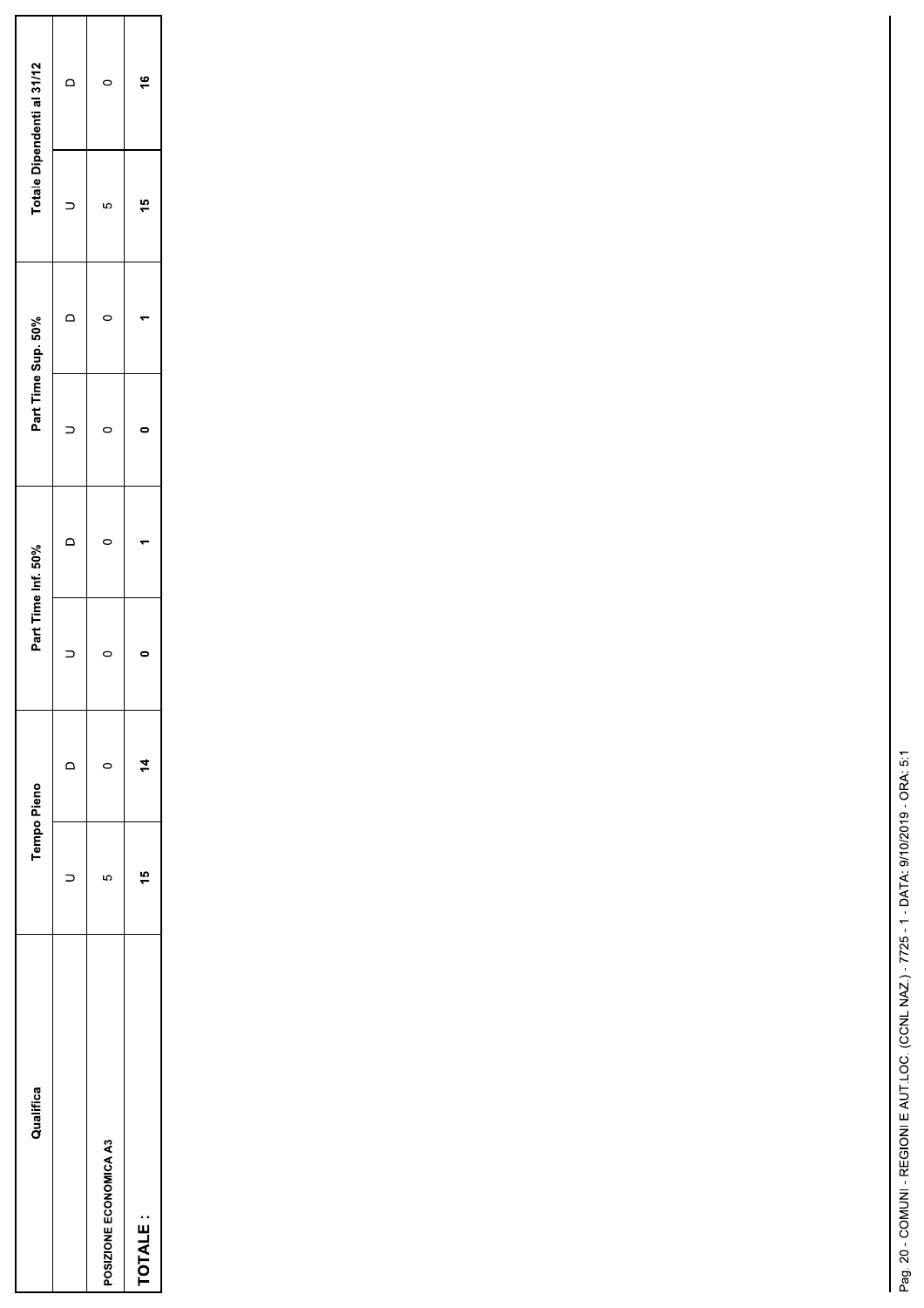|             | T2 Personale con Contratt |                     |                   |   |                                                     |         |          | to o Modalità di Lavoro Flessibile                        |                                                                   |                                                                      |  |
|-------------|---------------------------|---------------------|-------------------|---|-----------------------------------------------------|---------|----------|-----------------------------------------------------------|-------------------------------------------------------------------|----------------------------------------------------------------------|--|
| Categoria   |                           | A Tempo Determinato | Formazione Lavoro |   | somministrazione (ex<br>Contratti di<br>Interinale) | LSU/LPU |          | working - Personale<br>Telelavoro/Smart<br>indicato in T1 | Personale soggetto a<br>Personale indicato in<br>Turnazione-<br>F | Personale soggetto a<br>Personale indicato in<br>Reperibilità -<br>F |  |
|             |                           | $\Box$              |                   | ≏ |                                                     |         | $\Omega$ |                                                           |                                                                   |                                                                      |  |
| CATEGORIA D | 1,67                      | 0,95                |                   |   |                                                     |         |          |                                                           |                                                                   |                                                                      |  |
| CATEGORIA C | 0,17                      |                     |                   |   |                                                     |         |          |                                                           |                                                                   |                                                                      |  |
| TOTALE:     | 1,84                      | 0,95                |                   |   |                                                     |         |          |                                                           |                                                                   |                                                                      |  |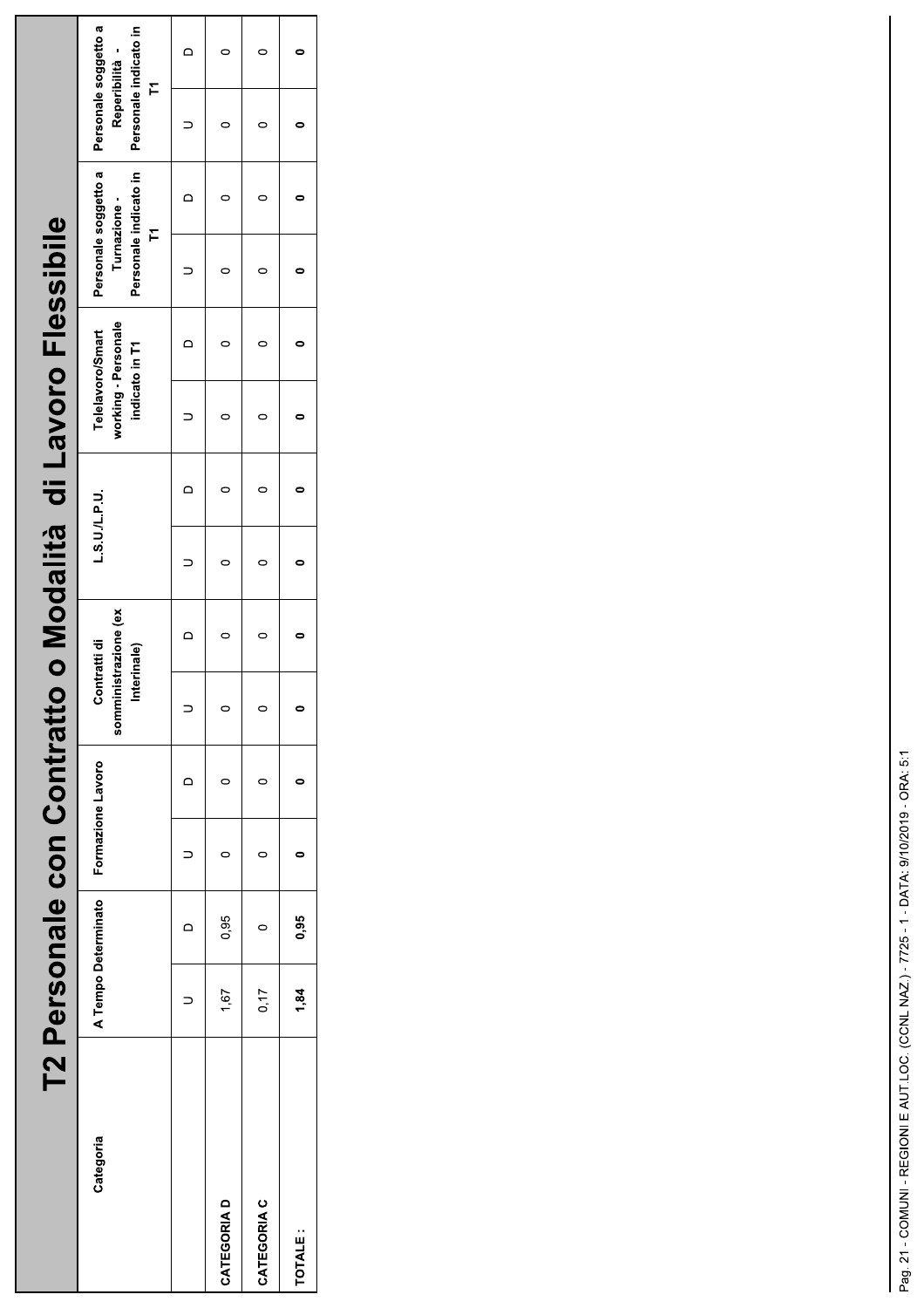| Flaccihi<br>ココラロウ  |
|--------------------|
|                    |
| Rapporto di Lavoro |
| T2A Personale con  |
|                    |

LA TABELLA NON RISULTA RILEVATA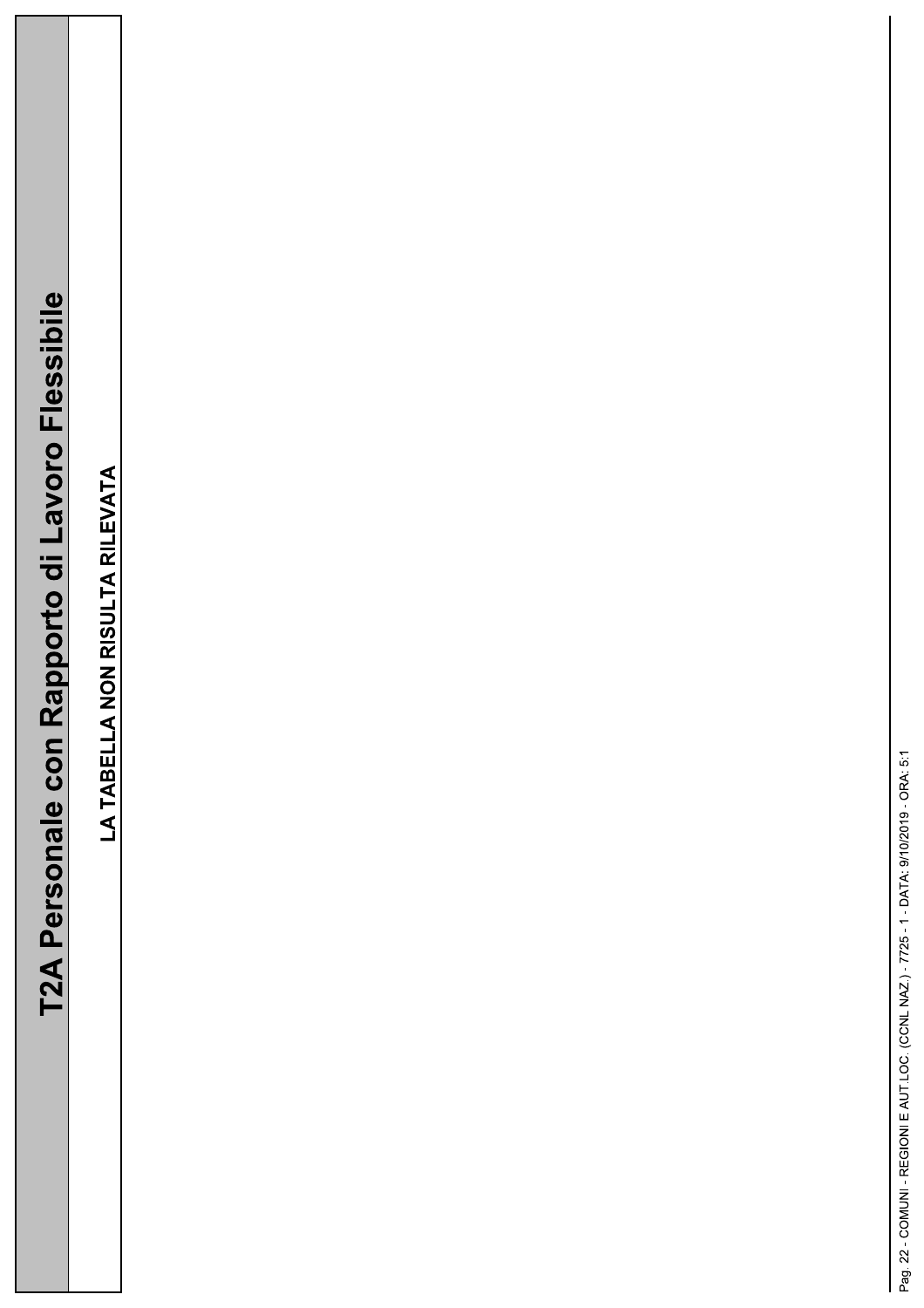|                        |                           |                | T3 Personale Comand |                                |         |         |         |              |                | lato/Distaccato e Fuori Ruolo |                |                    |                |             |        |
|------------------------|---------------------------|----------------|---------------------|--------------------------------|---------|---------|---------|--------------|----------------|-------------------------------|----------------|--------------------|----------------|-------------|--------|
|                        |                           |                |                     | Personale dell'Amministrazione |         |         |         |              |                |                               |                | Personale Esterno  |                |             |        |
|                        | Comandati /<br>Distaccati |                | Fuori Ruolo         | Convenzioni                    |         | Esoneri |         | Personale in | aspettativa    | Comandati /<br>Distaccati     |                | <b>Fuori Ruolo</b> |                | Convenzioni |        |
| Qualifica              |                           | $\overline{a}$ |                     |                                | $\circ$ |         | $\circ$ |              | $\overline{a}$ |                               | $\overline{a}$ |                    | $\overline{a}$ |             | $\Box$ |
| <b>SEGRETARIO A</b>    |                           |                | 0                   |                                | 0       | 0       |         |              |                |                               |                |                    |                | 0           |        |
| POSIZIONE ECONOMICA D2 |                           |                | 0                   |                                |         | $\circ$ |         |              |                |                               |                |                    |                | 0           |        |
| TOTALE:                |                           |                |                     |                                |         | 0       |         |              | 0              |                               |                |                    |                |             |        |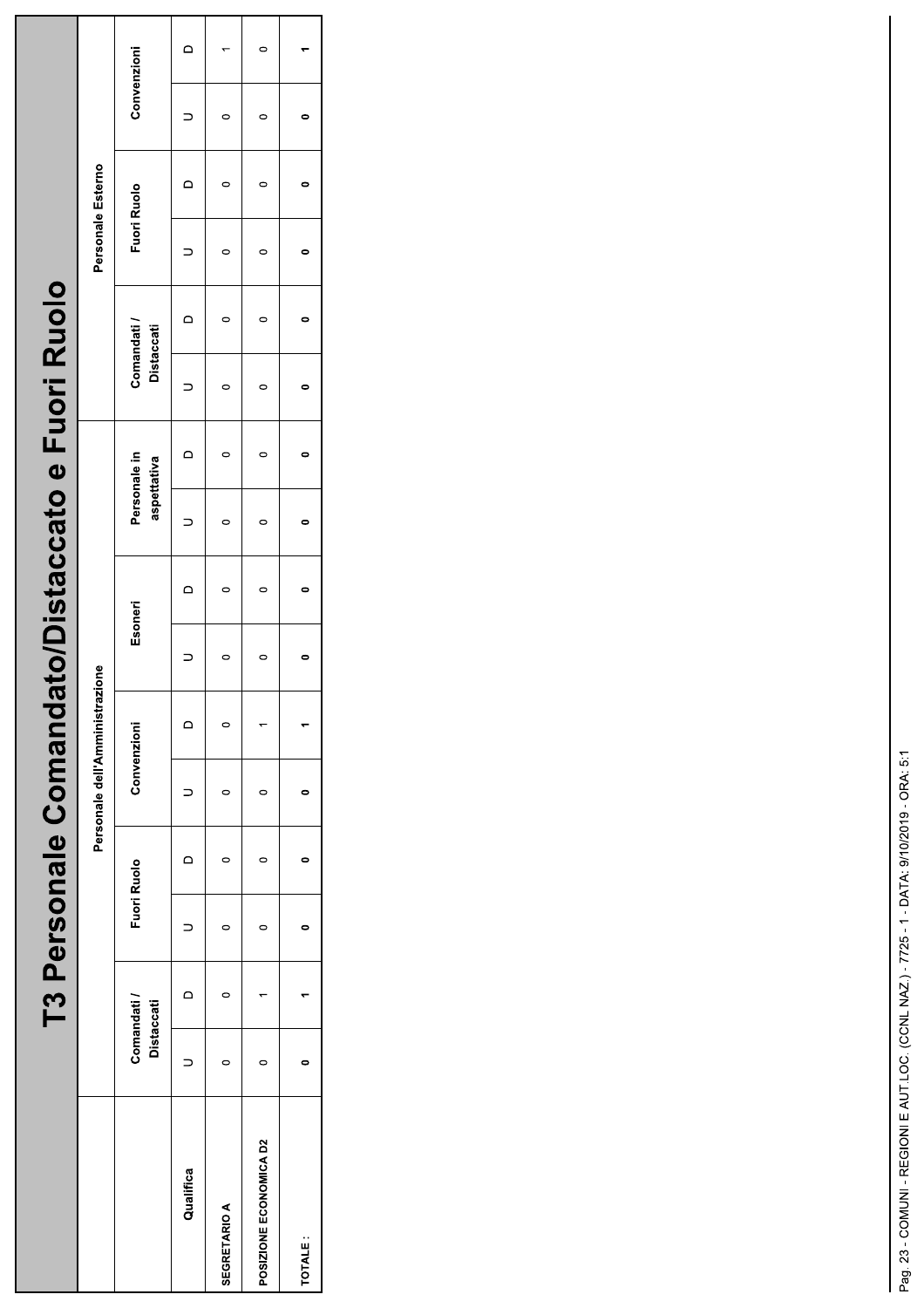T4 Passaggi di Ruolo/Posizione Economica/Profilo

LA TABELLA NON RISULTA RILEVATA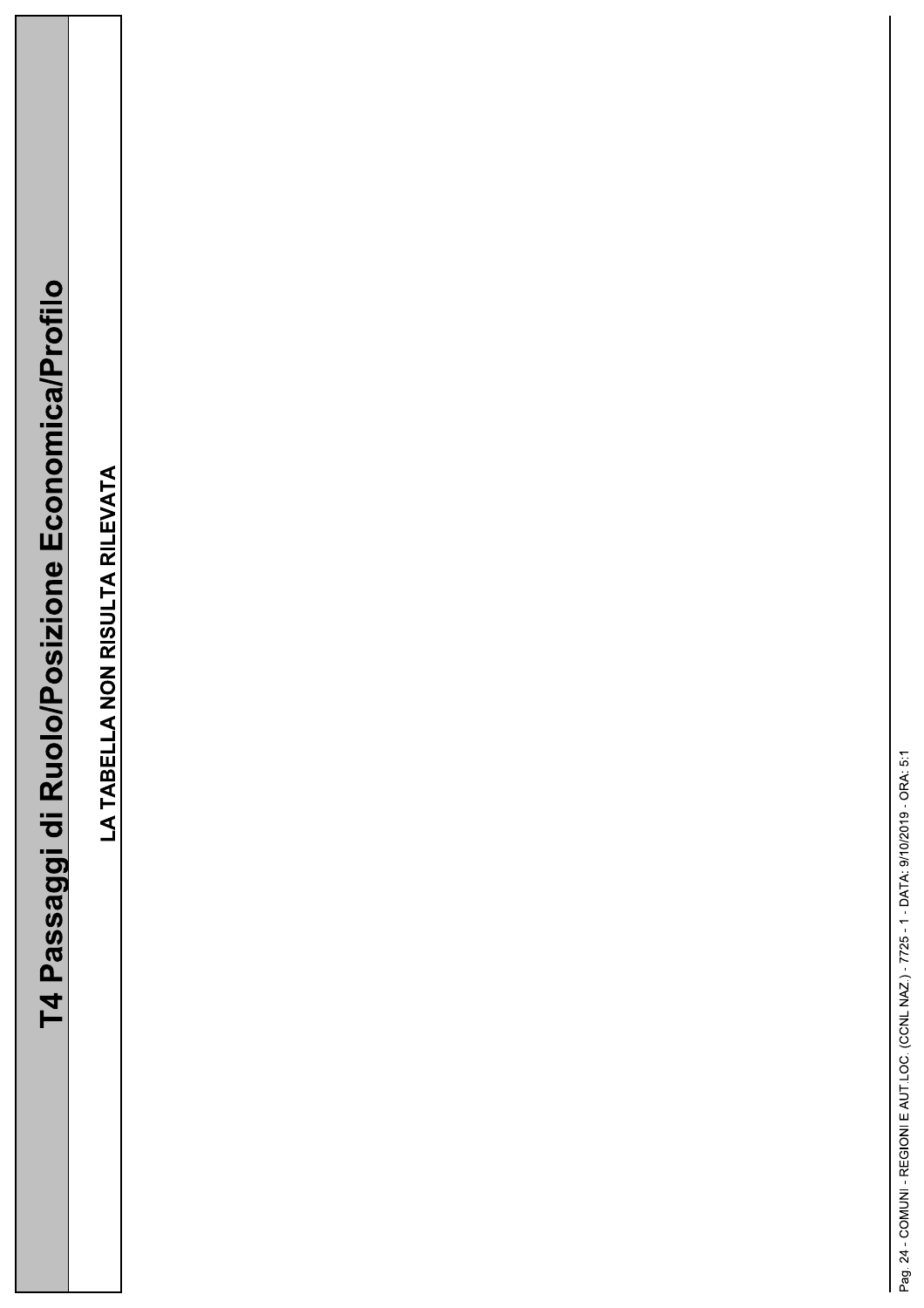|                        |                                |                                                                 |            | T5 Personale Cessato                             |         |                                                                                     |          |                                                                                    |          |                                                 |                          |                      |          |             |   |        |  |
|------------------------|--------------------------------|-----------------------------------------------------------------|------------|--------------------------------------------------|---------|-------------------------------------------------------------------------------------|----------|------------------------------------------------------------------------------------|----------|-------------------------------------------------|--------------------------|----------------------|----------|-------------|---|--------|--|
| Qualifica              | A RIPOSO PER<br>LIMITI DI ETA' | COLLOCAMENTO   DIMISSIONI (CON<br><b>DIRITTO A</b><br>PENSIONE) |            | ESTERNALIZZAZI<br>PASSAGGI PER<br>$\overline{z}$ |         | <b>AMMINISTRAZIO</b><br>PASSAGGI AD<br>NI-STESSO<br><b>COMPARTO</b><br><b>ALTRE</b> |          | <b>AMMINISTRAZIO</b><br>PASSAGGI AD<br><b>COMPARTO</b><br>NI-ALTRO<br><b>ALTRE</b> |          | <b>RISOLUZIONE</b><br><b>RAPPORTO</b><br>LAVORO |                          | <b>LICENZIAMENTI</b> |          | ALTRE CAUSE |   | Totale |  |
|                        | $\circ$                        |                                                                 | $\bigcirc$ |                                                  | $\circ$ |                                                                                     | $\Omega$ |                                                                                    | $\Omega$ |                                                 | $\overline{\phantom{0}}$ |                      | $\Omega$ |             | ≏ |        |  |
| POSIZIONE ECONOMICA D1 |                                |                                                                 |            |                                                  |         |                                                                                     |          |                                                                                    |          |                                                 |                          |                      |          |             |   |        |  |
| POSIZIONE ECONOMICA C1 |                                |                                                                 |            | 1                                                | 1       | 0                                                                                   |          |                                                                                    |          |                                                 |                          | ı                    |          |             |   |        |  |
| POSIZIONE ECONOMICA A3 |                                |                                                                 | 1          |                                                  |         | ı                                                                                   |          |                                                                                    |          | 0                                               |                          |                      |          |             |   |        |  |
| <b>TOTALE</b>          |                                |                                                                 |            |                                                  |         |                                                                                     |          |                                                                                    |          |                                                 |                          |                      |          |             |   |        |  |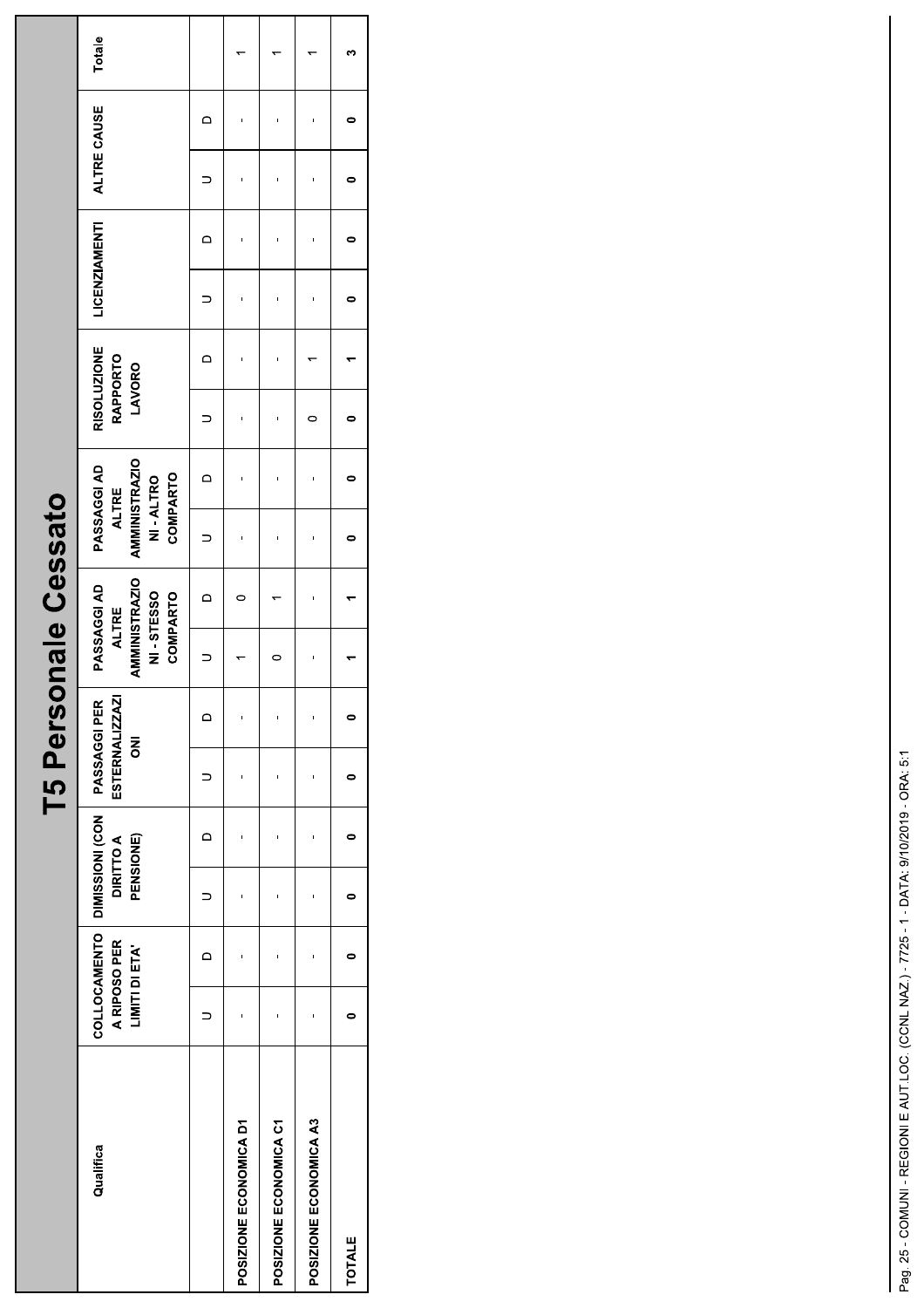T6 Personale Assunto

| Qualifica              | <b>CONCORSO</b>   |          | NOMINA DA ALTRE CAUSE |          | <b>ODALSU</b> |          | STABILIZZAT ASSUNZIONE<br>CHIAMATA<br><b>DIRETTA</b><br>Protette)<br>PER<br>$($ L $.68/99)$ | ಕ       | <b>ASSUNZIONE</b><br>(L.68/99 Cat.<br>CHIAMATA<br>NUMERICA<br>Protette)<br>PER |            | PASSAGGI DA   PASSAGGI DA<br><b>AMMINISTRAZ</b><br><b>COMPARTO</b><br>STESSO<br><b>ALTRA</b><br>IONE- |          | <b>AMMINISTRAZ</b><br><b>IONE-ALTRO</b><br><b>COMPARTO</b><br><b>ALTRA</b> |          | ART 35, C 3<br>PROCEDURE<br><b>BIS, DLGS</b><br><b>ASSUNTO</b><br>PERSON.<br>165/01<br><b>NOS</b> |          | ART 4, C. 6, L.<br>PERSONALE<br>PROCEDURE<br>ASSUNTO<br>125/13<br><b>NO2</b> |          | PERSONALE<br><b>ART 20 D.LGS.</b><br>PROCEDURE<br><b>ASSUNTO</b><br>75/2017<br><b>POS</b> |   | Totale |
|------------------------|-------------------|----------|-----------------------|----------|---------------|----------|---------------------------------------------------------------------------------------------|---------|--------------------------------------------------------------------------------|------------|-------------------------------------------------------------------------------------------------------|----------|----------------------------------------------------------------------------|----------|---------------------------------------------------------------------------------------------------|----------|------------------------------------------------------------------------------|----------|-------------------------------------------------------------------------------------------|---|--------|
|                        |                   | $\Omega$ |                       | $\Omega$ |               | $\Omega$ |                                                                                             | $\circ$ |                                                                                | $\bigcirc$ |                                                                                                       | $\Omega$ |                                                                            | $\Omega$ |                                                                                                   | $\Omega$ |                                                                              | $\Omega$ |                                                                                           | ≏ |        |
| POSIZIONE ECONOMICA D1 | $\mathbf{\Omega}$ |          |                       | ı        |               |          |                                                                                             | 1       |                                                                                |            |                                                                                                       |          |                                                                            |          |                                                                                                   | ı        |                                                                              |          |                                                                                           |   | ო      |
| POSIZIONE ECONOMICA C5 |                   |          |                       |          |               |          |                                                                                             | ı       |                                                                                |            |                                                                                                       |          |                                                                            |          |                                                                                                   |          |                                                                              |          |                                                                                           |   |        |
| POSIZIONE ECONOMICA C1 |                   | $\sim$   |                       | ı        |               |          |                                                                                             | 1       | ı                                                                              |            |                                                                                                       | ı        |                                                                            |          | ı                                                                                                 | ı        |                                                                              |          |                                                                                           |   | $\sim$ |
| Totale                 | $\sim$            |          |                       |          |               |          |                                                                                             | ı       |                                                                                |            |                                                                                                       |          |                                                                            |          |                                                                                                   |          |                                                                              |          |                                                                                           |   | ဖ      |
|                        |                   |          |                       |          |               |          |                                                                                             |         |                                                                                |            |                                                                                                       |          |                                                                            |          |                                                                                                   |          |                                                                              |          |                                                                                           |   |        |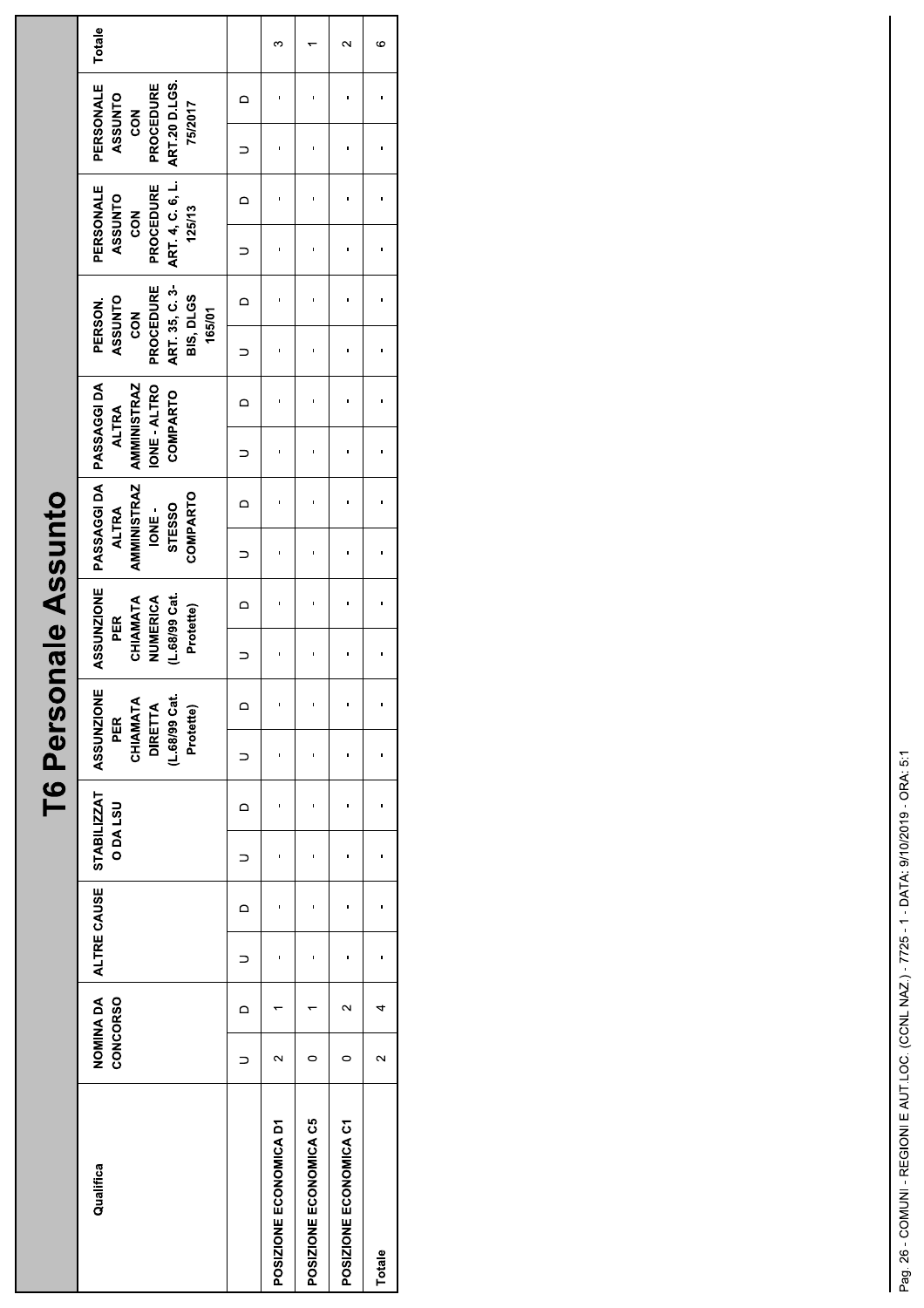|                                                     |                          |                          | T7 Dipendenti p          |                  |                |                          |                |                |                | er Anzianità             | $\ddot{\sigma}$ |                          | Servizio                 |                  |                |                |                |                          |                |                |                          |
|-----------------------------------------------------|--------------------------|--------------------------|--------------------------|------------------|----------------|--------------------------|----------------|----------------|----------------|--------------------------|-----------------|--------------------------|--------------------------|------------------|----------------|----------------|----------------|--------------------------|----------------|----------------|--------------------------|
| Fasce dipendenti per anzianità di servizio da - a : | $5-0$                    |                          | $6-10$                   |                  | $11 - 15$      |                          | 16.20          |                | $21 - 25$      |                          | 26-30           |                          | $31 - 35$                |                  | 36-40          |                | $41 - 43$      |                          | 44 e oltre     |                | Totale Pers.             |
| Qualifica                                           | $\supset$                | $\mathbf \Omega$         | $\supset$                | $\mathsf \Omega$ | $\supset$      | $\mathsf \Omega$         | $\supset$      | $\Box$         | $\Rightarrow$  | $\mathbf \Omega$         | $\supset$       | $\Box$                   | $\supset$                | $\mathbf \Omega$ | $\supset$      | $\Omega$       | $\supset$      | $\Omega$                 | $\supset$      | $\Omega$       |                          |
| POSIZIONE ECONOMICA D4                              | $\blacksquare$           | $\mathbf{r}$             | $\blacksquare$           | $\blacksquare$   | $\blacksquare$ | $\blacksquare$           | $\circ$        | $\overline{ }$ | $\mathbf{r}$   | $\blacksquare$           | $\blacksquare$  | $\mathbf{r}$             | $\blacksquare$           | $\blacksquare$   | $\blacksquare$ | $\blacksquare$ | $\mathbf{r}$   | $\mathbf{r}$             | $\blacksquare$ | $\blacksquare$ | $\overline{ }$           |
| POSIZIONE ECONOMICA D3                              | ï                        | ï                        | Î,                       | ı                | ï              | ï                        | $\blacksquare$ | $\mathbf{I}$   | $\circ$        | $\overline{\phantom{0}}$ | $\blacksquare$  | ï                        | Î,                       | $\blacksquare$   | ï              | ï              | ï              | ×                        | ï              | ı.             | $\overline{ }$           |
| POSIZIONE ECONOMICA D2                              | $\blacksquare$           | $\blacksquare$           | $\circ$                  | $\overline{ }$   | $\circ$        | $\leftarrow$             | $\blacksquare$ | $\mathbf{I}$   | $\mathbf{I}$   | $\blacksquare$           | $\sim$          | $\overline{\phantom{0}}$ | $\circ$                  | $\overline{ }$   | $\mathbf{r}$   | f,             | $\blacksquare$ | $\mathbf{I}$             | $\mathbf{I}$   | $\blacksquare$ | $\circ$                  |
| POSIZIONE ECONOMICA D1                              | $\overline{\phantom{0}}$ | $\overline{\phantom{0}}$ | $\blacksquare$           | $\blacksquare$   | $\blacksquare$ | $\blacksquare$           | $\blacksquare$ | $\mathbf{I}$   | $\mathbf{r}$   | $\blacksquare$           | $\blacksquare$  | $\mathbf{r}$             | $\blacksquare$           | $\blacksquare$   | $\blacksquare$ | $\blacksquare$ | $\mathbf{r}$   | $\blacksquare$           | $\blacksquare$ | f,             | $\sim$                   |
| POSIZIONE ECONOMICA C5                              | $\circ$                  | $\overline{}$            | J.                       | J.               | þ,             | ï                        | $\blacksquare$ | J.             | J.             | ï                        | $\overline{}$   | $\circ$                  | ï                        | J.               | ×              | ï              | ×              | $\overline{\phantom{a}}$ | ï              | ï              | $\sim$                   |
| POSIZIONE ECONOMICA C4                              | $\blacksquare$           | $\blacksquare$           | $\mathbf{I}$             | $\blacksquare$   | $\blacksquare$ | $\blacksquare$           | $\overline{ }$ | $\circ$        | $\mathbf{I}$   | $\blacksquare$           | $\circ$         | $\overline{\phantom{0}}$ | $\leftarrow$             | $\circ$          | $\blacksquare$ | ï              | $\mathbf{I}$   | $\mathbf{I}$             | $\blacksquare$ | $\blacksquare$ | $\infty$                 |
| POSIZIONE ECONOMICA C3                              | $\blacksquare$           | $\mathbf{r}$             | $\blacksquare$           | $\blacksquare$   | $\blacksquare$ | $\blacksquare$           | $\circ$        |                | $\blacksquare$ | $\blacksquare$           | $\mathbf{r}$    | $\mathbf{I}$             |                          | $\blacksquare$   | $\blacksquare$ |                | $\mathbf{r}$   | $\blacksquare$           | $\blacksquare$ | $\blacksquare$ | $\overline{ }$           |
| POSIZIONE ECONOMICA C1                              | $\circ$                  | $\sim$                   | $\overline{\phantom{0}}$ | $\circ$          | ï              | ï                        | $\blacksquare$ | $\mathbf{I}$   | $\mathbf{r}$   | i,                       | $\mathbf{r}$    | $\overline{\phantom{a}}$ | ï                        | $\mathbf{r}$     | ï              | ï              | ï              | ×                        | ï              | ï              | $\infty$                 |
| POSIZ.ECON. B6 PROFILI ACCESSO B3                   | $\blacksquare$           | $\blacksquare$           | $\blacksquare$           | $\blacksquare$   | $\blacksquare$ | $\blacksquare$           | $\blacksquare$ | $\blacksquare$ | $\mathbf{r}$   | $\blacksquare$           | $\circ$         | $\leftarrow$             | f,                       | $\mathbf{r}$     | $\blacksquare$ | f,             | f.             | $\mathbf{I}$             | $\mathbf{r}$   | ï              |                          |
| POSIZ.ECON. B5 PROFILI ACCESSO B1                   | $\blacksquare$           | $\mathbf{r}$             | $\blacksquare$           | $\blacksquare$   | $\blacksquare$ | $\blacksquare$           | $\blacksquare$ | $\blacksquare$ | $\mathbf{r}$   | $\blacksquare$           | $\circ$         | $\overline{ }$           | $\blacksquare$           | $\mathbf{r}$     | $\blacksquare$ | $\blacksquare$ | $\mathbf{r}$   | $\mathbf{I}$             | $\blacksquare$ | $\blacksquare$ | $\overline{ }$           |
| POSIZ.ECON. B4 PROFILI ACCESSO B3                   | ł,                       | ł,                       | Î,                       | $\blacksquare$   | $\sim$         | $\circ$                  | $\blacksquare$ | $\blacksquare$ | $\circ$        | $\overline{ }$           | $\blacksquare$  | $\mathbf{r}$             | ï                        | Î,               | Î.             | ł,             | ï              | $\blacksquare$           | $\blacksquare$ | ï              | S                        |
| POSIZIONE ECONOMICA B2                              | $\blacksquare$           | $\mathbf{r}$             | $\mathbf{I}$             | $\blacksquare$   | $\blacksquare$ | $\blacksquare$           | $\blacksquare$ | $\blacksquare$ | $\mathbf{r}$   | $\blacksquare$           | $\circ$         | $\overline{\phantom{0}}$ | f,                       | $\blacksquare$   | $\mathbf{r}$   | $\blacksquare$ | $\mathbf{I}$   | $\mathbf{I}$             | $\mathbf{r}$   | ı              |                          |
| POSIZIONE ECONOMICA DI ACCESSO B1                   | $\blacksquare$           | $\mathbf{I}$             | $\mathbf{I}$             | $\blacksquare$   | $\overline{ }$ | $\circ$                  | $\blacksquare$ | $\blacksquare$ | $\mathbf{r}$   | $\blacksquare$           | $\mathbf{r}$    | $\mathbf{r}$             | $\blacksquare$           | $\blacksquare$   | $\blacksquare$ | $\blacksquare$ | $\mathbf{I}$   | $\blacksquare$           | $\mathbf{r}$   | $\blacksquare$ | $\overline{ }$           |
| POSIZIONE ECONOMICA A3                              | ï                        | $\blacksquare$           | ï                        | $\blacksquare$   | $\blacksquare$ | $\blacksquare$           | Ю              | $\circ$        | $\mathbf{r}$   | $\blacksquare$           | $\blacksquare$  | $\bar{\phantom{a}}$      | $\blacksquare$           | $\blacksquare$   | $\blacksquare$ | J.             | $\mathbf{r}$   | $\mathbf{I}$             | $\blacksquare$ | $\blacksquare$ | Ю                        |
| TOTALE:                                             |                          | 4                        |                          | $\overline{ }$   | $\mathfrak{S}$ | $\overline{\phantom{0}}$ | $\bullet$      | $\sim$         | $\bullet$      | $\mathbf{a}$             | s               | ю                        | $\overline{\phantom{0}}$ | ٠                | $\bullet$      | $\bullet$      | $\bullet$      | $\bullet$                | $\bullet$      | $\bullet$      | $\overline{\phantom{0}}$ |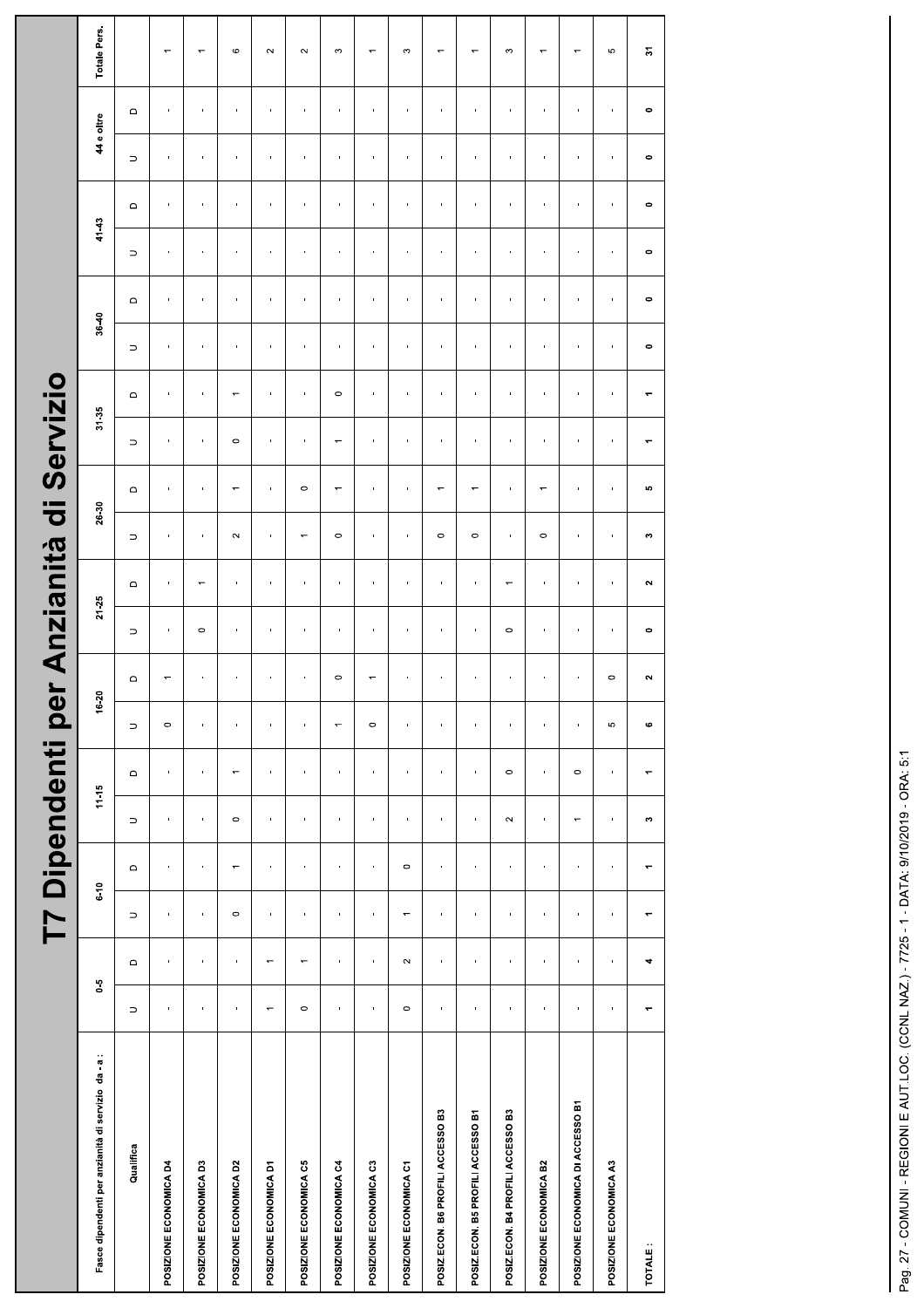|                                   |                |                             |                |                           |                                     |                           |                           |                | <b>T8 Dipende</b>         |                          | nti                      | per                      | Età                      |                          |                          |                          |                          |                                                          |                          |                             |                           |                        |                          |
|-----------------------------------|----------------|-----------------------------|----------------|---------------------------|-------------------------------------|---------------------------|---------------------------|----------------|---------------------------|--------------------------|--------------------------|--------------------------|--------------------------|--------------------------|--------------------------|--------------------------|--------------------------|----------------------------------------------------------|--------------------------|-----------------------------|---------------------------|------------------------|--------------------------|
| Fasce dipendenti per età da - a:  | $0 - 19$       |                             | 20.24          |                           | 25-29                               |                           | 30-34                     |                | 35-39                     |                          | 40-44                    | 45-49                    |                          | 50-54                    |                          | 55-59                    |                          | 60-64                                                    |                          | 65-67                       |                           | 68-99                  | Tot. Pers.               |
| Qualifica                         | $\supset$      | $\hfill \Box$               | $\supset$      | $\hfill \Box$             | $\mathrel{\mathsf{d}}$<br>$\supset$ | $\supset$                 | $\qquad \qquad \Box$      | $\supset$      | $\mathsf \Omega$          | $\supset$                | $\hfill \Box$            | $\supset$                | $\mathsf \Omega$         | $\supset$                | $\mathrel{\mathsf{d}}$   | $\supset$                | $\hfill\square$          | $\hfill\square$<br>$\supset$                             | $\supset$                | $\hfill\square$             | $\supset$                 | $\mathrel{\mathsf{d}}$ |                          |
| POSIZIONE ECONOMICA D4            | $\mathbf{u}$   | $\mathbf{r}$                | $\mathbf{I}$   | $\sim$                    | $\mathbf{I}$<br>$\mathbf{r}$        | $\blacksquare$            | $\mathbf{I}$              | $\mathbf{I}$   | $\mathcal{A}$             | $\blacksquare$           | $\blacksquare$           | $\sim$                   | $\sim$                   | $\blacksquare$           | $\sim$                   | $\blacksquare$           | $\blacksquare$           | $\overline{\phantom{m}}$<br>$\circ$                      | $\blacksquare$           | $\sim$                      | $\blacksquare$            | $\sim$                 | $\overline{\phantom{m}}$ |
| POSIZIONE ECONOMICA D3            | $\mathbf{r}$   | $\mathbf{r}_\perp$          | $\mathbf{r}$   | $\mathbf{r}$              | $\mathbf{r}$<br>$\mathbf{r}_\perp$  | $\mathbf{r}_\perp$        | $\mathbf{r}$              | $\mathbf{u}$   | $\mathbf{r}$              | $\blacksquare$           | $\mathbf{u}$ .           | $\circ$                  | $\overline{\phantom{a}}$ | $\mathbf{r}$             | $\mathbf{L}_{\rm{c}}$    | $\mathbf{u}$ .           | $\mathbf{r}$             | $\mathbf{u}$ .<br>$\mathbf{L}$                           | $\mathbf{r}$             | $\mathbf{u}$                | $\mathbf{u}$ .            | $\mathbf{L}$           | $\overline{\phantom{m}}$ |
| POSIZIONE ECONOMICA D2            | $\mathbf{I}$   | $\mathbf{L}_{\mathrm{eff}}$ | $\mathbf{u}$ . | $\mathbf{L}_{\mathrm{c}}$ | $\mathbf{u}$<br>$\mathbf{u}$        | $\mathbf{I}$              | $\mathbf{L}_{\mathrm{c}}$ | $\mathbf{L}$   | $\mathbf{L}_{\mathrm{c}}$ | $\circ$                  | $\overline{\phantom{m}}$ | $\circ$                  | $\overline{\phantom{m}}$ | $\sim$                   | $\overline{\phantom{m}}$ | $\circ$                  | $\overline{\phantom{m}}$ | $\mathbf{L}_{\mathrm{c}}$<br>$\mathbf{L}_{\mathrm{eff}}$ | $\mathbf{u}$             | $\mathbf{1}$                | $\mathbf{L}_{\mathrm{c}}$ | $\mathbf{L}$           | $\circ$                  |
| POSIZIONE ECONOMICA D1            | $\mathbf{1}$   | $\mathbf{r}$                | $\mathbf{r}$   | $\sim$                    | $\mathbf{r}$<br>$\mathbf{r}$        | $\circ$                   | $\overline{\phantom{m}}$  | $\mathbf{u}$   | $\mathbf{u}$              | $\overline{\phantom{m}}$ | $\circ$                  | $\mathbf{u}$             | $\sim$                   | $\mathbf{u}$             | $\mathbf{H}$             | $\sim$                   | $\mathbf{u}$             | $\mathbf{u}$<br>$\mathcal{A}$ .                          | $\mathbf{r}$             | $\sim$                      | $\sim$                    | $\mathbf{u}$           | $\sim$                   |
| POSIZIONE ECONOMICA C5            | $\mathbf{u}$   | $\mathbf{L}$                | $\mathbf{r}$   | $\sim$                    | $\mathbf{u}$<br>$\mathbf{r}$        | $\mathbf{L}$              | $\mathbf{1}$              | $\mathbf{r}$   | $\sim$                    | $\mathbf{r}$             | $\mathbf{u}$             | $\sim$                   | $\mathbf{u}$             | $\sim$                   | $\sim$                   | $\overline{\phantom{m}}$ | $\overline{\phantom{m}}$ | $\sim$<br>$\sim$                                         | $\mathbf{r}$             | $\sim$                      | $\sim$                    | $\mathbf{L}$           | $\sim$                   |
| POSIZIONE ECONOMICA C4            | $\mathbf{u}$   | $\blacksquare$              | $\mathbf{r}$   | $\mathbf{u}$              | $\mathbf{I}$<br>$\blacksquare$      | $\mathbf{r}$              | $\blacksquare$            | $\mathbf{u}$   | $\mathbf{r}$              | $\mathbf{I}$             | $\mathbf{u}$             | $\mathbf{u}$             | $\sim$ 1 $\sim$          | $\overline{\phantom{m}}$ | $\circ$                  | $\circ$                  | $\overline{\phantom{m}}$ | $\mathbf{L}$<br>$\mathbf{H}$                             | $\overline{\phantom{m}}$ | $\circ$                     | $\mathbf{L}$              | $\mathbf{L}$           | $\infty$                 |
| POSIZIONE ECONOMICA C3            | $\blacksquare$ | $\blacksquare$              | $\blacksquare$ | $\mathbf{L}$              | $\blacksquare$<br>$\blacksquare$    | $\blacksquare$            | $\blacksquare$            | $\blacksquare$ | $\blacksquare$            |                          | $\mathbf{u}$ .           | $\circ$                  | $\overline{\phantom{0}}$ | $\blacksquare$           | $\mathbf{H}$ .           | $\mathbf{I}$             | $\mathbf{u}$ .           | $\blacksquare$<br>$\mathbf{H}$ .                         | $\blacksquare$           | $\mathbf{H}_{\mathrm{eff}}$ | $\blacksquare$            | $\mathbf{u}$ .         | $\overline{\phantom{m}}$ |
| POSIZIONE ECONOMICA C1            | $\mathbf{1}$   | $\mathbf{r}$                | $\mathbf{r}$   | $\mathbf{u}$              | $\mathbf{r}$<br>$\blacksquare$      | $\mathcal{A}$             | $\mathbf{r}$              | $\circ$        | $\overline{\phantom{m}}$  | $\mathbf{u}$             | $\sim$                   | $\overline{\phantom{m}}$ | $\overline{\phantom{m}}$ | $\mathbf{u}$             | $\sim$                   | $\mathbf{u}$             | $\sim$                   | $\sim$<br>$\sim 0$                                       | $\mathbf{u}$             | $\sim 0.1$                  | $\sim$                    | $\pm$                  | $\infty$                 |
| POSIZ.ECON. B6 PROFILI ACCESSO B3 | $\mathbf{1}$   | $\blacksquare$              | $\mathbf{r}$   | $\mathbf{L}$              | $\mathbf{L}$<br>$\mathbf{L}$        | $\mathbf{L}$              | $\mathbf{L}$              | $\mathbf{r}$   | $\mathbf{L}$              | $\blacksquare$           | $\mathbf{u}$             | $\mathbf{H}$             | $\mathbf{L}$             | $\mathbf{I}$             | $\mathbf{I}$             | $\circ$                  | $\overline{\phantom{m}}$ | $\mathbf{L}_{\mathrm{c}}$<br>$\mathbf{u}$ .              | $\mathbf{r}$             | $\mathbf{L}_{\rm{c}}$       | $\mathbf{L}$              | $\mathbf{u}$           | $\overline{\phantom{m}}$ |
| POSIZ.ECON. B5 PROFILI ACCESSO B1 | $\mathbf{H}$   | $\blacksquare$              | $\mathbf{H}$   | $\mathbf{H}$              | $\mathbf{u}$<br>$\blacksquare$      | $\mathbf{L}$              | $\mathbf{r}$              | $\mathbf{H}$   | $\mathbf{H}$              |                          | $\mathbf{L}$             | $\mathbf{H}$             | $\sim$                   | $\mathbf{u}$             | $\mathbf{L}$             | $\circ$                  | $\overline{\phantom{m}}$ | $\mathbf{L}$<br>$\mathbf{H}$                             | $\mathbf{r}$             | $\mathbf{H}$                | $\mathbf{r}$              | $\mathbf{L}$           | $\overline{\phantom{m}}$ |
| POSIZ.ECON. B4 PROFILI ACCESSO B3 | $\mathbf{r}$   | $\mathbf{r}$                | $\mathbf{r}$   | $\mathbf{r}$              | $\mathbf{r}$<br>$\mathbf{r}$        | $\mathbf{r}$              | $\mathbf{r}$              | $\mathbf{r}$   | $\mathbf{r}$              | $\mathbf{r}$             | $\mathbf{u}$ .           | $\overline{\phantom{m}}$ | $\circ$                  | $\overline{\phantom{m}}$ | $\circ$                  | $\circ$                  | $\overline{\phantom{m}}$ | $\mathbf{u}$ .<br>$\mathbf{u}$ .                         | $\mathbf{r}$             | $\mathbf{L}$                | $\mathbf{r}$              | $\mathbf{r}$           | $\boldsymbol{\infty}$    |
| POSIZIONE ECONOMICA B2            | $\mathbf{u}$   | $\mathbf{I}$                | $\mathbf{u}$   | $\mathbf{u}$              | $\mathbf{u}$<br>$\mathbf{I}$        | $\mathbf{1}$              | $\mathbf{I}$              | $\mathbf{1}$   | $\mathbf{u}$              | $\blacksquare$           | $\mathbf{u}$             | $\sim$                   | $\sim 10^{-1}$           | $\circ$                  | $\overline{\phantom{m}}$ | $\mathbf{u}$             | $\mathbf{I}$             | $\sim$<br>$\sim$                                         | $\mathbf{u}$             | $\sim$ 1 $\sim$             | $\mathbf{u}$              | $\mathcal{A}$          | $\overline{\phantom{m}}$ |
| POSIZIONE ECONOMICA DI ACCESSO B1 | $\mathbf{1}$   | $\mathbf{r}$                | $\mathbf{r}$   | $\mathbf{L}$              | $\mathbf{r}$<br>$\mathbf{r}$        | $\mathbf{r}$              | $\mathbf{r}$              | $\mathbf{u}$   | $\mathbf{r}$              | $\blacksquare$           | $\mathbf{r}$             | $\mathbf{r}$             | $\mathbf{u}$             | $\overline{\phantom{m}}$ | $\circ$                  | $\mathbf{u}$ .           | $\mathbf{L}$             | $\mathbf{L}_{\rm{in}}$<br>$\mathbf{L}$                   | $\mathbf{L}$             | $\mathbf{u}$ .              | $\mathbf{u}$ .            | $\mathbf{u}$ .         | $\overline{\phantom{m}}$ |
| POSIZIONE ECONOMICA A3            | $\mathbf{u}$   | $\mathbf{u}$ .              | $\mathbf{u}$ . | $\mathbf{u}$              | $\mathbf{L}$<br>$\mathbf{u}$        | $\mathbf{L}_{\mathrm{c}}$ | $\mathbf{L}_{\rm{c}}$     | $\mathbf{r}$   | $\mathbf{u}$              |                          | $\mathbf{u}$ .           | $\mathbf{u}$ .           | $\mathbf{L}$             | $\overline{\phantom{m}}$ | $\circ$                  | $\overline{\phantom{m}}$ | $\circ$                  | $\circ$<br>$\mathfrak{S}$                                | $\mathbf{r}$             | $\mathbf{u}$                | $\mathbf{L}$              | $\mathbf{L}$           | 5                        |
| TOTALE:                           | $\bullet$      | $\bullet$                   | $\bullet$      | $\bullet$                 | $\bullet$<br>$\bullet$              | $\bullet$                 | $\blacktriangledown$      | $\bullet$      | $\overline{\phantom{a}}$  | $\blacktriangledown$     | $\overline{\phantom{a}}$ | $\sim$                   | $\blacktriangleleft$     | $\mathbf{o}$             | $\sim$                   | $\sim$                   | $\pmb{\omega}$           | $\blacktriangledown$<br><b>CO</b>                        | $\blacktriangledown$     | $\bullet$                   | $\bullet$                 | $\bullet$              | $\mathbb{S}$             |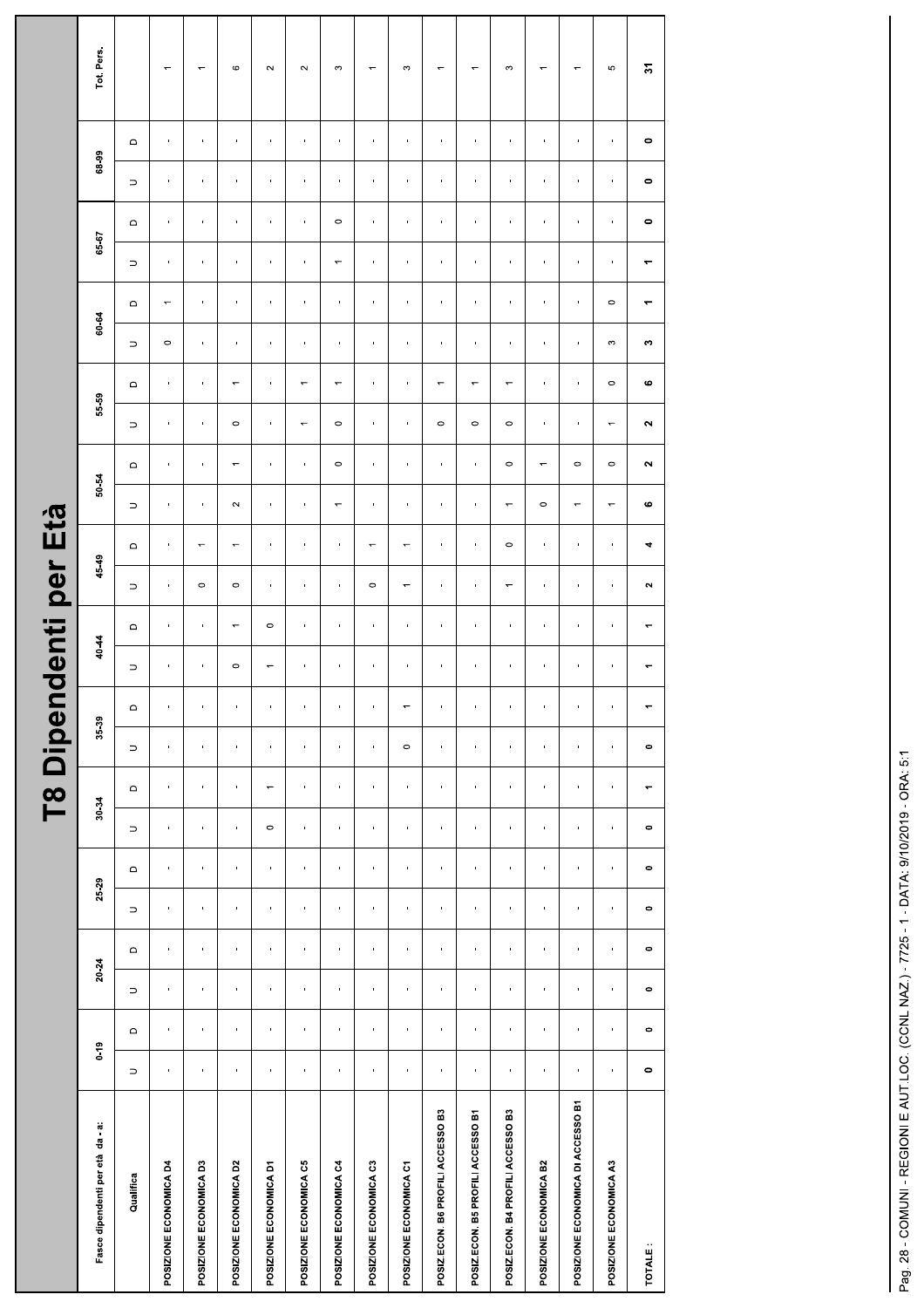|                                   |                                  |          | <b>T9 Dipendenti</b>              |          |   | per Titolo di Studio |         |                   |                                                                           |          |                             |          |         |  |
|-----------------------------------|----------------------------------|----------|-----------------------------------|----------|---|----------------------|---------|-------------------|---------------------------------------------------------------------------|----------|-----------------------------|----------|---------|--|
| Qualifica                         | FINO ALLA SCUOLA<br>DELL'OBBLIGO |          | LICENZA MEDIA<br><b>SUPERIORE</b> |          |   | <b>LAUREA BREVE</b>  | LAUREA  |                   | <b>SPECIALIZZAZIONE</b><br>POST LAUREA/<br>DOTTORATO DI<br><b>RICERCA</b> |          | ALTRI TITOLI POST<br>LAUREA |          | Totale  |  |
|                                   | ⊃                                | $\Omega$ | ⊃                                 | $\Omega$ | ⊃ | $\Omega$             | ⊃       | $\Omega$          |                                                                           | $\Omega$ | ⊃                           | $\Omega$ |         |  |
| POSIZIONE ECONOMICA D4            | Ï                                | ï        | Ï                                 | f,       |   | ï                    | $\circ$ |                   |                                                                           |          |                             |          |         |  |
| POSIZIONE ECONOMICA D3            |                                  |          |                                   | ı        |   |                      | $\circ$ |                   |                                                                           |          |                             |          |         |  |
| POSIZIONE ECONOMICA D2            | ı                                | ı        |                                   | $\sim$   |   |                      |         | $\mathbf{\Omega}$ |                                                                           |          |                             |          | $\circ$ |  |
| POSIZIONE ECONOMICA D1            |                                  | ï        |                                   | f,       |   |                      |         |                   |                                                                           |          |                             |          | $\sim$  |  |
| POSIZIONE ECONOMICA C5            |                                  | ï        |                                   |          |   |                      |         |                   |                                                                           |          |                             |          | $\sim$  |  |
| POSIZIONE ECONOMICA C4            | ı                                | ı        | $\sim$                            |          |   |                      |         |                   |                                                                           |          |                             |          | ω       |  |
| POSIZIONE ECONOMICA C3            |                                  | ï        |                                   | f,       |   | ï                    | $\circ$ |                   |                                                                           |          |                             |          |         |  |
| POSIZIONE ECONOMICA C1            |                                  | ï        |                                   | $\sim$   |   |                      |         |                   |                                                                           |          |                             |          | S       |  |
| POSIZ.ECON. B6 PROFILI ACCESSO B3 |                                  | ı        | $\circ$                           |          | ı | ı                    |         |                   |                                                                           |          |                             |          |         |  |
|                                   |                                  |          |                                   |          |   |                      |         |                   |                                                                           |          |                             |          |         |  |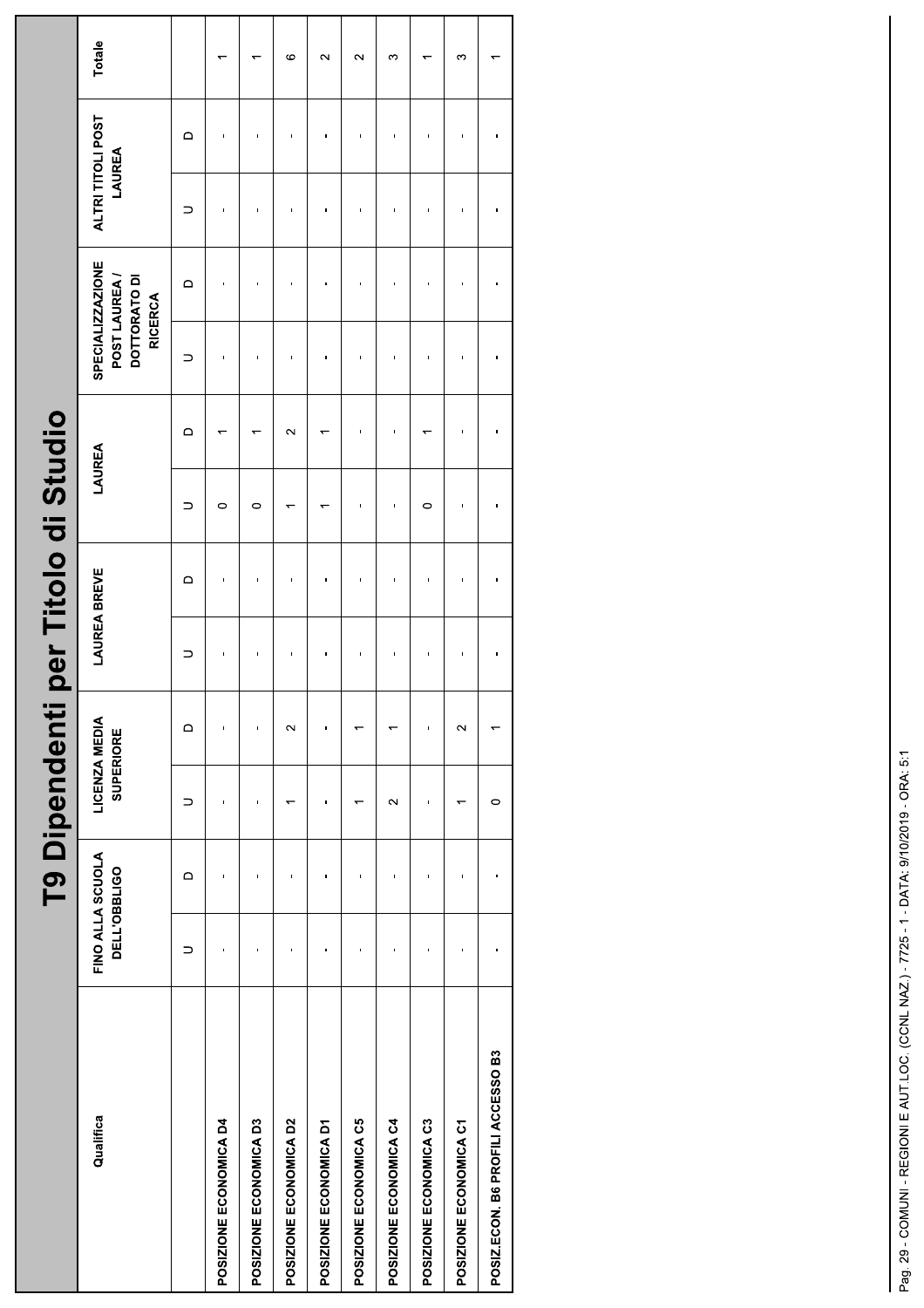| Qualifica                         | FINO ALLA SCUOLA<br><b>DELL'OBBLIGO</b> |   | LICENZA MEDIA<br><b>SUPERIORE</b> |   | <b>LAUREA BREVE</b> |   | LAUREA            |   | SPECIALIZZAZIONE<br>POST LAUREA/<br>DOTTORATO DI<br><b>RICERCA</b> |   | ALTRI TITOLI POST<br>LAUREA |   | Totale |
|-----------------------------------|-----------------------------------------|---|-----------------------------------|---|---------------------|---|-------------------|---|--------------------------------------------------------------------|---|-----------------------------|---|--------|
|                                   |                                         | ≏ |                                   | ≏ |                     | ≏ |                   | ⊂ |                                                                    | ≏ |                             | ≏ |        |
| POSIZ.ECON. B5 PROFILI ACCESSO B1 |                                         |   |                                   | ı |                     |   |                   |   |                                                                    |   |                             |   |        |
| POSIZ.ECON. B4 PROFILI ACCESSO B3 |                                         |   | $\sim$                            |   | ī                   |   |                   |   |                                                                    |   |                             |   | ∽      |
| POSIZIONE ECONOMICA B2            |                                         |   | 0                                 |   |                     |   |                   |   |                                                                    |   |                             |   |        |
| POSIZIONE ECONOMICA DI ACCESSO B1 |                                         |   |                                   | c |                     |   |                   |   |                                                                    |   |                             |   |        |
| POSIZIONE ECONOMICA A3            | 5                                       | 0 |                                   | ï |                     |   |                   |   |                                                                    |   |                             |   | 5      |
| Totale                            | မာ                                      |   | $\infty$                          | σ |                     |   | $\mathbf{\Omega}$ | ဖ |                                                                    |   |                             |   | స్     |
|                                   |                                         |   |                                   |   |                     |   |                   |   |                                                                    |   |                             |   |        |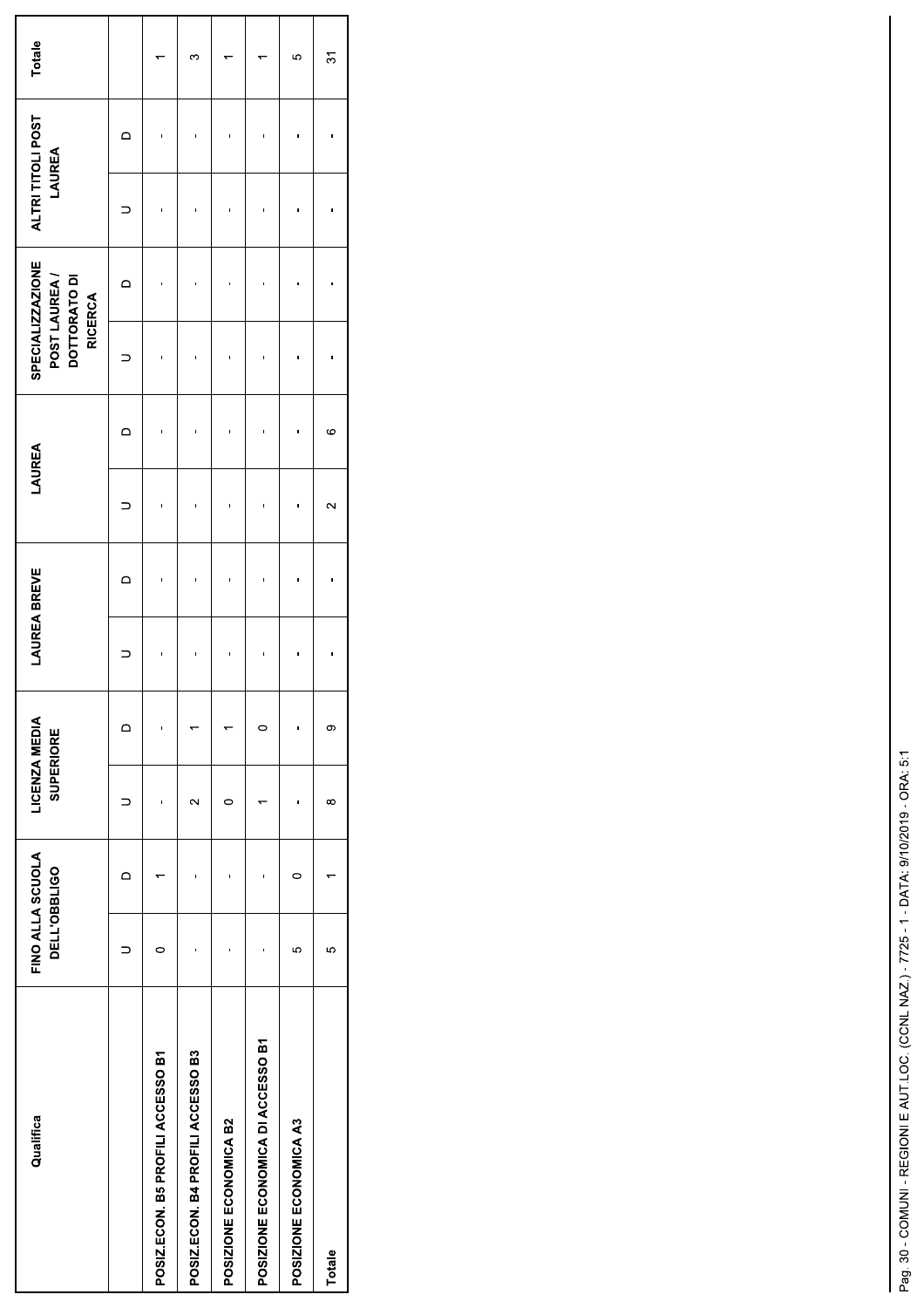| r<br>F                  |
|-------------------------|
|                         |
| ASSEPT                  |
| $\overline{\mathbf{o}}$ |
| E                       |
|                         |
|                         |
|                         |

|                                   |                         |                            |                                              |                | T11 Giorni d                                                        |                | $\overline{\phantom{a}}$ | Assenza                                                            |                        |                                            |                          |                                  |                |                                        |                |                   |                |
|-----------------------------------|-------------------------|----------------------------|----------------------------------------------|----------------|---------------------------------------------------------------------|----------------|--------------------------|--------------------------------------------------------------------|------------------------|--------------------------------------------|--------------------------|----------------------------------|----------------|----------------------------------------|----------------|-------------------|----------------|
| Qualifica                         | FERIE                   |                            | ASSENZE PER<br>RETRIBUITE<br><b>MALATTIA</b> |                | RETRIBUITI AI SENSI<br>DELL'ART.42,C.5,<br>DLGS 151/2001<br>CONGEDI |                | LEGGE 104/92             | ASS.RETRIB.:MATER<br>PARENT., MALATTIA<br>NITA', CONGEDO<br>FIGLIO |                        | ALTRI PERMESSI ED<br>RETRIBUITE<br>ASSENZE |                          | SCIOPERO                         |                | <b>NON RETRIBUITE</b><br>ALTRE ASSENZE |                | <b>FORMAZIONE</b> | Totale         |
|                                   | $\supset$               | $\hfill \Box$              | $\hfill \Box$<br>$\supset$                   | $\supset$      | $\hfill \Box$                                                       | $\supset$      | $\mathrel{\mathsf{d}}$   | $\supset$                                                          | $\mathrel{\mathsf{d}}$ | $\supset$                                  | $\Box$                   | $\mathsf \Omega$<br>$\supset$    | $\supset$      | $\hfill \Box$                          | $\supset$      | $\mathsf \Omega$  |                |
| POSIZIONE ECONOMICA D4            | $\circ$                 | $\sqrt{6}$                 | $\mathbf{r}$<br>$\mathbf{r}$                 | ×              | $\mathbf{I}$                                                        | $\,$           |                          | $\mathbf{u}$                                                       | $\,$                   | $\mathbf{r}$                               | $\mathbf{I}$             | $\mathbf{r}$<br>$\mathbf{I}$     | $\mathbf{r}$   | $\mathbf{u}$                           | $\mathbf{u}$   | $\mathbf{r}$      | 57             |
| POSIZIONE ECONOMICA D3            | $\circ$                 | $\rm ^{30}$                | Ю<br>$\circ$                                 | $\mathbf{I}$   | $\mathbf{I}$                                                        | $\mathbf{I}$   | $\mathbf{L}$             | $\mathbf{L}$                                                       | $\mathbf{I}$           | $\mathbf{u}$                               | $\mathbf{L}$             | $\mathbf{L}$<br>$\mathbf{u}$     | $\mathbf{L}$   | $\mathbf{L}$                           | $\mathbf{I}$   | $\mathbf{L}$      | 35             |
| POSIZIONE ECONOMICA D2            | $\frac{4}{3}$           | $\mathbb{S}$               | $\mathbf{r}$<br>$\mathbf{L}$                 | $\blacksquare$ | $\blacksquare$                                                      | $\circ$        | $\overline{\mathcal{E}}$ | $\mathbf{r}$                                                       | $\mathbf{r}$           | $\overline{\phantom{a}}$                   | $\circ$                  | $\blacksquare$<br>$\mathbf{L}$   | $\blacksquare$ | $\blacksquare$                         | $\mathbf{r}$   | $\blacksquare$    | 166            |
| POSIZIONE ECONOMICA D1            | $\overline{\mathsf{S}}$ | $\overset{\circ}{=}$       | $\blacksquare$<br>$\mathbf{r}$               | $\mathbf{r}$   | $\mathbf{u}$                                                        | $\blacksquare$ | $\mathbf{r}$             | $\mathbf{r}$                                                       | $\mathbf{r}$           | $\blacksquare$                             | $\mathbf{r}$             | $\mathbf{r}$<br>$\mathbf{r}$     | $\mathbf{r}$   | $\mathbf{u}$                           | $\mathbf{r}$   | ×.                | 39             |
| POSIZIONE ECONOMICA C5            | 34                      | $\circ$                    | $\circ$<br>Ю                                 | $\mathbf{I}$   | $\mathbf{I}$                                                        | $\mathbf{I}$   | $\mathbf{r}$             | $\mathbf{1}$                                                       | $\mathbf{I}$           | $\sim$                                     | $\circ$                  | $\mathbf{r}$<br>$\mathbf{1}$     | $\blacksquare$ | $\mathbf{1}$                           | $\mathbf{r}$   | $\mathbf{u}$      | $\frac{4}{3}$  |
| POSIZIONE ECONOMICA C4            | 45                      | 38                         | $\blacksquare$<br>$\blacksquare$             | $\blacksquare$ | $\blacksquare$                                                      | $\blacksquare$ | $\blacksquare$           | $\mathbf{r}$                                                       | $\mathbf{I}$           | $\sim$                                     | $\circ$                  | $\blacksquare$<br>$\mathbf{u}$   | $\blacksquare$ | $\mathbf{r}$                           | $\mathbf{r}$   | $\blacksquare$    | 85             |
| POSIZIONE ECONOMICA C3            | $\circ$                 | $26\,$                     | ٠<br>$\blacksquare$                          | $\blacksquare$ | $\blacksquare$                                                      | $\blacksquare$ | $\mathbf{r}$             | $\mathbf{r}$                                                       | $\mathbf{r}$           | $\circ$                                    | $\overline{\phantom{m}}$ | $\mathbf{r}$<br>$\mathbf{r}$     | $\mathbf{r}$   | $\blacksquare$                         | $\blacksquare$ | $\blacksquare$    | 27             |
| POSIZIONE ECONOMICA C1            | $29\,$                  | $\circ$                    | $\circ$<br>56                                | $\blacksquare$ | $\,$                                                                | $\blacksquare$ | $\blacksquare$           | $\mathbf{I}$                                                       | $\mathbf{I}$           | $\overline{\phantom{m}}$                   | $\circ$                  | $\blacksquare$<br>$\mathbf{I}$   | $\blacksquare$ | $\blacksquare$                         | $\mathbf{I}$   | $\blacksquare$    | 86             |
| POSIZ.ECON. B6 PROFILI ACCESSO B3 | $\circ$                 | $\boldsymbol{\mathcal{Z}}$ | 4<br>$\circ$                                 | $\blacksquare$ | $\blacksquare$                                                      | $\mathbf{r}$   | $\blacksquare$           | $\mathbf{r}$                                                       | $\blacksquare$         | $\circ$                                    | $\overline{\phantom{m}}$ | $\blacksquare$<br>$\blacksquare$ | $\blacksquare$ | $\mathbf{r}$                           | $\mathbf{r}$   | $\blacksquare$    | $_{28}$        |
| POSIZ.ECON. B5 PROFILI ACCESSO B1 | $\circ$                 | $29\,$                     | $\mathbf{r}$<br>$\mathbf{r}$                 | $\mathbf{r}$   | $\mathbf{u}$                                                        | $\mathbf{r}$   | $\blacksquare$           | $\mathbf{L}$                                                       | $\mathbf{r}$           | $\mathbf{r}$                               | $\mathbf{r}$             | $\mathbf{r}$<br>$\mathbf{r}$     | $\mathbf{r}$   | $\mathbf{L}$                           | $\mathbf{r}$   | $\mathbf{r}$      | 29             |
| POSIZ.ECON. B4 PROFILI ACCESSO B3 | 45                      | $23\,$                     | $\circ$<br>$\mathbf \Omega$                  | $\mathbf{I}$   | $\mathbf{L}$                                                        | $\mathbf{I}$   | $\mathbf{u}$             | $\mathbf{L}$                                                       | $\mathbf{L}$           | Ю                                          | $\overline{\phantom{m}}$ | $\mathbf{r}$<br>$\mathbf{L}$     | $\mathbf{L}$   | $\mathbf{I}$                           | $\mathbf{u}$   | $\mathbf{H}$      | $\rm ^{\rm 8}$ |
| POSIZIONE ECONOMICA B2            | $\circ$                 | $\overline{z}$             | $\leftarrow$<br>$\circ$                      | $\blacksquare$ | $\mathbf{r}$                                                        | $\circ$        | $\overline{24}$          | $\mathbf{I}$                                                       | $\mathbf{r}$           | $\blacksquare$                             | $\mathbf{L}$             | $\mathbf{r}$<br>$\mathbf{1}$     | $\mathbf{I}$   | $\mathbf{I}$                           | $\mathbf{r}$   | $\mathbf{r}$      | 46             |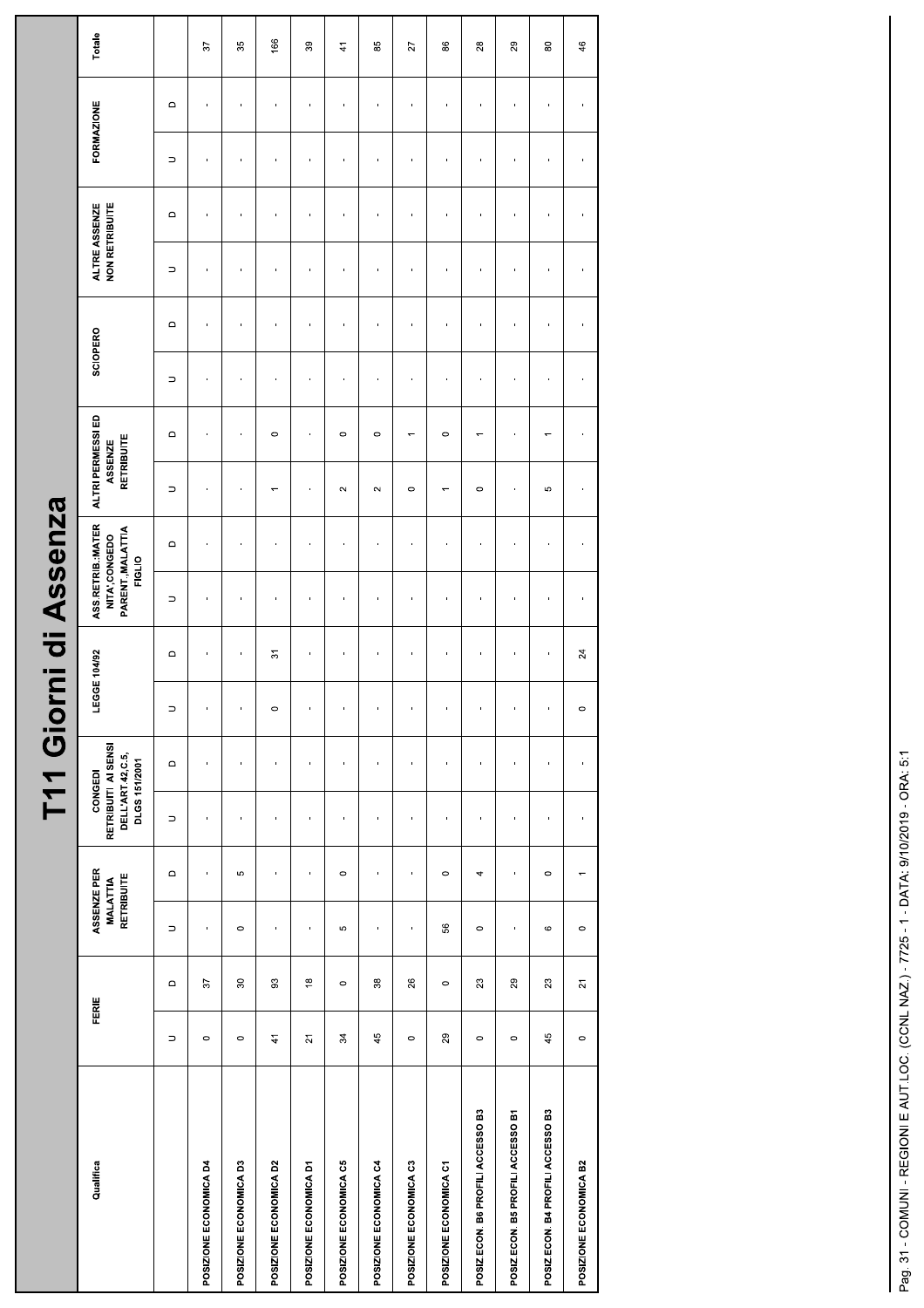| Qualifica                         | <b>FERIE</b>    |                | ASSENZE PER<br><b>MALATTIA</b><br>RETRIBUITE |             | RETRIBUITI AI SENSI<br>DELL'ART.42, C.5,<br>DLGS 151/2001<br>CONGEDI |          | EGGE 104/92 |        | ASS RETRIB MATER<br>PARENT., MALATTIA<br>NITA', CONGEDO<br><b>FIGLIO</b> |                | ALTRI PERMESSI ED<br>RETRIBUITE<br>ASSENZE |         | SCIOPERO |                | <b>NON RETRIBUITE</b><br>ALTRE ASSENZE |        | <b>FORMAZIONE</b> |        | Totale |
|-----------------------------------|-----------------|----------------|----------------------------------------------|-------------|----------------------------------------------------------------------|----------|-------------|--------|--------------------------------------------------------------------------|----------------|--------------------------------------------|---------|----------|----------------|----------------------------------------|--------|-------------------|--------|--------|
|                                   |                 | $\circ$        |                                              | $\circ$     |                                                                      | $\Omega$ |             | $\Box$ | $\Rightarrow$                                                            | $\overline{a}$ | $\supset$                                  | $\circ$ |          | $\overline{a}$ |                                        | $\Box$ |                   | $\Box$ |        |
| POSIZIONE ECONOMICA DI ACCESSO B1 | $\overline{24}$ | $\overline{a}$ |                                              |             |                                                                      |          |             |        |                                                                          |                |                                            |         |          |                |                                        |        |                   |        | 24     |
| POSIZIONE ECONOMICA A3            | 145             | $\circ$        | 89                                           |             |                                                                      |          |             |        |                                                                          |                |                                            |         |          |                |                                        |        |                   |        | 234    |
| Totale                            | 384             | 338            | 156                                          | $\tilde{=}$ |                                                                      |          | $\circ$     | 55     |                                                                          |                |                                            | ω       |          |                |                                        |        |                   |        | 957    |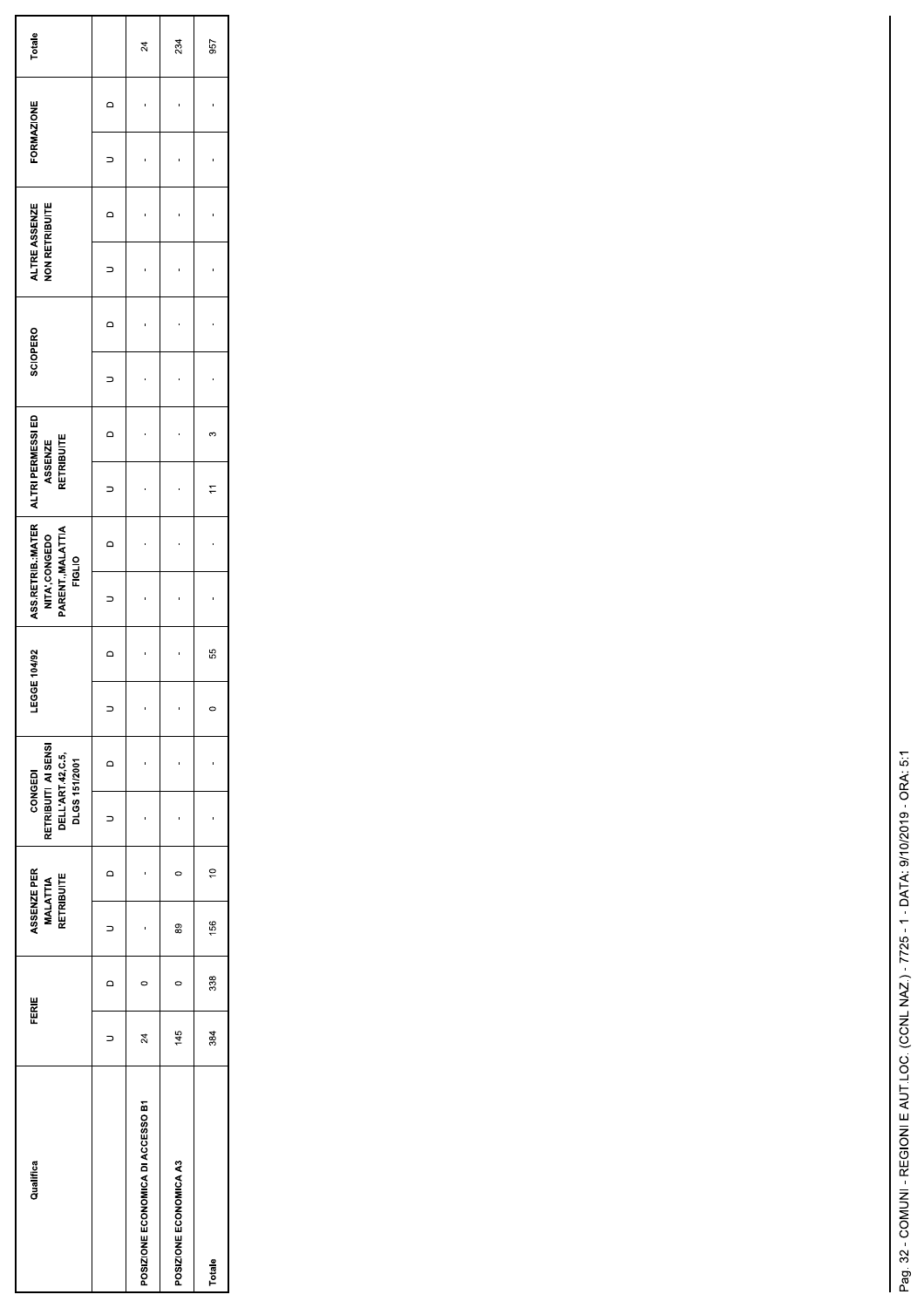|                                      |                  |           |               |       | [12 Oneri per Competenze Stipendiali                |                                                                               |                                        |                                     |                                               |                |
|--------------------------------------|------------------|-----------|---------------|-------|-----------------------------------------------------|-------------------------------------------------------------------------------|----------------------------------------|-------------------------------------|-----------------------------------------------|----------------|
| Qualifica                            | <b>MENSILITA</b> | STIPENDIO | $\frac{3}{1}$ | R.I.A | R.I.A./ PROGR.<br>ECONOMICA DI<br><b>ANZIANITA'</b> | PROGRESSION<br><b>SCATTI/FASCE</b><br>E PER CLASSI<br><b>RETRIBUTIVE</b><br>ш | <b>TREDICESIMA</b><br><b>MENSILITA</b> | PRECEDENTI<br>ARRETRATI<br>PER ANNI | RECUPERI PER<br>ASSENZE ECC<br><b>RITARDI</b> | Importo Totale |
|                                      | Num. Mesi        |           |               |       |                                                     | Importo                                                                       |                                        |                                     |                                               |                |
| POSIZIONE ECONOMICA D4               | $\frac{1}{2}$    | 26.354    | п             |       |                                                     |                                                                               | 2.271                                  | 486                                 |                                               | 29.111         |
| POSIZIONE ECONOMICA D3               | $\frac{1}{2}$    | 25.274    |               |       |                                                     |                                                                               | 2.121                                  | 1465                                |                                               | 28.860         |
| POSIZIONE ECONOMICA D2               | 72               | 138.349   |               | 241   |                                                     |                                                                               | 11.630                                 | 6.801                               |                                               | 157.021        |
| POSIZIONE ECONOMICA D1               | 3,54             | 6.527     |               |       |                                                     |                                                                               | 551                                    |                                     |                                               | 7.078          |
| POSIZIONE ECONOMICA C5               | 17,89            | 33.975    | f,            |       |                                                     |                                                                               | 2.850                                  | 1170                                |                                               | 37.995         |
| POSIZIONE ECONOMICA C4               | 36               | 65.797    |               | 128   |                                                     |                                                                               | 5.532                                  | 2.986                               |                                               | 74.443         |
| POSIZIONE ECONOMICA C3               | ဖ                | 10.630    | f,            |       |                                                     |                                                                               | 892                                    | 571                                 |                                               | 12.093         |
| POSIZIONE ECONOMICA C1               | 35,46            | 59.710    |               |       |                                                     |                                                                               | 5.002                                  | 1.280                               |                                               | 65.992         |
| POSIZ.ECON. B6 PROFILI<br>ACCESSO B3 | $\frac{1}{2}$    | 19.880    |               |       |                                                     |                                                                               | 1.673                                  | 967                                 |                                               | 22.520         |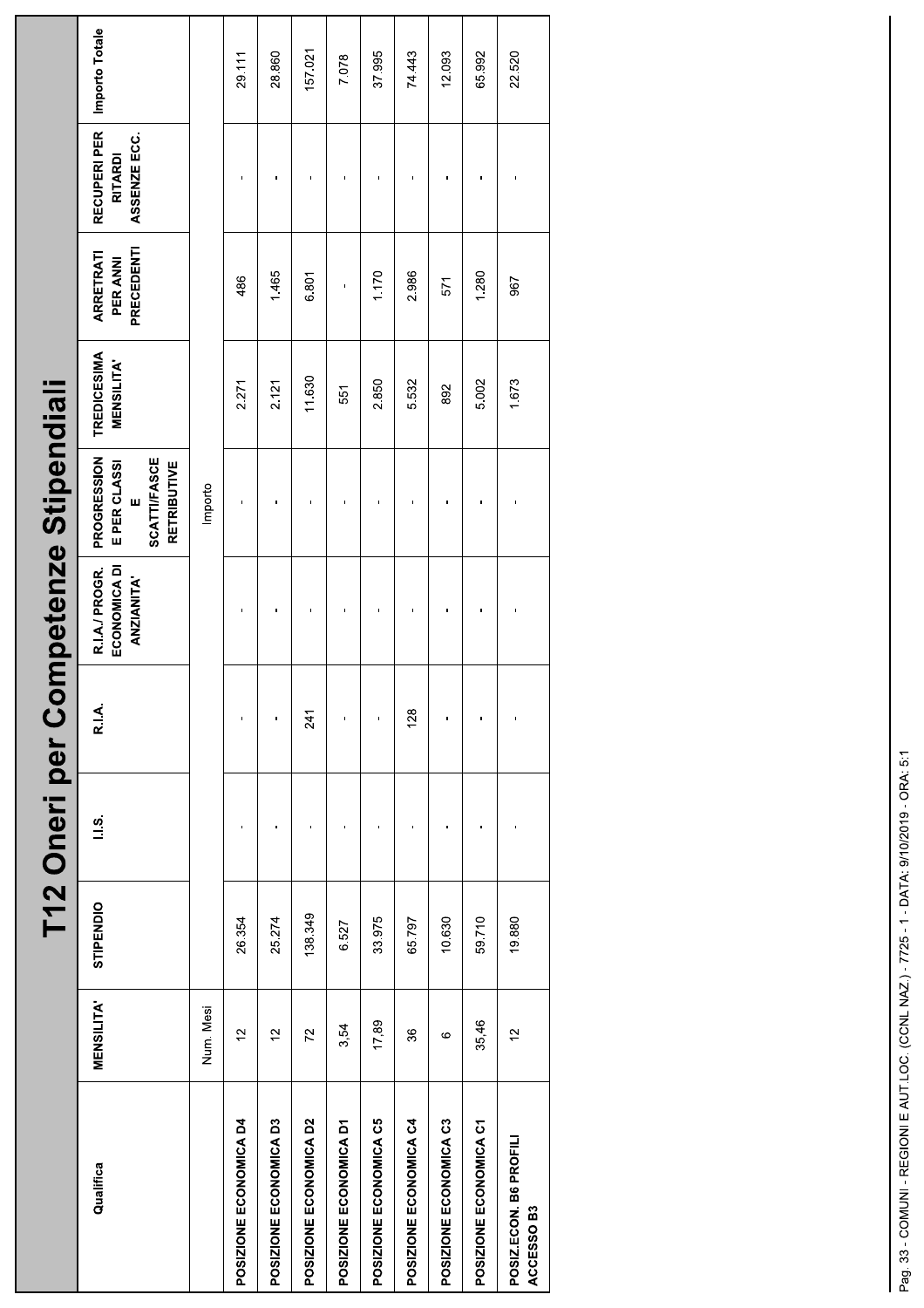| Qualifica                            | <b>MENSILITA</b> | STIPENDIO | $\frac{3}{1}$ | R.I.A. | R.I.A./ PROGR.<br>ECONOMICA DI<br><b>ANZIANITA'</b> | PROGRESSION<br><b>SCATTI/FASCE</b><br>E PER CLASSI<br><b>RETRIBUTIVE</b><br>w | <b>TREDICESIMA</b><br><b>MENSILITA</b> | PRECEDENTI<br><b>ARRETRATI</b><br>PER ANNI | RECUPERI PER<br>ASSENZE ECC.<br><b>RITARDI</b> | Importo Totale |
|--------------------------------------|------------------|-----------|---------------|--------|-----------------------------------------------------|-------------------------------------------------------------------------------|----------------------------------------|--------------------------------------------|------------------------------------------------|----------------|
|                                      | Num. Mesi        |           |               |        |                                                     | Importo                                                                       |                                        |                                            |                                                |                |
| POSIZ.ECON. B5 PROFILI<br>ACCESSO B1 | $\frac{1}{2}$    | 19.533    |               |        |                                                     |                                                                               | 1.639                                  | 360                                        |                                                | 21.532         |
| POSIZ.ECON. B4 PROFILI<br>ACCESSO B3 | 36               | 57.625    |               |        |                                                     |                                                                               | 4.840                                  | 2.992                                      |                                                | 65.457         |
| POSIZIONE ECONOMICA B2               | $\frac{1}{2}$    | 18269     |               |        |                                                     |                                                                               | 1.528                                  | 335                                        |                                                | 20.132         |
| POSIZIONE ECONOMICA DI<br>ACCESSO B1 | $\frac{1}{2}$    | 17.973    |               |        |                                                     |                                                                               | 1.503                                  | 330                                        |                                                | 19.806         |
| POSIZIONE ECONOMICA A3               | 67               | 89.421    |               |        |                                                     |                                                                               | 7.477                                  | 1.942                                      |                                                | 98.840         |
| Totale                               | 339,89           | 589317    |               | 369    |                                                     |                                                                               | 49509                                  | 21 685                                     |                                                | 660.880        |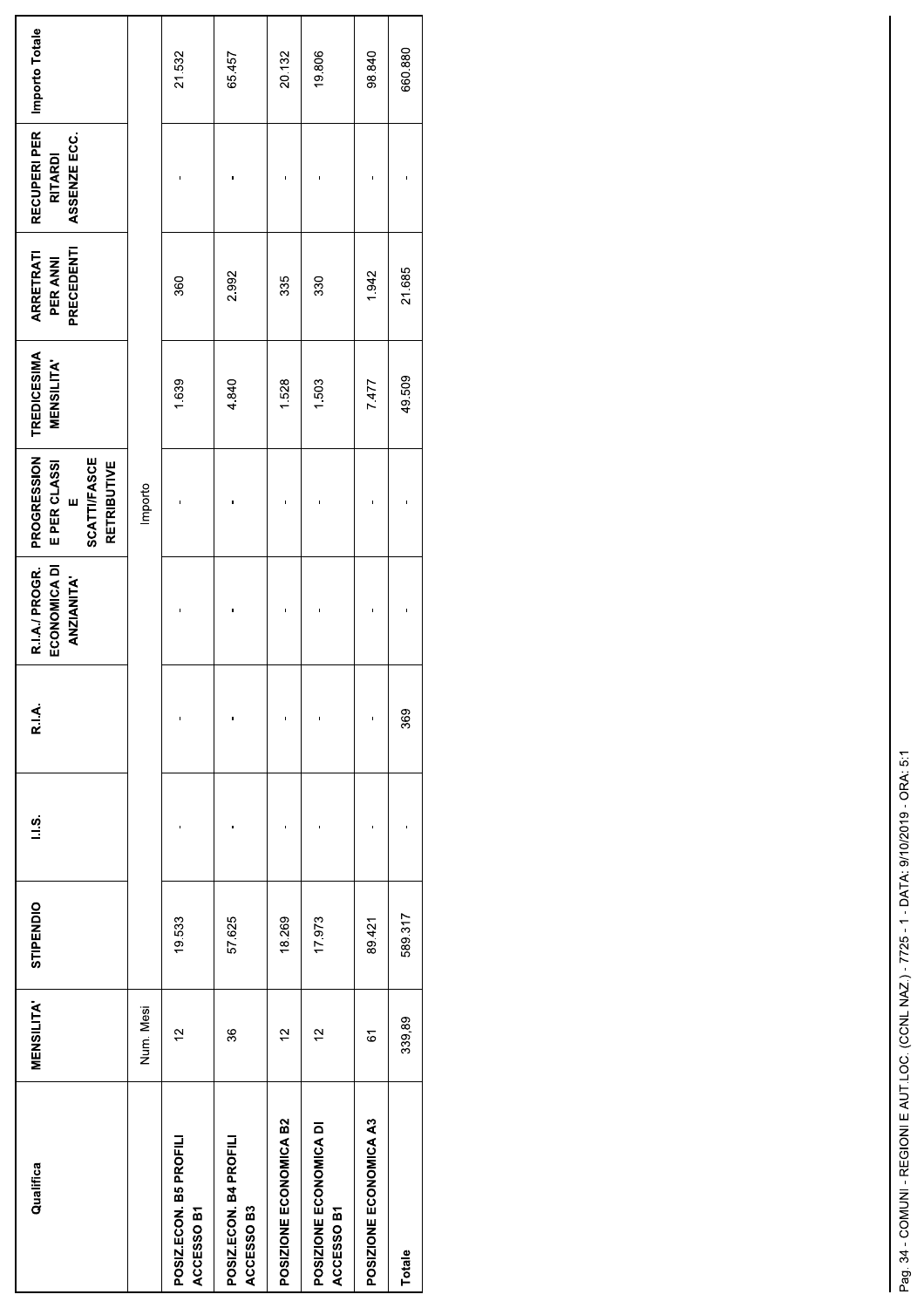|                                   |                   | T13 Oneri per Indenn |                                                                                | Qualifiche per le Voci di Spesa di Tipo I (Indennità) | iita' e Compensi Accessori |                     |                                                    |
|-----------------------------------|-------------------|----------------------|--------------------------------------------------------------------------------|-------------------------------------------------------|----------------------------|---------------------|----------------------------------------------------|
| IND. DI VACANZA<br>CONTRATTUALE   | IND. DI VIGILANZA | PERSONALE SCOLASTICO | $\overline{\Omega}$<br><b>RETRIBUZIONE</b><br>POSIZIONE                        | RETRIBUZIONE DI<br>RISULTATO                          | INDENNITA DI COMPARTO      | ASSEGNO AD PERSONAM | INDENNITÀ ART. 42, COMMA<br>5-TER, D.LGS. 151/2001 |
| POSIZIONE ECONOMICA D4            |                   |                      |                                                                                |                                                       |                            |                     |                                                    |
| 79                                | $\circ$           | $\circ$              | 8.940                                                                          | 1.980                                                 | 623                        | $\circ$             | $\circ$                                            |
| POSIZIONE ECONOMICA D3            |                   |                      |                                                                                |                                                       |                            |                     |                                                    |
| 76                                | $\circ$           | $\circ$              | $\circ$                                                                        | $\circ$                                               | 615                        | $\circ$             | $\circ$                                            |
| POSIZIONE ECONOMICA D2            |                   |                      |                                                                                |                                                       |                            |                     |                                                    |
| 416                               | $\circ$           | $\circ$              | 3.750                                                                          | 3.170                                                 | 3.737                      | $\circ$             | $\circ$                                            |
| POSIZIONE ECONOMICA D1            |                   |                      |                                                                                |                                                       |                            |                     |                                                    |
| 0                                 | $\circ$           | $\circ$              | $\circ$                                                                        | 990                                                   | 184                        | $\circ$             | $\circ$                                            |
| POSIZIONE ECONOMICA C5            |                   |                      |                                                                                |                                                       |                            |                     |                                                    |
| 89                                | 1.089             | $\circ$              | $\circ$                                                                        | $\circ$                                               | 809                        | $\circ$             | $\circ$                                            |
| POSIZIONE ECONOMICA C4            |                   |                      |                                                                                |                                                       |                            |                     |                                                    |
| 198                               | 2.222             | $\circ$              | $\circ$                                                                        | 1.267                                                 | 1.649                      | $\circ$             | $\circ$                                            |
| POSIZIONE ECONOMICA C3            |                   |                      |                                                                                |                                                       |                            |                     |                                                    |
| $\mathfrak{L}$                    | $\circ$           | $\circ$              | $\circ$                                                                        | $\circ$                                               | 275                        | $\circ$             | $\circ$                                            |
| POSIZIONE ECONOMICA C1            |                   |                      |                                                                                |                                                       |                            |                     |                                                    |
| 177                               | 1.111             | $\circ$              | $\circ$                                                                        | $\circ$                                               | 1.617                      | $\circ$             | $\circ$                                            |
| POSIZ.ECON. B6 PROFILI ACCESSO B3 |                   |                      |                                                                                |                                                       |                            |                     |                                                    |
| $\rm ^{\rm o}$                    | $\circ$           | 0                    | $\circ$                                                                        | $\circ$                                               | 467                        | 55                  | $\circ$                                            |
| POSIZ.ECON. B5 PROFILI ACCESSO B1 |                   |                      |                                                                                |                                                       |                            |                     |                                                    |
| 59                                | $\circ$           | $\circ$              | $\circ$                                                                        | $\circ$                                               | 472                        | $\circ$             | $\circ$                                            |
| POSIZ.ECON. B4 PROFILI ACCESSO B3 |                   |                      |                                                                                |                                                       |                            |                     |                                                    |
| 173                               | $\circ$           | $\circ$              | $\circ$                                                                        | $\circ$                                               | 1.408                      | 55                  | $\circ$                                            |
| POSIZIONE ECONOMICA B2            |                   |                      |                                                                                |                                                       |                            |                     |                                                    |
| 55                                | $\circ$           | $\circ$              | $\circ$                                                                        | $\circ$                                               | 463                        | $\circ$             | $\circ$                                            |
| POSIZIONE ECONOMICA DI ACCESSO B1 |                   |                      |                                                                                |                                                       |                            |                     |                                                    |
| 54                                | $\circ$           | $\circ$              | $\circ$                                                                        | $\circ$                                               | 472                        | $\circ$             | $\circ$                                            |
| POSIZIONE ECONOMICA A3            |                   |                      |                                                                                |                                                       |                            |                     |                                                    |
| 274                               | $\circ$           | $\circ$              | $\circ$                                                                        | $\circ$                                               | 1.960                      | $\circ$             | $\circ$                                            |
| <b>TOTALE</b>                     |                   |                      |                                                                                |                                                       |                            |                     |                                                    |
| 1.721                             | 4.422             | $\bullet$            | 12.690                                                                         | 7.407                                                 | 14.751                     | 110                 | $\bullet$                                          |
|                                   |                   |                      | Le qualifiche relative alle voci di spesa di tipo S e T sono a pagina seguente |                                                       |                            |                     |                                                    |
|                                   |                   |                      |                                                                                |                                                       |                            |                     |                                                    |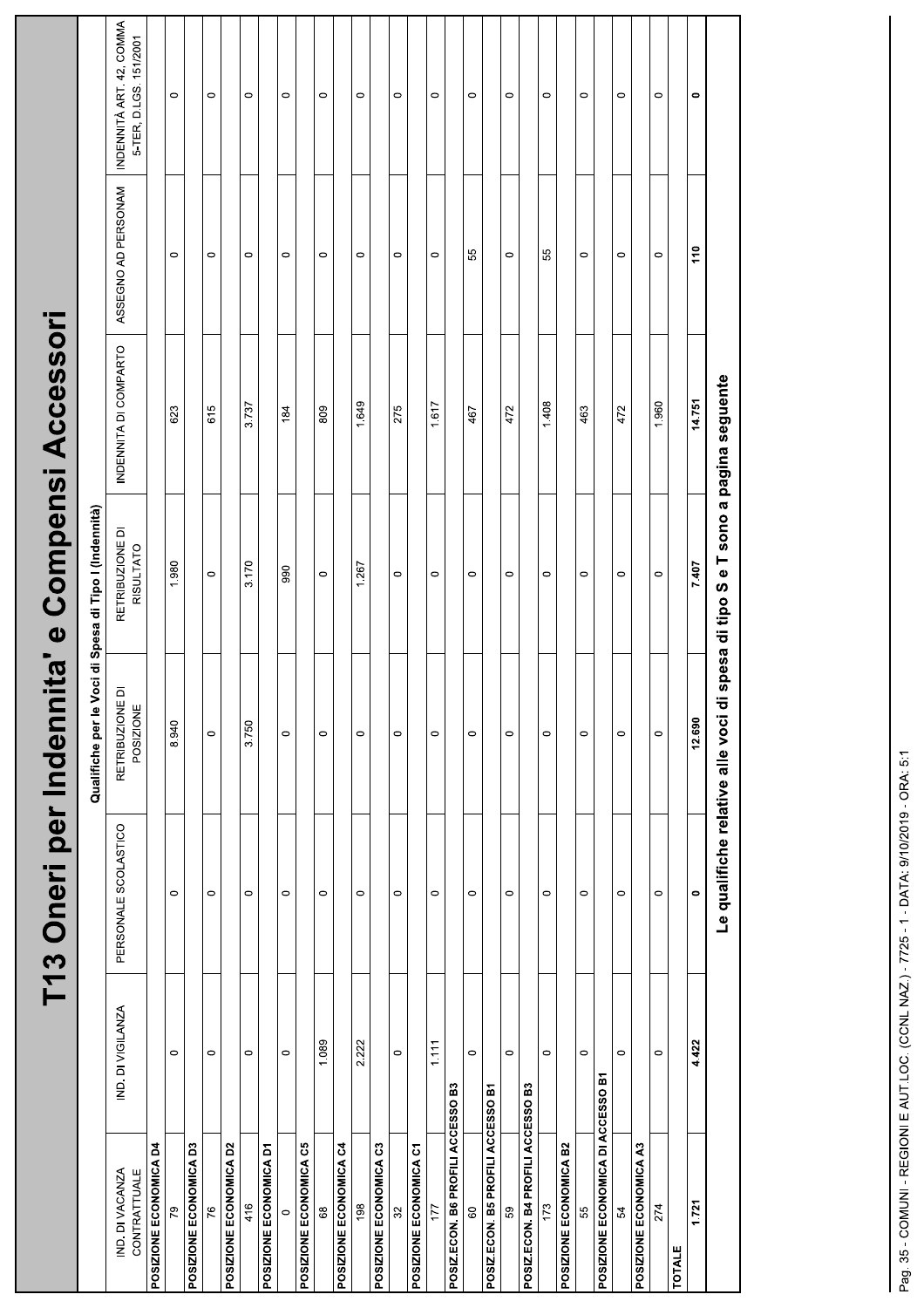|                                                         |                                                                  |                                                                |                                                                                   |                                  |                                              | Qualifiche per le Voci di Spesa di Tipo S e T (Accessorie e Straordinari)        |                     |                                                                                  |                         |                                 |                                       |                                                     |                          |
|---------------------------------------------------------|------------------------------------------------------------------|----------------------------------------------------------------|-----------------------------------------------------------------------------------|----------------------------------|----------------------------------------------|----------------------------------------------------------------------------------|---------------------|----------------------------------------------------------------------------------|-------------------------|---------------------------------|---------------------------------------|-----------------------------------------------------|--------------------------|
| <b>STAFF/COLLAB</b><br>INDENNITA' DI<br><b>ORAZIONE</b> | ONERI RISCHI E AGGIUNTIVO AL<br><b>COMPENSI</b><br><b>DISAGI</b> | COMPENSO<br>COMUNALE<br>QUALE DIR.<br><b>GENERALE</b><br>SEGR. | <b>RESPONSABILI</b><br>SPECIFICHE<br>INDENNITA'<br>PER<br>$\mathsf{T}^\mathsf{A}$ | PRODUTTIVITA'<br><b>COMPENSI</b> | INCENTIVI PER<br>TECNICHE<br><b>FUNZIONI</b> | IND.SCAVALCO<br>SEGRETERIA<br>DIRITTI DI<br>ROGITO-<br>CONV.-                    | AVVOCATI<br>ONORARI | COMANDATO/DI<br>COMPETENZE<br>PERSONALE<br>STACCATO<br>L'AMM.NE<br><b>PRESSO</b> | PEREQUATIVO<br>ELEMENTO | INDENNITÀ DI<br><b>FUNZIONE</b> | PRECEDENT<br>ARRETRATI<br><b>ANNI</b> | ED INDENNITA'<br>ALTRE SPESE<br>ACCESSORIE<br>VARIE | <b>STRAORDINARI</b><br>O |
| <b>SEGRETARIO A</b>                                     |                                                                  |                                                                |                                                                                   |                                  |                                              |                                                                                  |                     |                                                                                  |                         |                                 |                                       |                                                     |                          |
| $\circ$                                                 | $\circ$                                                          | $\circ$                                                        | $\circ$                                                                           | $\circ$                          | $\circ$                                      | 1.238                                                                            | $\circ$             | $\circ$                                                                          | $\circ$                 | $\circ$                         | $\circ$                               | $\circ$                                             | $\circ$                  |
| POSIZIONE ECONOMICA D4                                  |                                                                  |                                                                |                                                                                   |                                  |                                              |                                                                                  |                     |                                                                                  |                         |                                 |                                       |                                                     |                          |
| $\circ$                                                 | $\circ$                                                          | $\circ$                                                        | $\circ$                                                                           | $\circ$                          | $\circ$                                      | $\circ$                                                                          | $\circ$             | $\circ$                                                                          | 60                      | $\circ$                         | $\circ$                               | $\circ$                                             | 658                      |
| POSIZIONE ECONOMICA D3                                  |                                                                  |                                                                |                                                                                   |                                  |                                              |                                                                                  |                     |                                                                                  |                         |                                 |                                       |                                                     |                          |
| $\circ$                                                 | $\circ$                                                          | $\circ$                                                        | $\circ$                                                                           | 1.065                            | $\circ$                                      | $\circ$                                                                          | $\circ$             | $\circ$                                                                          | 8                       | $\circ$                         | $\circ$                               | $\circ$                                             | 400                      |
| POSIZIONE ECONOMICA D2                                  |                                                                  |                                                                |                                                                                   |                                  |                                              |                                                                                  |                     |                                                                                  |                         |                                 |                                       |                                                     |                          |
| $\circ$                                                 | $\circ$                                                          | $\circ$                                                        | $\circ$                                                                           | 4.670                            | $\circ$                                      | $\circ$                                                                          | $\circ$             | $\circ$                                                                          | 960                     | $\circ$                         | $\circ$                               | $\circ$                                             | 3.414                    |
| POSIZIONE ECONOMICA D1                                  |                                                                  |                                                                |                                                                                   |                                  |                                              |                                                                                  |                     |                                                                                  |                         |                                 |                                       |                                                     |                          |
| $\circ$                                                 | $\circ$                                                          | $\circ$                                                        | $\circ$                                                                           | $\circ$                          | $\circ$                                      | $\circ$                                                                          | $\circ$             | $\circ$                                                                          | 57                      | $\circ$                         | $\circ$                               | $\circ$                                             | $\circ$                  |
| POSIZIONE ECONOMICA C5                                  |                                                                  |                                                                |                                                                                   |                                  |                                              |                                                                                  |                     |                                                                                  |                         |                                 |                                       |                                                     |                          |
| $\circ$                                                 | 2.016                                                            | $\circ$                                                        | $\circ$                                                                           | 2.052                            | $\circ$                                      | $\circ$                                                                          | $\circ$             | $\circ$                                                                          | 272                     | $\circ$                         | $\circ$                               | $\circ$                                             | 1.804                    |
| POSIZIONE ECONOMICA C4                                  |                                                                  |                                                                |                                                                                   |                                  |                                              |                                                                                  |                     |                                                                                  |                         |                                 |                                       |                                                     |                          |
| $\circ$                                                 | 4.347                                                            | $\circ$                                                        | $\circ$                                                                           | 4.366                            | $\circ$                                      | $\circ$                                                                          | $\circ$             | $\circ$                                                                          | 540                     | $\circ$                         | $\circ$                               | $\circ$                                             | 5.448                    |
| POSIZIONE ECONOMICA C3                                  |                                                                  |                                                                |                                                                                   |                                  |                                              |                                                                                  |                     |                                                                                  |                         |                                 |                                       |                                                     |                          |
| $\circ$                                                 | $\circ$                                                          | $\circ$                                                        | $\circ$                                                                           | 353                              | $\circ$                                      | $\circ$                                                                          | $\circ$             | $\circ$                                                                          | 100                     | $\circ$                         | $\circ$                               | 0                                                   | $\circ$                  |
| POSIZIONE ECONOMICA C1                                  |                                                                  |                                                                |                                                                                   |                                  |                                              |                                                                                  |                     |                                                                                  |                         |                                 |                                       |                                                     |                          |
| $\circ$                                                 | 1.436                                                            | $\circ$                                                        | $\circ$                                                                           | 1.110                            | $\circ$                                      | $\circ$                                                                          | $\circ$             | $\circ$                                                                          | 688                     | $\circ$                         | $\circ$                               | $\circ$                                             | 278                      |
|                                                         | POSIZ.ECON. B6 PROFILI ACCESSO B3                                |                                                                |                                                                                   |                                  |                                              |                                                                                  |                     |                                                                                  |                         |                                 |                                       |                                                     |                          |
| $\circ$                                                 | $\circ$                                                          | $\circ$                                                        | $\circ$                                                                           | 659                              | $\circ$                                      | $\circ$                                                                          | $\circ$             | $\circ$                                                                          | 230                     | $\circ$                         | $\circ$                               | $\circ$                                             | 1.259                    |
|                                                         | POSIZ.ECON. B5 PROFILI ACCESSO B1                                |                                                                |                                                                                   |                                  |                                              |                                                                                  |                     |                                                                                  |                         |                                 |                                       |                                                     |                          |
| $\circ$                                                 | 308                                                              | $\circ$                                                        | $\circ$                                                                           | 1.107                            | $\circ$                                      | $\circ$                                                                          | $\circ$             | $\circ$                                                                          | 230                     | $\circ$                         | $\circ$                               | $\circ$                                             | 1.024                    |
|                                                         | POSIZ.ECON. B4 PROFILI ACCESSO B3                                |                                                                |                                                                                   |                                  |                                              |                                                                                  |                     |                                                                                  |                         |                                 |                                       |                                                     |                          |
| $\circ$                                                 | 2.013                                                            | $\circ$                                                        | $\circ$                                                                           | 1.829                            | $\circ$                                      | $\circ$                                                                          | 0                   | $\circ$                                                                          | 720                     | $\circ$                         | 0                                     | 0                                                   | 2.000                    |
| POSIZIONE ECONOMICA B2                                  |                                                                  |                                                                |                                                                                   |                                  |                                              |                                                                                  |                     |                                                                                  |                         |                                 |                                       |                                                     |                          |
| $\circ$                                                 | $\circ$                                                          | $\circ$                                                        | $\circ$                                                                           | 624                              | $\circ$                                      | $\circ$                                                                          | $\circ$             | $\circ$                                                                          | 260                     | $\circ$                         | $\circ$                               | $\circ$                                             | 968                      |
|                                                         | POSIZIONE ECONOMICA DI ACCESSO B1                                |                                                                |                                                                                   |                                  |                                              |                                                                                  |                     |                                                                                  |                         |                                 |                                       |                                                     |                          |
| $\circ$                                                 | $\circ$                                                          | $\circ$                                                        | $\circ$                                                                           | 624                              | $\circ$                                      | $\circ$                                                                          | $\circ$             | $\circ$                                                                          | 270                     | $\circ$                         | 0                                     | 0                                                   | $\circ$                  |
| POSIZIONE ECONOMICA A3                                  |                                                                  |                                                                |                                                                                   |                                  |                                              |                                                                                  |                     |                                                                                  |                         |                                 |                                       |                                                     |                          |
| $\circ$                                                 | 2.357                                                            | $\circ$                                                        | $\circ$                                                                           | 7.370                            | $\circ$                                      | $\circ$                                                                          | $\circ$             | $\circ$                                                                          | 1.400                   | $\circ$                         | $\circ$                               | $\circ$                                             | 5.459                    |
| <b>TOTALE</b>                                           |                                                                  |                                                                |                                                                                   |                                  |                                              |                                                                                  |                     |                                                                                  |                         |                                 |                                       |                                                     |                          |
| $\bullet$                                               | 12.477                                                           | $\bullet$                                                      | $\bullet$                                                                         | 25.829                           | $\bullet$                                    | 1.238                                                                            | $\bullet$           | $\bullet$                                                                        | 5.877                   | $\bullet$                       | $\bullet$                             | $\bullet$                                           | 22.712                   |
|                                                         |                                                                  |                                                                |                                                                                   |                                  |                                              | La tabella relativa ai totali generali di tabella T13 si trova a pagina seguente |                     |                                                                                  |                         |                                 |                                       |                                                     |                          |
|                                                         |                                                                  |                                                                |                                                                                   |                                  |                                              |                                                                                  |                     |                                                                                  |                         |                                 |                                       |                                                     |                          |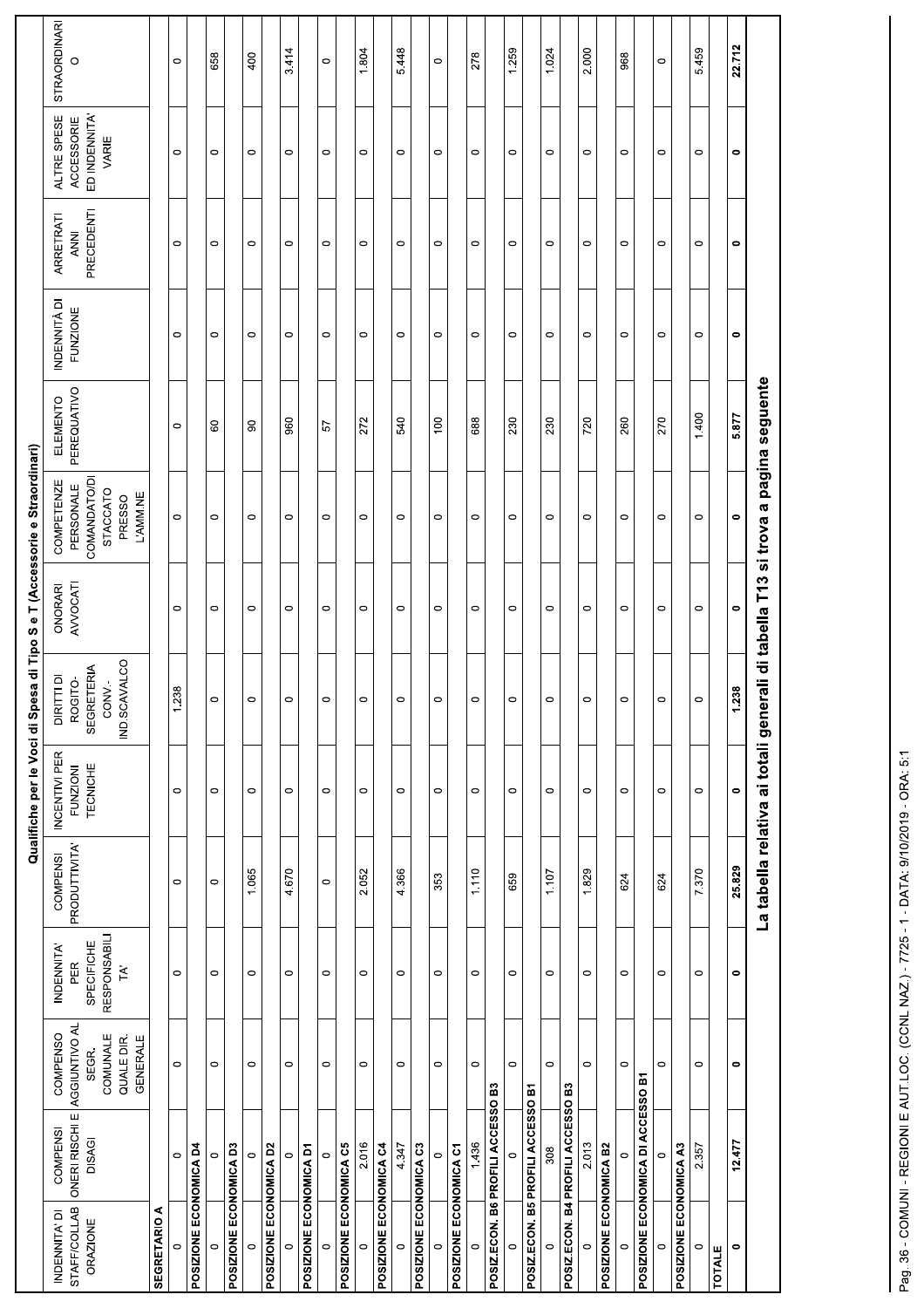|                                   | Totale generale di Tabella T13 |            |              |               |
|-----------------------------------|--------------------------------|------------|--------------|---------------|
| Qualifica                         | Indennità                      | Accessorie | Straordinari | <b>TOTALE</b> |
| POSIZIONE ECONOMICA D4            | 11.622                         | 60         | 658          | 12.340        |
| POSIZIONE ECONOMICA D3            | 691                            | 1.155      | 400          | 2.246         |
| POSIZIONE ECONOMICA D2            | 11.073                         | 5.630      | 3.414        | 20.117        |
| POSIZIONE ECONOMICA D1            | 1.174                          | 57         | $\circ$      | 1.231         |
| POSIZIONE ECONOMICA C5            | 1.966                          | 4.340      | 1.804        | 8.110         |
| POSIZIONE ECONOMICA C4            | 5.336                          | 9.253      | 5.448        | 20.037        |
| POSIZIONE ECONOMICA C3            | 307                            | 453        | $\circ$      | 760           |
| POSIZIONE ECONOMICA C1            | 2.905                          | 3.234      | 278          | 6.417         |
| POSIZ.ECON. B6 PROFILI ACCESSO B3 | 582                            | 889        | 1.259        | 2.730         |
| POSIZ.ECON. B5 PROFILI ACCESSO B1 | 531                            | 1.645      | 1.024        | 3.200         |
| POSIZ.ECON. B4 PROFILI ACCESSO B3 | 1.636                          | 4.562      | 2.000        | 8.198         |
| POSIZIONE ECONOMICA B2            | 518                            | 884        | 968          | 2.370         |
| POSIZIONE ECONOMICA DI ACCESSO B1 | 526                            | 894        | $\circ$      | 1.420         |
| POSIZIONE ECONOMICA A3            | 2.234                          | 11.127     | 5.459        | 18.820        |
| <b>SEGRETARIO A</b>               | $\circ$                        | 1.238      | $\circ$      | 1.238         |
| <b>TOTALE</b>                     |                                |            |              | 109.234       |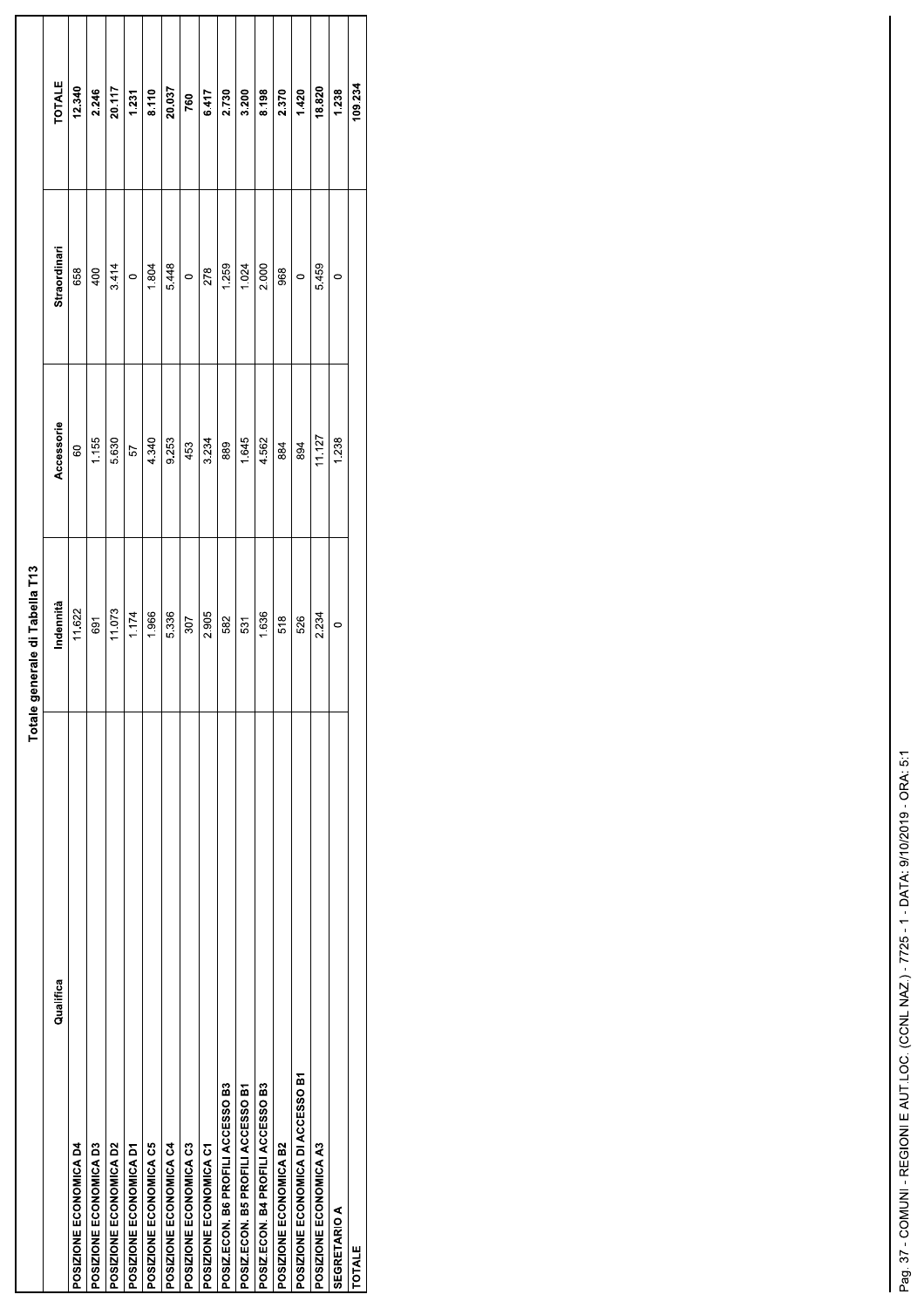| rono a formare il Costo del Lavoro<br>T14 Altri Oneri che Concor                     |         |
|--------------------------------------------------------------------------------------|---------|
| Il versamento della quota Irap avviene con la percentuale di 'Irap commerciale' - No |         |
| Voci di spesa:                                                                       | Importo |
| ASSEGNI PER IL NUCLEO FAMILIARE                                                      | 10.042  |
| GESTIONE MENSE                                                                       | $\circ$ |
| EROGAZIONE BUONI PASTO                                                               | 4.856   |
| FORMAZIONE DEL PERSONALE                                                             | 1.194   |
| BENESSERE DEL PERSONALE                                                              | $\circ$ |
| EQUO INDENNIZZO AL PERSONALE                                                         | $\circ$ |
| SOMME CORRISPOSTE AD AGENZIA DI SOMMINISTRAZIONE(INTERINALI)                         | $\circ$ |
| COPERTURE ASSICURATIVE                                                               | 3700    |
| CONTRATTI DI COLLABORAZIONE COORDINATA E CONTINUATIVA                                | $\circ$ |
| INCARICHI LIBERO PROFESSIONALI/STUDIO/RICERCA/CONSULENZA                             | $\circ$ |
| CONTRATTI PER RESA SERVIZI/ADEMPIMENTI OBBLIGATORI PER LEGGE                         | 53434   |
| ALTRE SPESE                                                                          | 16.691  |
| RETRIBUZIONI PERSONALE A TEMPO DETERMINATO                                           | 92.882  |
| RETRIBUZIONI PERSONALE CON CONTRATTO DI FORMAZIONE E LAVORO                          | $\circ$ |
| INDENNITA' DI MISSIONE E TRASFERIMENTO                                               | 335     |
| CONTRIBUTI A CARICO DELL'AMM. PER FONDI PREV. COMPLEMENTARE                          | 1.292   |
| CONTRIBUTI A CARICO DELL'AMM.NE SU COMP. FISSE E ACCESSORIE                          | 235.813 |
| QUOTE ANNUE ACCANTONAMENTO TFR O ALTRA IND. FINE SERVIZIO                            | $\circ$ |
| <b>IRAP</b>                                                                          | 73.359  |
| ONERI PER I CONTRATTI DI SOMMINISTRAZIONE(INTERINALI)                                | $\circ$ |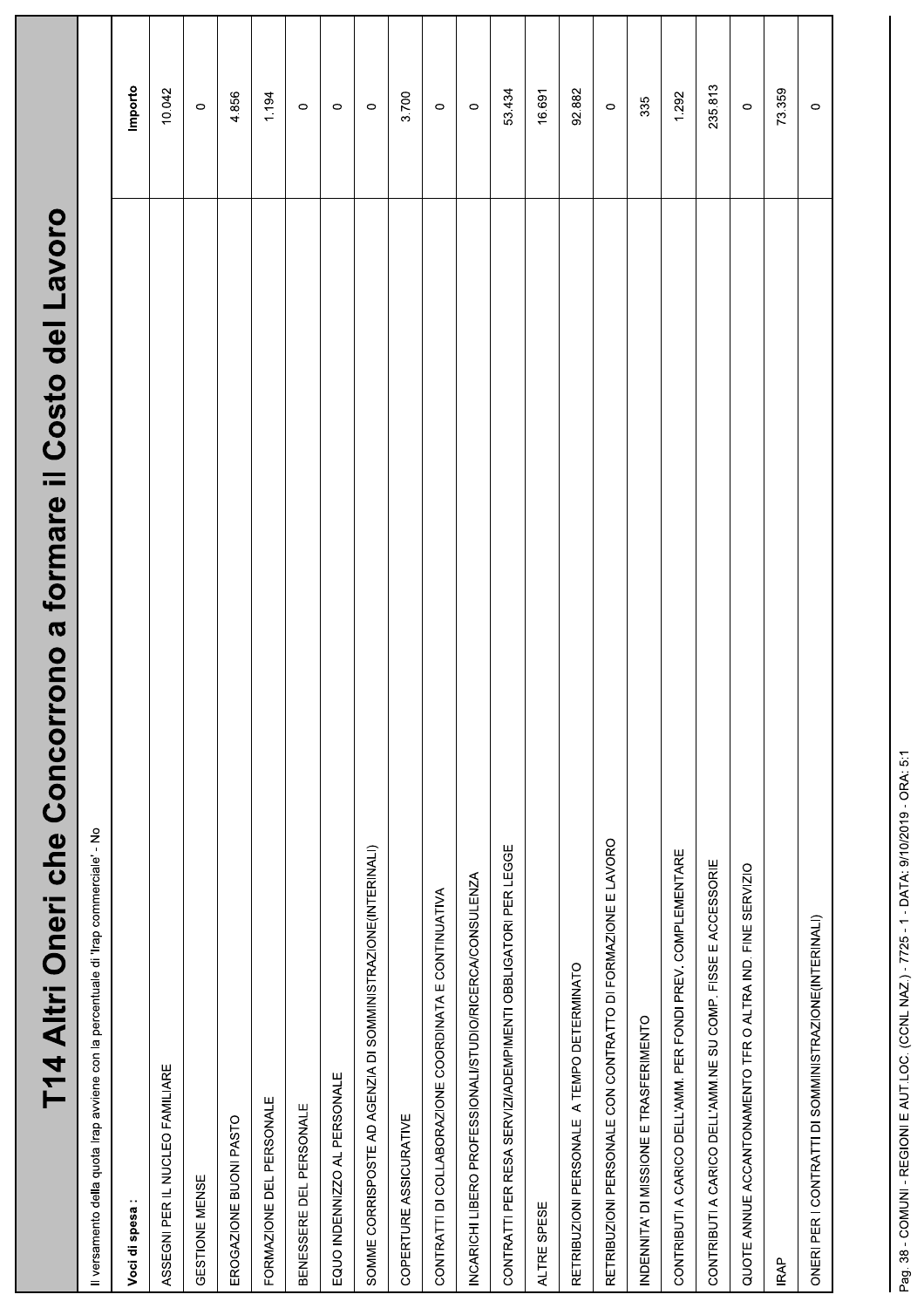| Voci di spesa:                                                                                                                                                                              | Importo |
|---------------------------------------------------------------------------------------------------------------------------------------------------------------------------------------------|---------|
| COMPENSI PER PERSONALE LSU/LPU                                                                                                                                                              | $\circ$ |
| SOMME RIMBORSATE PER PERSONALE COMAND./FUORI RUOLO/IN CONV.                                                                                                                                 | $\circ$ |
| ALTRE SOMME RIMBORSATE ALLE AMMINISTRAZIONI                                                                                                                                                 | 27.840  |
| SOMME RICEVUTE DA U E. E/O PRIVATI (-)                                                                                                                                                      | $\circ$ |
| RIMBORSI RICEVUTI PER PERS. COMAND./FUORI RUOLO/IN CONV. (-)                                                                                                                                | 0       |
| ALTRI RIMBORSI RICEVUTI DALLE AMMINISTRAZIONI (-)                                                                                                                                           | 5.178   |
| Totale                                                                                                                                                                                      | 516.260 |
| Elenco istituzioni ed importi dei rimborsi effettuati                                                                                                                                       |         |
| - Unione del Partella e Basso Campidano per utilzzo personale vigilanza 1.526,67<br>Agenzia Segretari per segretario reggente 19.358,33 - Comune di Elmas per utilizzo congiunto 6.954,79 - |         |
| Elenco istituzioni ed importi dei rimborsi ricevuti                                                                                                                                         |         |
| Regione Autonoma Sardegna - 5,178,39 - Comando dipendente Ortu                                                                                                                              |         |
|                                                                                                                                                                                             |         |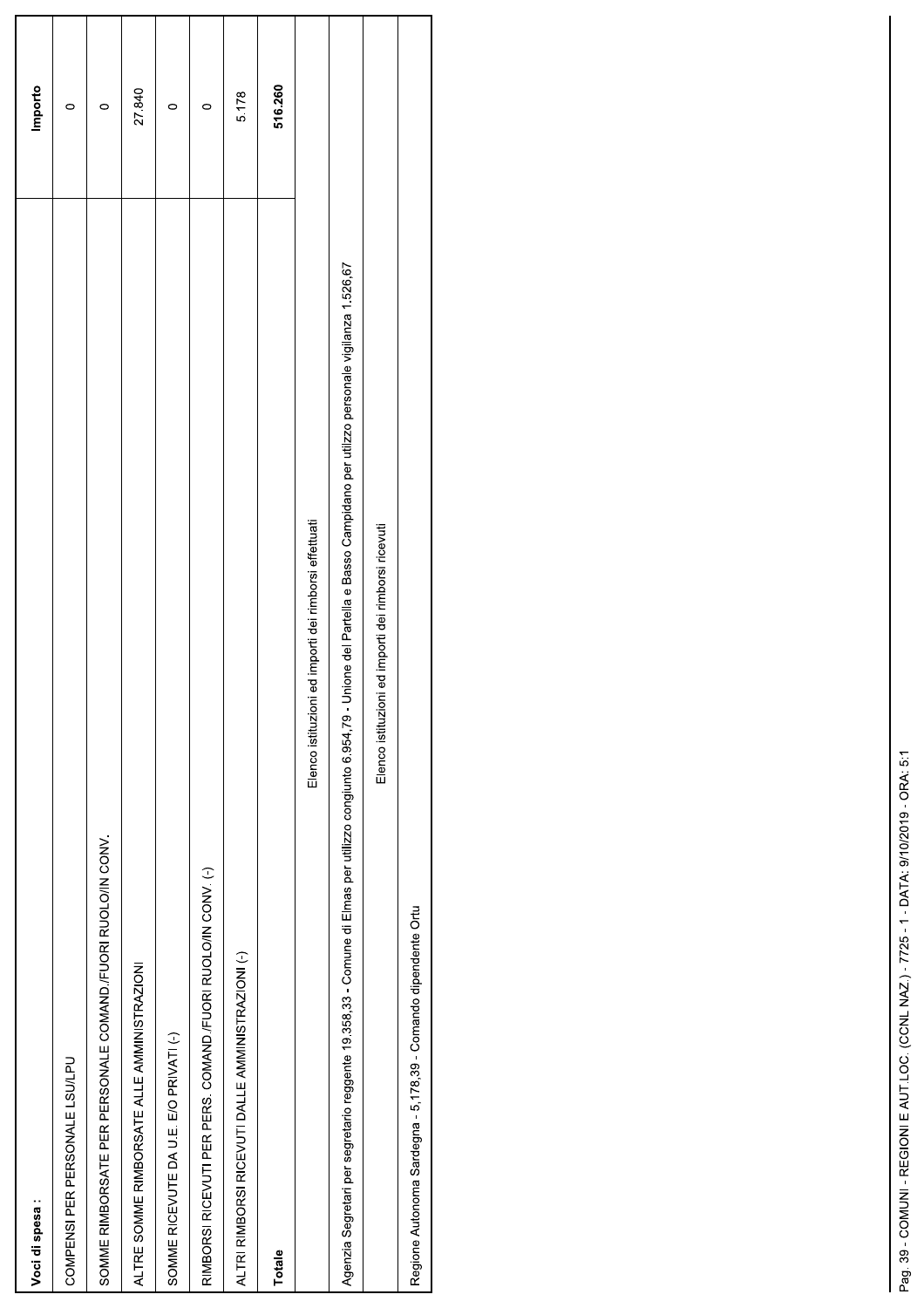| contrattazione integrativa<br>T15 Fondo per la                                         |              |                       |
|----------------------------------------------------------------------------------------|--------------|-----------------------|
| PERSONALE NON DIRIGENTE<br>Macrocategoria                                              |              |                       |
| Voci di spesa:                                                                         |              | Importo di competenza |
|                                                                                        | Costituzione | <b>Destinazione</b>   |
| Fondo risorse decentrate                                                               |              |                       |
| Risorse fisse aventi carattere di certezza e stabilità                                 |              |                       |
| ART 67 C 1 CCNL 16-18 - UNICO IMPORTO CONSOLIDATO 2017                                 | 90.151       | $\circ$               |
| ART 67 C 2 L B CCNL 16-18 - RIDET. PER INCREM. STIP. CCNL                              | 1.435        | $\circ$               |
| totale Risorse fisse aventi carattere di certezza e stabilità Fondo risorse decentrate | 91.586       | $\circ$               |
| Risorse variabili                                                                      |              |                       |
| ART 43 L 449/1997 - ENTR. CONTO TERZI O UTENZA O SPONSOR.                              | 14.659       | $\circ$               |
| ART 113 DLGS 50/2016 - QUOTE INCENTIVI FUNZIONI TECNICHE                               | 70.000       | $\circ$               |
| ART 67 C 3 L C CCNL 16-18 - ALTRE SPEC. DISP. DI LEGGE                                 | 7.400        | $\circ$               |
| ART 67 C 3 L H CCNL 16-18 - INTEGRAZIONE 1,2% M.S. 1997                                | 3.139        | $\circ$               |
| totale Risorse variabili Fondo risorse decentrate                                      | 95.198       | $\circ$               |
| Decurtazioni                                                                           |              |                       |
| ART 1 C 456 L 147/2013 - DECURTAZIONE PERMANENTE                                       | $-5.461$     | $\circ$               |
| totale Decurtazioni Fondo risorse decentrate                                           | $-5.461$     | $\circ$               |
| totale Fondo risorse decentrate                                                        | 181.323      | $\circ$               |
| Posizioni organizzative (bilancio)                                                     |              |                       |
| Risorse fisse aventi carattere di certezza e stabilità                                 |              |                       |
| ARTT 15 C 4, 67 C 1 CCNL 16-18 - RIS. DEST. P.O. 2017                                  | 63.718       | $\circ$               |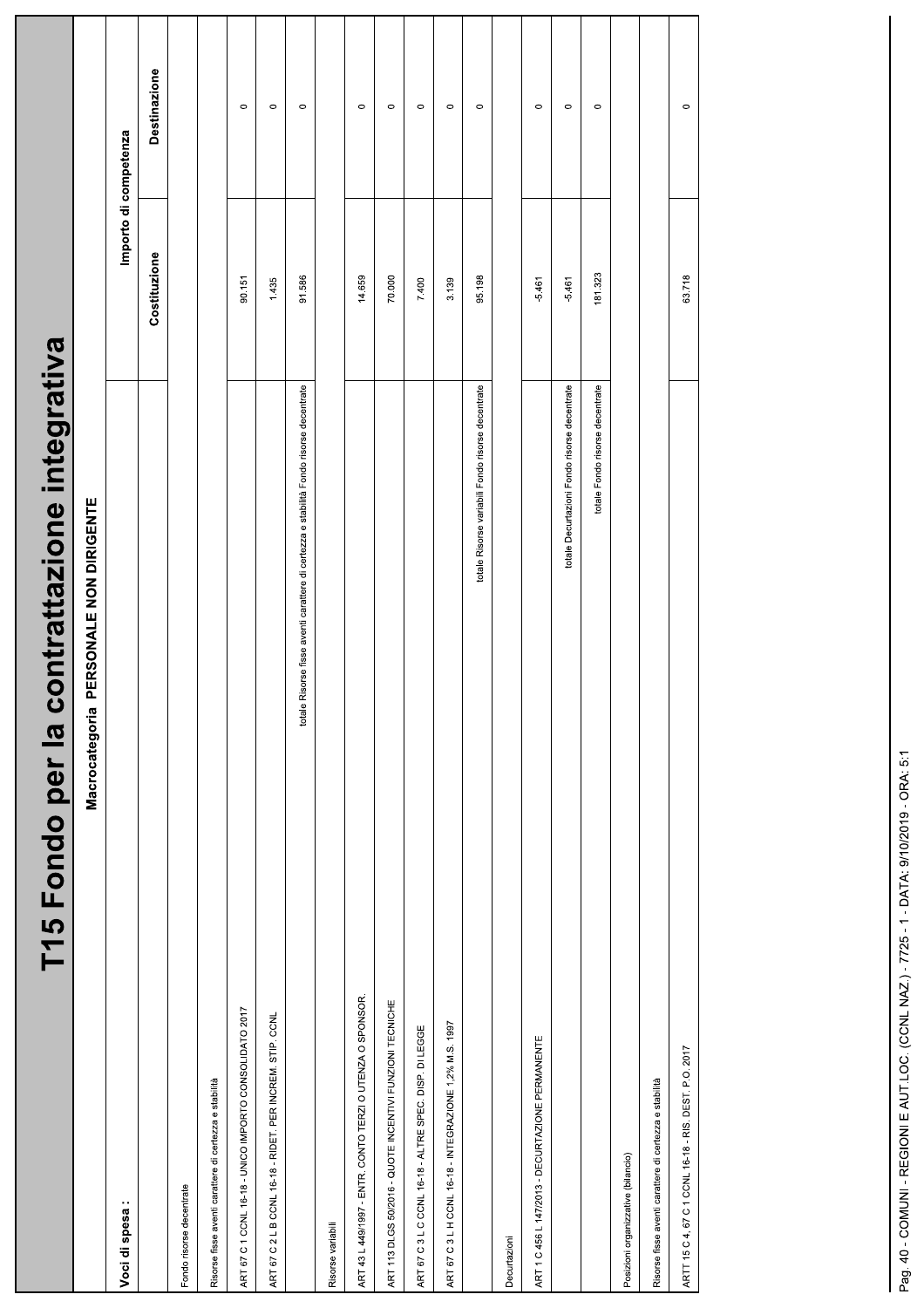| Macrocategoria PERSONALE NON DIRIGENTE                                                                          |                       |              |
|-----------------------------------------------------------------------------------------------------------------|-----------------------|--------------|
| Voci di spesa:                                                                                                  | Importo di competenza |              |
|                                                                                                                 | Costituzione          | Destinazione |
| totale Risorse fisse aventi carattere di certezza e stabilità P.O. (bilancio)                                   | 63.718                | $\circ$      |
| totale P.O. (bilancio)                                                                                          | 63.718                | $\circ$      |
| Fondo risorse decentrate                                                                                        |                       |              |
| Destinazioni effettivamente erogate a valere sul fondo dell'anno di riferimento                                 |                       |              |
| ART 68 C 1 CCNL 16-18 - DIFFERENZIALI PROGR. EC. STORICHE                                                       | $\circ$               | 38.662       |
| ART 68 C 1 CCNL 16-18 - IND. COMPARTO QUOTA CARICO FONDO                                                        | $\circ$               | 10.284       |
| ART 68 C 2 L D CCNL 16-18 - TURNO - REPER. - LAV. FEST.                                                         | $\circ$               | 7.042        |
| totale Destinazioni effettivamente erogate a valere sul fondo dell'anno di riferimento Fondo risorse decentrate | $\circ$               | 55.988       |
| totale Fondo risorse decentrate                                                                                 | $\circ$               | 55.988       |
| Posizioni organizzative (bilancio)                                                                              |                       |              |
| Destinazioni effettivamente erogate a valere sul fondo dell'anno di riferimento                                 |                       |              |
| ART 15 C 1 CCNL 16-18 - RETRIB. DI POSIZIONE                                                                    | $\circ$               | 40.452       |
| ART 15 C 1 CCNL 16-18 - RETRIB. DI RISULTATO                                                                    | $\circ$               | 9.257        |
| erogate a valere sul fondo dell'anno di riferimento P.O. (bilancio)<br>totale Destinazioni effettivamente       | $\circ$               | 49.709       |
| totale P.O. (bilancio)                                                                                          | $\circ$               | 49.709       |
| Totale                                                                                                          | 245.041               | 105.697      |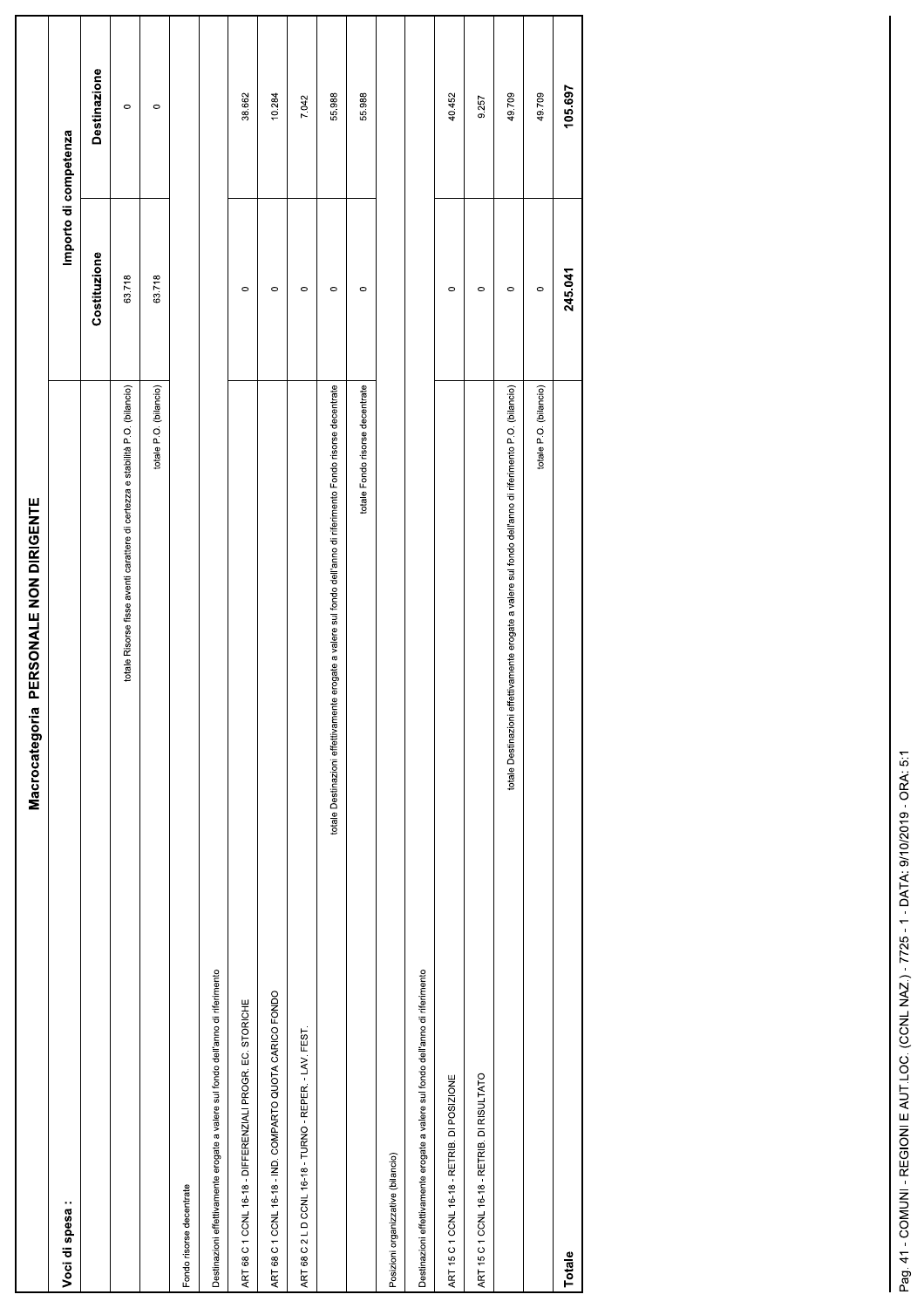| e certificata dall'organo di controllo del limite di spesa rappresentato dal fondo/i per la<br>195 Annualità di ritardo nella certificazione del fondo/i contrattazione integrativa alla compilazione/rettifica della presente scheda (0=almeno costituzione fondo/i anno rilevazione certif.; 1=almeno<br>354 Data di certificazione del solo contratto integrativo economico specificamente riferito al fondo/i dell'anno di rilevazione, sulla base di certificazione costituzione fondo effettuata in precedenza<br>353 Data di certificazione della sola costituzione del fondo/i specificamente riferita all'anno di rilevazione, da indicare solo in assenza di certificazione del contratto integrativo (art. 40-bis, c.1 del<br>355 Data di certificazione congiunta della costituzione del fondo e del contratto integrativo economico specificamente riferito al fondo/i dell'anno di rilevazione (art. 40-bis, c.1 del Digs 165/2001)<br>207 È prevista una certificazione disgiunta per le risorse (costituzione) e per gli impieghi (contratto integrativo) secondo quanto raccomandato dalla circolare RGS n. 25/2012 (S/N)?<br>Monitoraggio della contrattazione integrativa<br>Macrocategoria DIRIGENTI<br>172 L'amministrazione, alla data di compilazione/rettifica della presente scheda, ha contezza formale<br>FONDO RELATIVO ALL'ANNO DI RILEVAZIONE / TEMPISTICA DELLA C.I.<br>contrattazione integrativa dell'anno di rilevazione (S/N)?<br>costituzione fondo/i anno precedente certif. ecc.)<br>(art. 40-bis, c.1 del Digs 165/2001)<br>Digs 165/2001 |
|----------------------------------------------------------------------------------------------------------------------------------------------------------------------------------------------------------------------------------------------------------------------------------------------------------------------------------------------------------------------------------------------------------------------------------------------------------------------------------------------------------------------------------------------------------------------------------------------------------------------------------------------------------------------------------------------------------------------------------------------------------------------------------------------------------------------------------------------------------------------------------------------------------------------------------------------------------------------------------------------------------------------------------------------------------------------------------------------------------------------------------------------------------------------------------------------------------------------------------------------------------------------------------------------------------------------------------------------------------------------------------------------------------------------------------------------------------------------------------------------------------------------------------------------------------------------------------|
|                                                                                                                                                                                                                                                                                                                                                                                                                                                                                                                                                                                                                                                                                                                                                                                                                                                                                                                                                                                                                                                                                                                                                                                                                                                                                                                                                                                                                                                                                                                                                                                  |
|                                                                                                                                                                                                                                                                                                                                                                                                                                                                                                                                                                                                                                                                                                                                                                                                                                                                                                                                                                                                                                                                                                                                                                                                                                                                                                                                                                                                                                                                                                                                                                                  |
|                                                                                                                                                                                                                                                                                                                                                                                                                                                                                                                                                                                                                                                                                                                                                                                                                                                                                                                                                                                                                                                                                                                                                                                                                                                                                                                                                                                                                                                                                                                                                                                  |
|                                                                                                                                                                                                                                                                                                                                                                                                                                                                                                                                                                                                                                                                                                                                                                                                                                                                                                                                                                                                                                                                                                                                                                                                                                                                                                                                                                                                                                                                                                                                                                                  |
|                                                                                                                                                                                                                                                                                                                                                                                                                                                                                                                                                                                                                                                                                                                                                                                                                                                                                                                                                                                                                                                                                                                                                                                                                                                                                                                                                                                                                                                                                                                                                                                  |
|                                                                                                                                                                                                                                                                                                                                                                                                                                                                                                                                                                                                                                                                                                                                                                                                                                                                                                                                                                                                                                                                                                                                                                                                                                                                                                                                                                                                                                                                                                                                                                                  |
|                                                                                                                                                                                                                                                                                                                                                                                                                                                                                                                                                                                                                                                                                                                                                                                                                                                                                                                                                                                                                                                                                                                                                                                                                                                                                                                                                                                                                                                                                                                                                                                  |
|                                                                                                                                                                                                                                                                                                                                                                                                                                                                                                                                                                                                                                                                                                                                                                                                                                                                                                                                                                                                                                                                                                                                                                                                                                                                                                                                                                                                                                                                                                                                                                                  |
|                                                                                                                                                                                                                                                                                                                                                                                                                                                                                                                                                                                                                                                                                                                                                                                                                                                                                                                                                                                                                                                                                                                                                                                                                                                                                                                                                                                                                                                                                                                                                                                  |
| RISPETTO DI SPECIFICI LIMITI DI LEGGE                                                                                                                                                                                                                                                                                                                                                                                                                                                                                                                                                                                                                                                                                                                                                                                                                                                                                                                                                                                                                                                                                                                                                                                                                                                                                                                                                                                                                                                                                                                                            |
| 157 Importo della decurtazione permanente ai sensi dell'art. 1, c. 456 della L. 147/2013 apportata al fondoli dell'anno corrente (euro)                                                                                                                                                                                                                                                                                                                                                                                                                                                                                                                                                                                                                                                                                                                                                                                                                                                                                                                                                                                                                                                                                                                                                                                                                                                                                                                                                                                                                                          |
| 356 Importo del fondo/i anno 2016 come certificato dall'organo di controllo in sede di validazione fondo/i 2016 (euro)                                                                                                                                                                                                                                                                                                                                                                                                                                                                                                                                                                                                                                                                                                                                                                                                                                                                                                                                                                                                                                                                                                                                                                                                                                                                                                                                                                                                                                                           |
| 357 Importo del límite 2016 come certificato dall'organo di controllo in sede di validazione del fondoli dell'anno corrente (euro)                                                                                                                                                                                                                                                                                                                                                                                                                                                                                                                                                                                                                                                                                                                                                                                                                                                                                                                                                                                                                                                                                                                                                                                                                                                                                                                                                                                                                                               |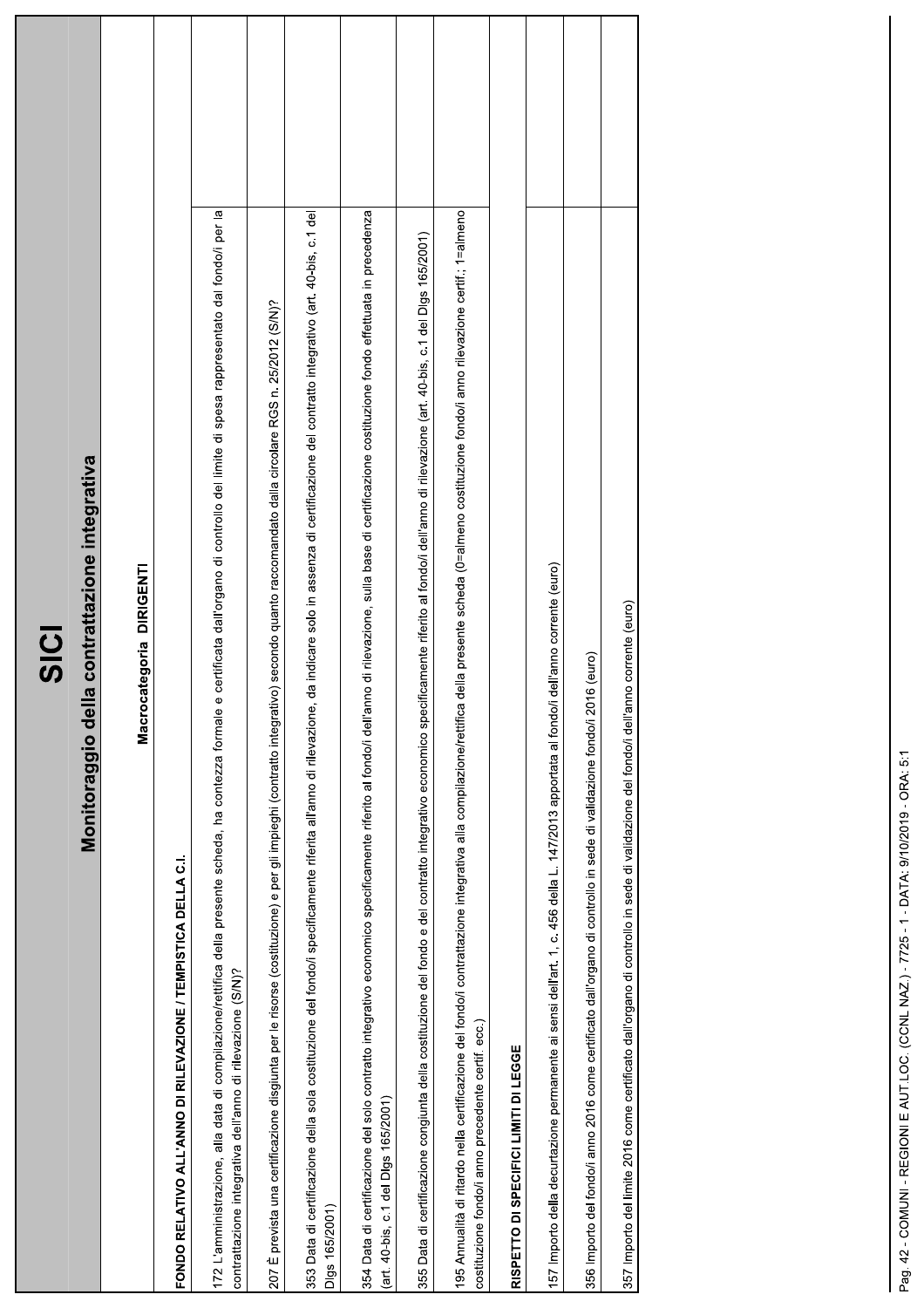| 263 (eventuale) Importo della decurtazione al fondo/i dell'anno corrente per il recupero delle risorse erogate in eccesso ai sensi dell'art. 40, c. 3-quinquies del Digs 165/2001 (euro)                             |  |
|----------------------------------------------------------------------------------------------------------------------------------------------------------------------------------------------------------------------|--|
| 264 (eventuale) Importo della decurtazione al fondo dell'anno corrente per il recupero delle risorse erogate in eccesso ai sensi dell'art. 4, c. 1 del DL 16/2014 (euro)                                             |  |
| 265 (eventuale) Importo del co-finanziamento al recupero riferito alla annualità corrente del recupero di risorse in eccesso ai sensi dell'art. 4, c. 2 del DL 16/2014 (euro)                                        |  |
| ORGANIZZAZIONE E INCARICHI                                                                                                                                                                                           |  |
| 191 Numero complessivo di funzioni dirigenziali previste nell'ordinamento                                                                                                                                            |  |
| 299 Numero di posizioni dirigenziali preposte alle strutture organizzative complesse ai sensi dell'art. 27, c. 5 del Ccnl 23.12.1999 e s.m.i. effettivamente coperte alla data del 31.12 dell'anno di<br>rilevazione |  |
| 300 Valore medio su base annua della retribuzione di posizione previsto per le strutture organizzative complesse di cui all'art. 27, c. 5 del Ccnl 23.12.1999 e s.m.i. (euro)                                        |  |
| la fascia più elevata<br>268 Numero di posizioni dirigenziali effettivamente coperte alla data del 31.12 dell'anno di rilevazione per                                                                                |  |
| la fascia meno elevata<br>269 Numero di posizioni dirigenziali effettivamente coperte alla data del 31.12 dell'anno di rilevazione per                                                                               |  |
| le restanti fasce<br>270 Numero di posizioni dirigenziali effettivamente coperte alla data del 31.12 dell'anno di rilevazione per                                                                                    |  |
| 136 Valore unitario su base annua della retribuzione di posizione previsto per la fascia più elevata (euro)                                                                                                          |  |
| ၉<br>179 Valore unitario su base annua della retribuzione di posizione previsto per la fascia meno elevata (eur                                                                                                      |  |
| 161 Valore unitario su base annua della retribuzione di posizione previsto per le restanti fasce (valore medio in euro)                                                                                              |  |
| incarico ad interim<br>271 Numero di posizioni dirigenziali effettivamente coperte alla data del 31.12 dell'anno di rilevazione con                                                                                  |  |
| 272 Valore medio su base annua della retribuzione per gli incarichi dirigenziali ad interim (risultato in euro                                                                                                       |  |
| PERFORMANCE / RISULTATO                                                                                                                                                                                              |  |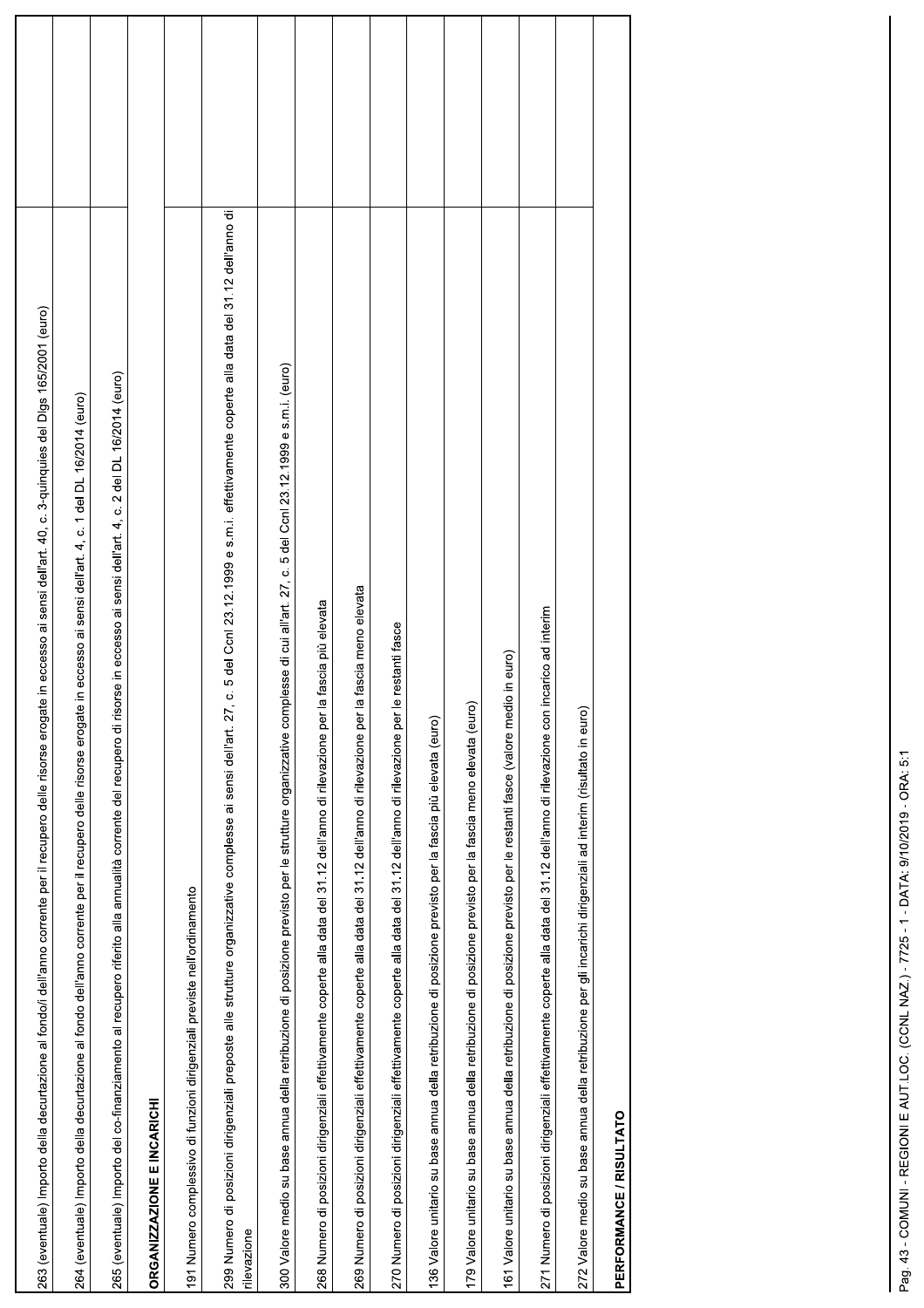| 137 Importo totale della retribuzione di risultato erogata a valere sul fondo dell'anno di rilevazione (euro)                                                 |  |
|---------------------------------------------------------------------------------------------------------------------------------------------------------------|--|
| 115 Importo totale della retribuzione di risultato non erogata a seguito della valutazione non piena con riferimento al fondo dell'anno di rilevazione (euro) |  |
| 152 % di risorse aggiuntive ex art. 26, c. 3 del Ccnl 23.12.1999 (variabile) in proporzione alle risorse stabili del fondo dell'anno di rilevazione           |  |
| 159 Le retribuzioni di risultato sono correlate alla valutazione della prestazione dei dirigenti (S/N)?                                                       |  |
| 273 Sono utilizzati indicatori di risultato attinenti all'Ufficio o all'Ente nel suo complesso per la valutazione della retribuzione di risultato (S/N)?      |  |
| 274 Sono utilizzati giudizi del nucleo di valutazione o di altro analogo organismo per la valutazione della retribuzione di risultato (S/N)?                  |  |
| 275 Sono utilizzati ai fini della valutazione dei dirigenti meccanismi di confronto con le performance di altri enti (benchmarking) (S/N)?                    |  |
| RILEVAZIONE CEPEL                                                                                                                                             |  |
| 120 Sono stati costituiti i nuclei di valutazione per il personale dirigente (S/N)?                                                                           |  |
| 150 Sono costituiti in forma singola o associata?                                                                                                             |  |
| 286 Viene effettuata la valutazione delle prestazioni e dei risultati dei dirigenti (art. 14 del Conl 23.12.1999) (S/N)?                                      |  |
| 147 La valutazione delle prestazioni e dei risultati è effettuata in forma singola o associata?                                                               |  |
| INFORMAZIONI / CHIARIMENTI                                                                                                                                    |  |
| 209 Informazioni/chiarimenti da parte dell'Organo di controllo (max 1.500 caratteri)                                                                          |  |
|                                                                                                                                                               |  |
| 127 Informazioni/chiarimenti da parte dell'Amministrazione (max 1.500 caratteri)                                                                              |  |
|                                                                                                                                                               |  |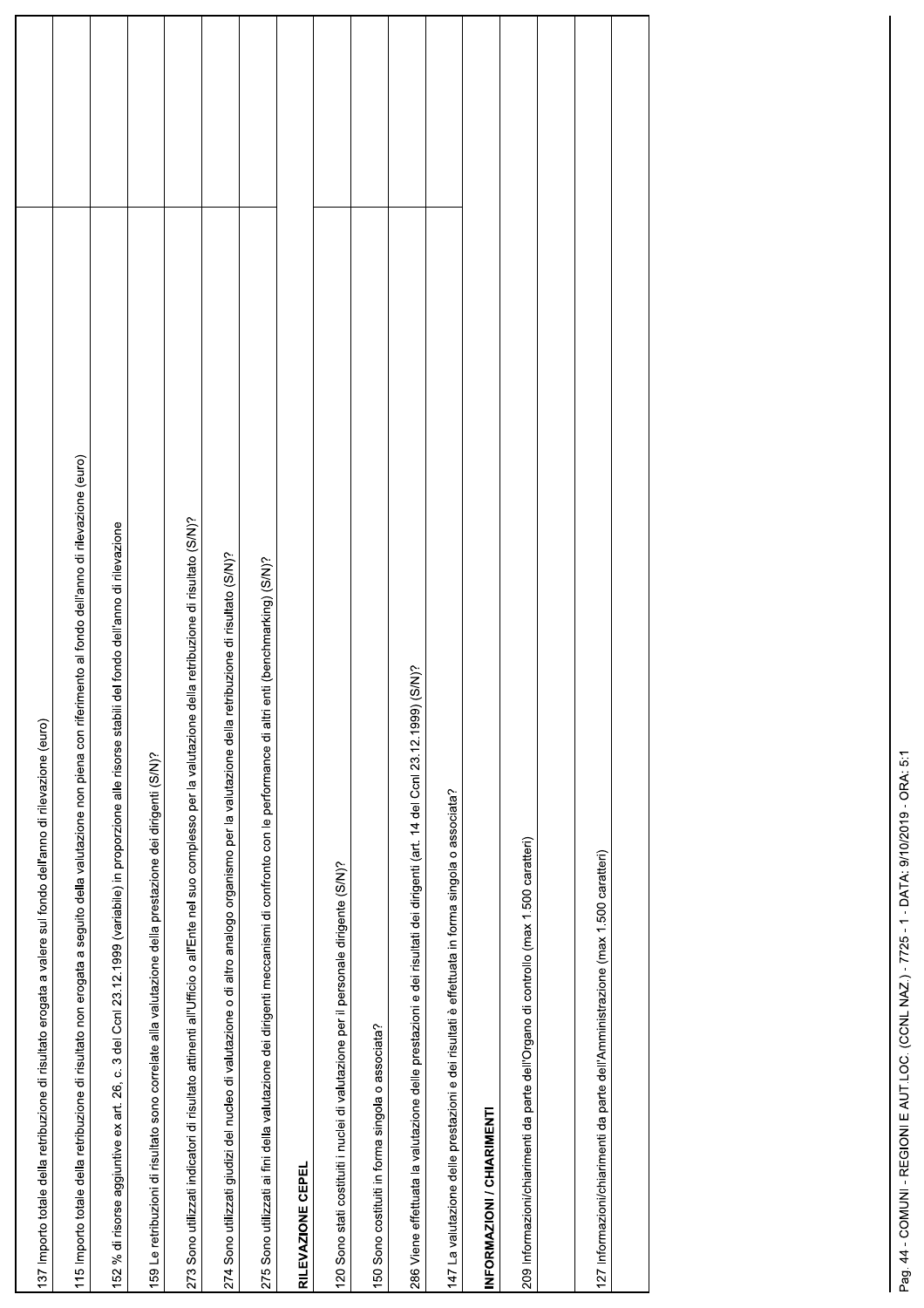| Macrocategoria PERSONALE NON DIRIGENTE                                                                                                                                                                                                                          |            |
|-----------------------------------------------------------------------------------------------------------------------------------------------------------------------------------------------------------------------------------------------------------------|------------|
| FONDO RELATIVO ALL'ANNO DI RILEVAZIONE / TEMPISTICA DELLA C.I.                                                                                                                                                                                                  |            |
| 172 L'amministrazione, alla data di compilazione/rettifica della presente scheda, ha contezza formale e certificata dall'organo di controllo del limite di spesa rappresentato dal fondo/i per la<br>contrattazione integrativa dell'anno di rilevazione (S/N)? | 5          |
| 207 È prevista una certificazione disgiunta per le risorse (costituzione) e per gli impieghi (contratto integrativo) secondo quanto raccomandato dalla circolare RGS n. 25/2012 (S/N)?                                                                          | σ          |
| 353 Data di certificazione della sola costituzione del fondo/i specificamente riferita all'anno di rilevazione, da indicare solo in assenza di certificazione del contratto integrativo (art. 40-bis, c.1 del<br>Digs 165/2001)                                 |            |
| 354 Data di certificazione del solo contratto integrativo economico specificamente riferito al fondo/i dell'anno di rilevazione, sulla base di certificazione costituzione fondo effettuata in precedenza<br>(art. 40-bis, c.1 del Digs 165/2001)               | 30-11-2018 |
| 355 Data di certificazione congiunta della costituzione del fondo e del contratto integrativo economico specificamente riferito al fondo/i dell'anno di rilevazione (art. 40-bis, c.1 del Digs 165/2001)                                                        |            |
| 195 Annualità di ritardo nella certificazione del fondo/i contrattazione integrativa alla compilazione/rettifica della presente scheda (0=almeno costituzione fondo/i anno rilevazione certif.; 1=almeno<br>costituzione fondo/i anno precedente certif. ecc.)  | $\circ$    |
| RISPETTO DI SPECIFICI LIMITI DI LEGGE                                                                                                                                                                                                                           |            |
| 360 Importo del limite di cui all'art. 23 c. 2 Digs 75/2017 esposto come somma di fondo per la contrattazione integrativa, poste a bilancio destinate alle P.O. (comuni senza dirigenza nel 2016) e<br>limite 2016 compensi lavoro straordinario (euro)         | 74586      |
| del Digs 75/2017 (in euro, es. somme non utilizzate fondo anno prec., incentivi<br>361 Importo complessivo delle voci del fondo/i dell'anno corrente non interessate dal limite di cui all'art. 23 c. 2<br>funzioni tecniche ecc.)                              | 70000      |
| 362 Importo del limite di cui all'art. 9, comma 28 del decreto legge n. 78/2010 riferito all'anno corrente (euro)                                                                                                                                               |            |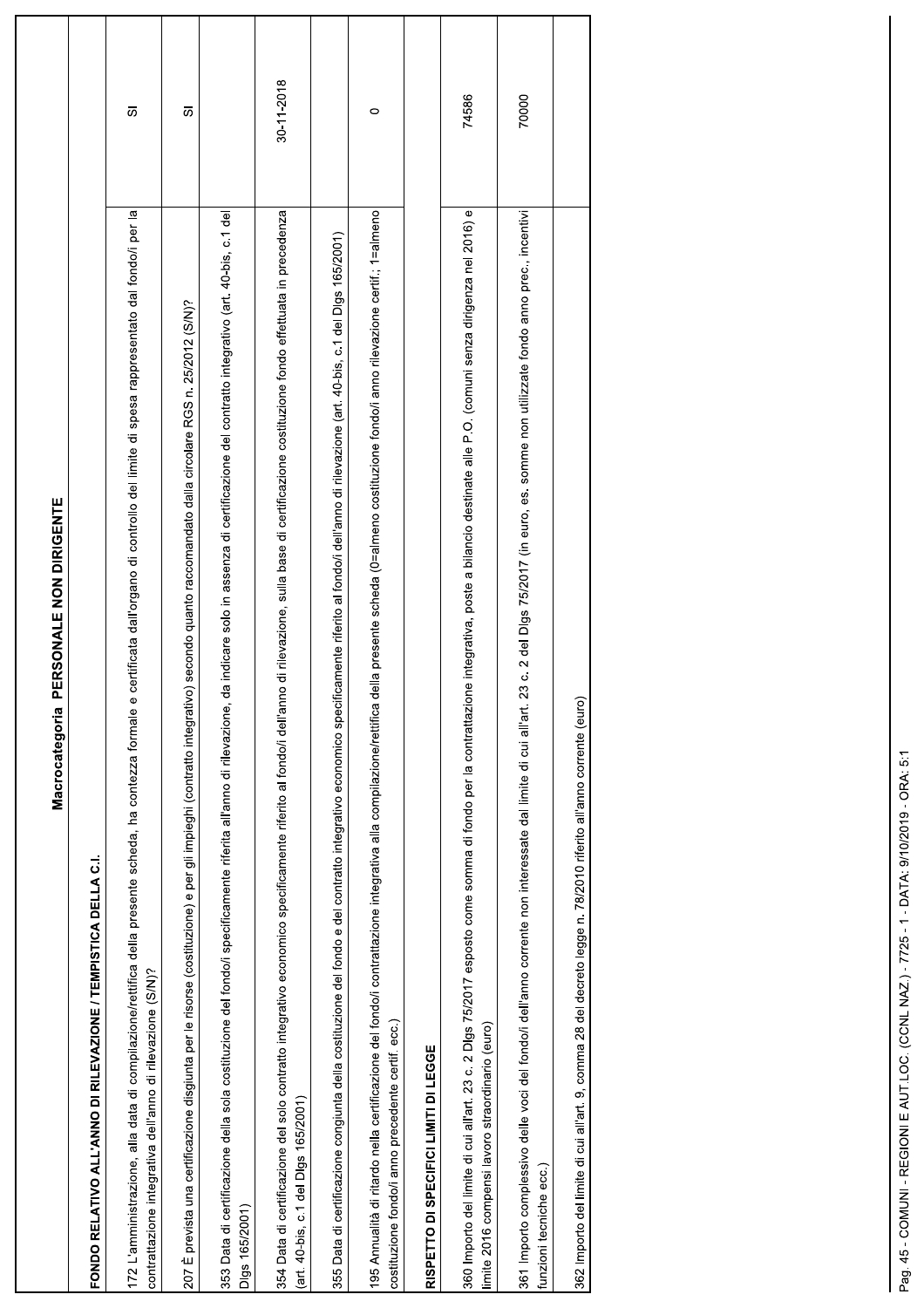| 964 Importo del limite di cui all'art. 9, comma 28 del decreto legge n. 78/2010 utilizzato ai fini delle assunzioni effettuate nell'anno corrente ai sensi dell'art. 20, comma 3 del Digs 75/2017 (stipendio,<br>O.R. a carico dell'amministrazione)<br>accessorio e |   |
|----------------------------------------------------------------------------------------------------------------------------------------------------------------------------------------------------------------------------------------------------------------------|---|
| 063 (eventuale) Importo della decurtazione al fondo/i dell'anno corrente per il recupero delle risorse erogate in eccesso ai sensi dell'art. 40, c. 3-quinquies del Digs 165/2001 (euro)                                                                             |   |
| 264 (eventuale) Importo della decurtazione al fondo dell'anno corrente per il recupero delle risorse erogate in eccesso ai sensi dell'art. 4, c. 1 del DL 16/2014 (euro)                                                                                             |   |
| 265 (eventuale) Importo del co-finanziamento al recupero riferito alla annualità corrente del recupero di risorse in eccesso ai sensi dell'art. 4, c. 2 del DL 16/2014 (euro)                                                                                        |   |
| 0,20% MONTE SALARI 2001 ALTE PROFESSIONALITA                                                                                                                                                                                                                         |   |
| 884 Valore 0,20% del monte salari dell'anno 2001 di cui all'art. 32 c. 7 del Coni 22 1.2004 non ricompreso nel fondo certificato del 2017 ai fini del computo nell'unico importo 2017 di cui all'art. 67, c.<br>del Ccnl 22.5.2018 (euro)                            |   |
| 885 L'importo di cui all'art. 32, c. 7 Ccnl 22.1.2004, inizialmente escluso dal fondo 2017, vi è stato ricompreso, previa certificazione del Collegio dei revisori dei conti, secondo le indicazioni<br>dell'ARAN (S/N)?                                             |   |
| c. 7 del Ccnl 22.1.2004 secondo le indicazioni del MEF (S/N)?<br>388 Il limite 2016 di cui all'art. 23 c. 2 del Dlgs 75/2017 è stato rettificato includendo il valore di cui all'rt. 32                                                                              |   |
| <b>DRGANIZZAZIONE E INCARICHI</b>                                                                                                                                                                                                                                    |   |
| ai sensi degli artt. 13 o 17 del Ccnl 22.5.2018<br>965 Numero totale delle posizioni di lavoro dell'area delle posizioni organizzative previste nell'ordinamento                                                                                                     | Ю |
| 145 Numero di posizioni organizzative effettivamente coperte alla data del 31.12 dell'anno di rilevazione per la fascia più elevata                                                                                                                                  |   |
| 160 Numero di posizioni organizzative effettivamente coperte alla data del 31.12 dell'anno di rilevazione per la fascia meno elevata                                                                                                                                 |   |
| 154 Numero di posizioni organizzative effettivamente coperte alla data del 31.12 dell'anno di rilevazione per le restanti fasce                                                                                                                                      | Ю |
|                                                                                                                                                                                                                                                                      |   |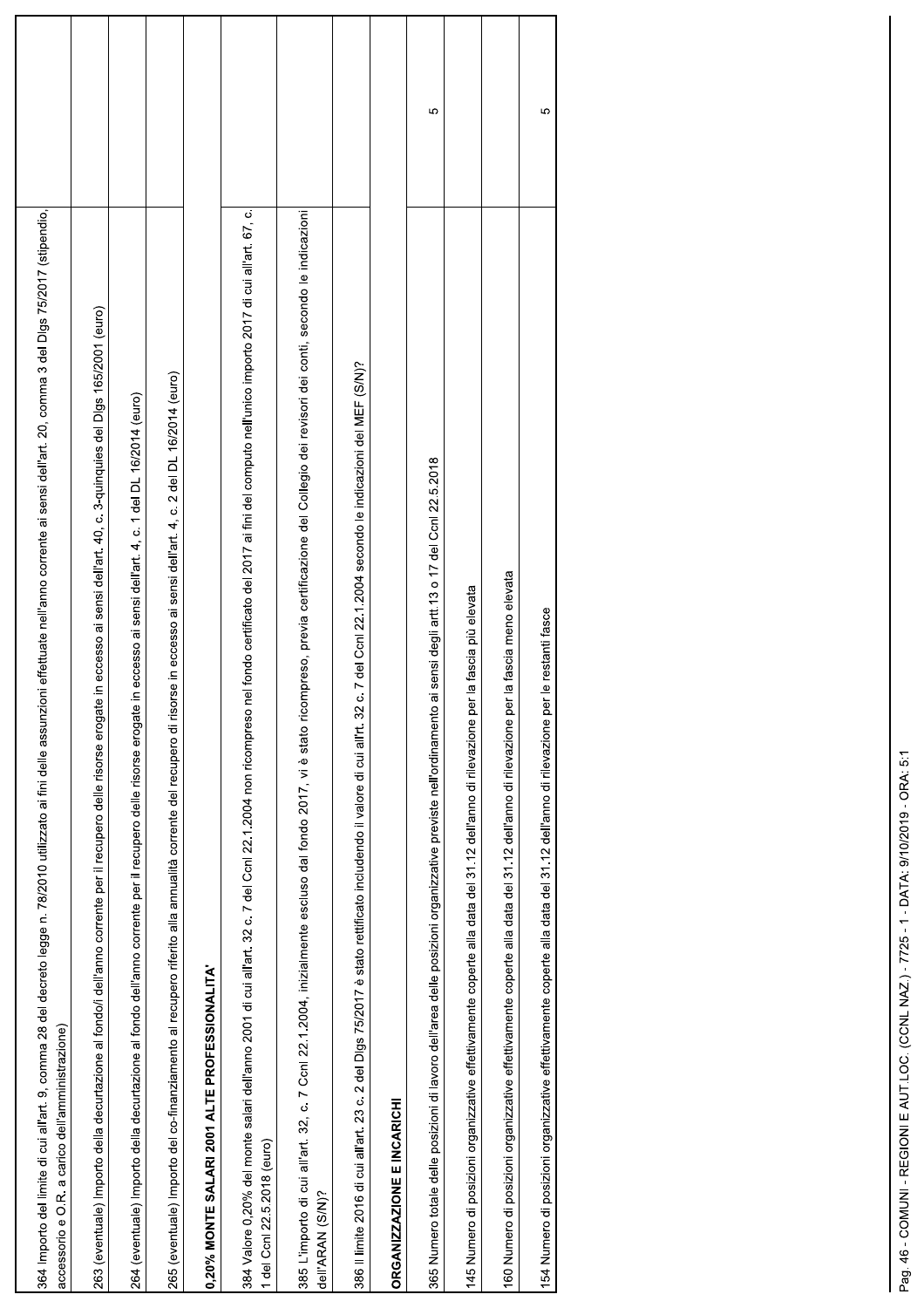| 136 Valore unitario su base annua della retribuzione di posizione previsto per la fascia più elevata (euro)                                                                                                                                                    | 11000 |
|----------------------------------------------------------------------------------------------------------------------------------------------------------------------------------------------------------------------------------------------------------------|-------|
| 179 Valore unitario su base annua della retribuzione di posizione previsto per la fascia meno elevata (euro)                                                                                                                                                   | 8000  |
| 161 Valore unitario su base annua della retribuzione di posizione previsto per le restanti fasce (valore medio in euro)                                                                                                                                        | 9500  |
| 1, Ccnl 22.5.2018 in essere al 31.12 dell'anno di rilevazione<br>366 Numero complessivo di incarichi di specifica responsabilità ai sensi dell'art. 70-quinquies, c.                                                                                           |       |
| 븾<br>PROGRESSIONI ECONOMICHE ORIZZONTALI A VALERE SUL FONDO DELL'ANNO DI RILEVAZIO                                                                                                                                                                             |       |
| 6 del Ccnl 22.5.2018 ai fini delle PEO (S/N)?<br>stata verificata la sussistenza del requisito di cui all'art. 16, c.<br>374 E'                                                                                                                                |       |
| rilevazione<br>111 Numero dei dipendenti che hanno concorso alle procedure per le PEO a valere sul fondo dell'anno di                                                                                                                                          |       |
| 188 Numero totale delle PEO effettuate a valere sul fondo dell'anno di rilevazione                                                                                                                                                                             |       |
| 119 Le PEO riferite all'anno di rilevazione sono riferite ad un numero limitato di dipendenti (cioè non superiori al 50% degli aventi diritto) ed operate con carattere di selettività secondo quanto<br>2 del DLgs 150/2009 (S/N)?<br>previsto dallart. 23 c. |       |
| PEO riferite all'anno di rilevazione hanno rispettato il principio di non retrodatazione oltre il 1 gennaio dell'anno di conclusione del procedimento (S/N)?<br>266 Le                                                                                         |       |
| 133 Importo delle risorse destinate alle PEO contrattate e certificate a valere sul fondo dell'anno di rilevazione (euro)                                                                                                                                      |       |
| PERFORMANCE / RISULTATO                                                                                                                                                                                                                                        |       |
| 367 L'ente ha rispettato l'indicazione di cui all'art. 68 c. 3 del Conl 22.5.2018 di destinare almeno il 30% delle risorse variabili del fondo dell'anno di rilevazione a performance Individuale (S/N)?                                                       | 5     |
| 368 Importo totale della performance individuale erogata a valere sul fondo dell'anno di rilevazione (euro)                                                                                                                                                    |       |
| 369 Importo totale della performance organizzativa erogata a valere sul fondo dell'anno di rilevazione (euro)                                                                                                                                                  |       |
| 370 Importo totale della performance (individuale e organizzativa) non erogata a seguito della valutazione non piena con riferimento al fondo dell'anno di rilevazione (euro)                                                                                  |       |